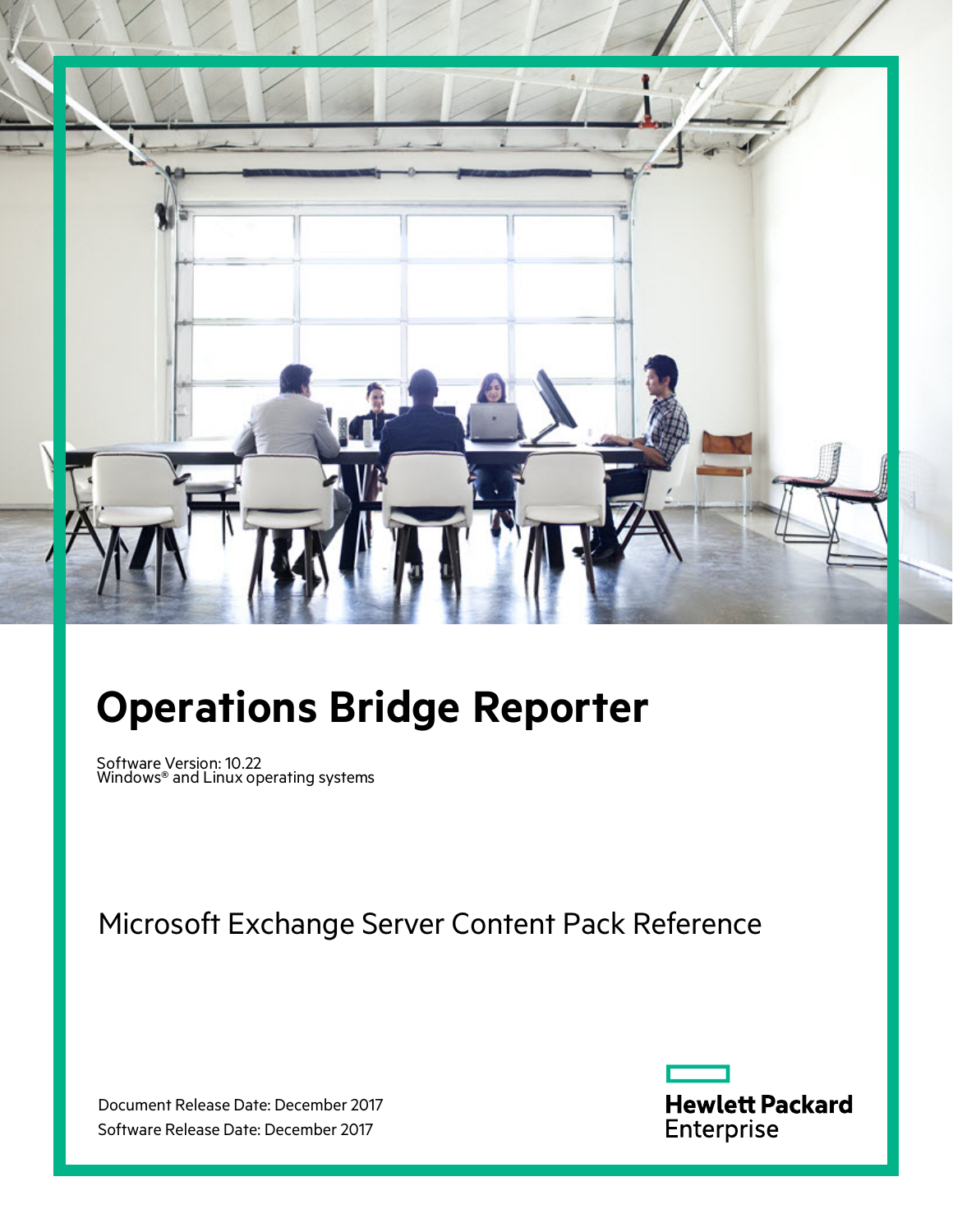#### Legal Notices

#### Warranty

The only warranties for Seattle SpinCo, Inc and its subsidiaries ("Seattle") products and services are set forth in the express warranty statements accompanying such products and services. Nothing herein should be construed as constituting an additional warranty. Seattle shall not be liable for technical or editorial errors or omissions contained herein. The information contained herein is subject to change without notice.

#### Restricted Rights Legend

Confidential computer software. Except as specifically indicated, valid license from Seattle required for possession, use or copying. Consistent with FAR 12.211 and 12.212, Commercial Computer Software, Computer Software Documentation, and Technical Data for Commercial Items are licensed to the U.S. Government under vendor's standard commercial license.

#### Copyright Notice

© 2015 - 2017 EntIT Software LLC, a Micro Focus company

#### Trademark Notices

Adobe™ is a trademark of Adobe Systems Incorporated.

Microsoft® and Windows® are U.S. registered trademarks of Microsoft Corporation.

UNIX® is a registered trademark of The Open Group.

#### Documentation Updates

To check for recent updates or to verify that you are using the most recent edition of a document, go to: <https://softwaresupport.hpe.com/>.

This site requires that you register for an HPE Passport and to sign in. To register for an HPE Passport ID, click **Register** on the HPE Software Support site or click **Create an Account** on the HPE Passport login page.

You will also receive updated or new editions if you subscribe to the appropriate product support service. Contact your HPE sales representative for details.

#### **Support**

Visit the HPE Software Support site at: <https://softwaresupport.hpe.com/>.

Most of the support areas require that you register as an HPE Passport user and to sign in. Many also require a support contract. To register for an HPE Passport ID, click **Register** on the HPE Support site or click **Create an Account** on the HPE Passport login page.

To find more information about access levels, go to: <https://softwaresupport.hpe.com/web/softwaresupport/access-levels>.

**HPE Software Solutions Now** accesses the HPE SW Solution and Integration Portal website. This site enables you to explore HPE Product Solutions to meet your business needs, includes a full list of Integrations between HPE Products, as well as a listing of ITIL Processes. The URL for this website is [https://softwaresupport.hpe.com/km/KM01702731.](https://softwaresupport.hpe.com/km/KM01702731)

#### About this PDF Version of Online Help

This document is a PDF version of the online help. This PDF file is provided so you can easily print multiple topics from the help information or read the online help in PDF format. Because this content was originally created to be viewed as online help in a web browser, some topics may not be formatted properly. Some interactive topics may not be present in this PDF version. Those topics can be successfully printed from within the online help.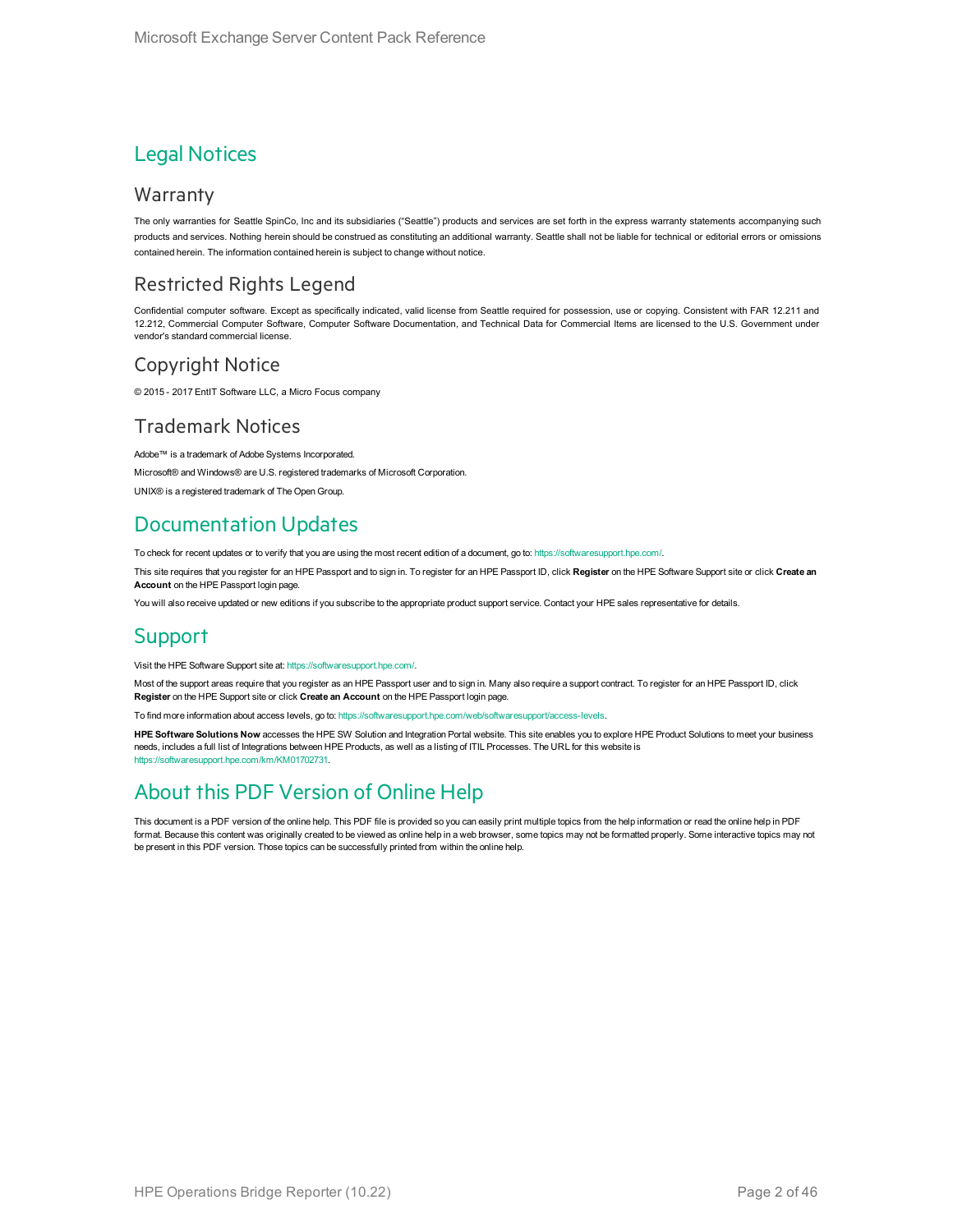# **Contents**

| Integrating with Data Sources for Operations Smart Plug-ins 10      |  |
|---------------------------------------------------------------------|--|
|                                                                     |  |
|                                                                     |  |
| Prerequisite Policies for Microsoft Exchange Server 2007 Reports 11 |  |
| Prerequisite Policies for Microsoft Exchange Server 2010 Reports 14 |  |
| Prerequisite Policies for Microsoft Exchange Server 2013 and        |  |
| Integrating with Data Sources for OMi Management Packs  18          |  |
|                                                                     |  |
| Prerequisite Aspects and Policies for Microsoft Exchange Server     |  |
| Prerequisite Aspects and Policies for Microsoft Exchange Server     |  |
|                                                                     |  |
|                                                                     |  |
|                                                                     |  |
|                                                                     |  |
|                                                                     |  |
|                                                                     |  |
|                                                                     |  |
|                                                                     |  |
|                                                                     |  |
|                                                                     |  |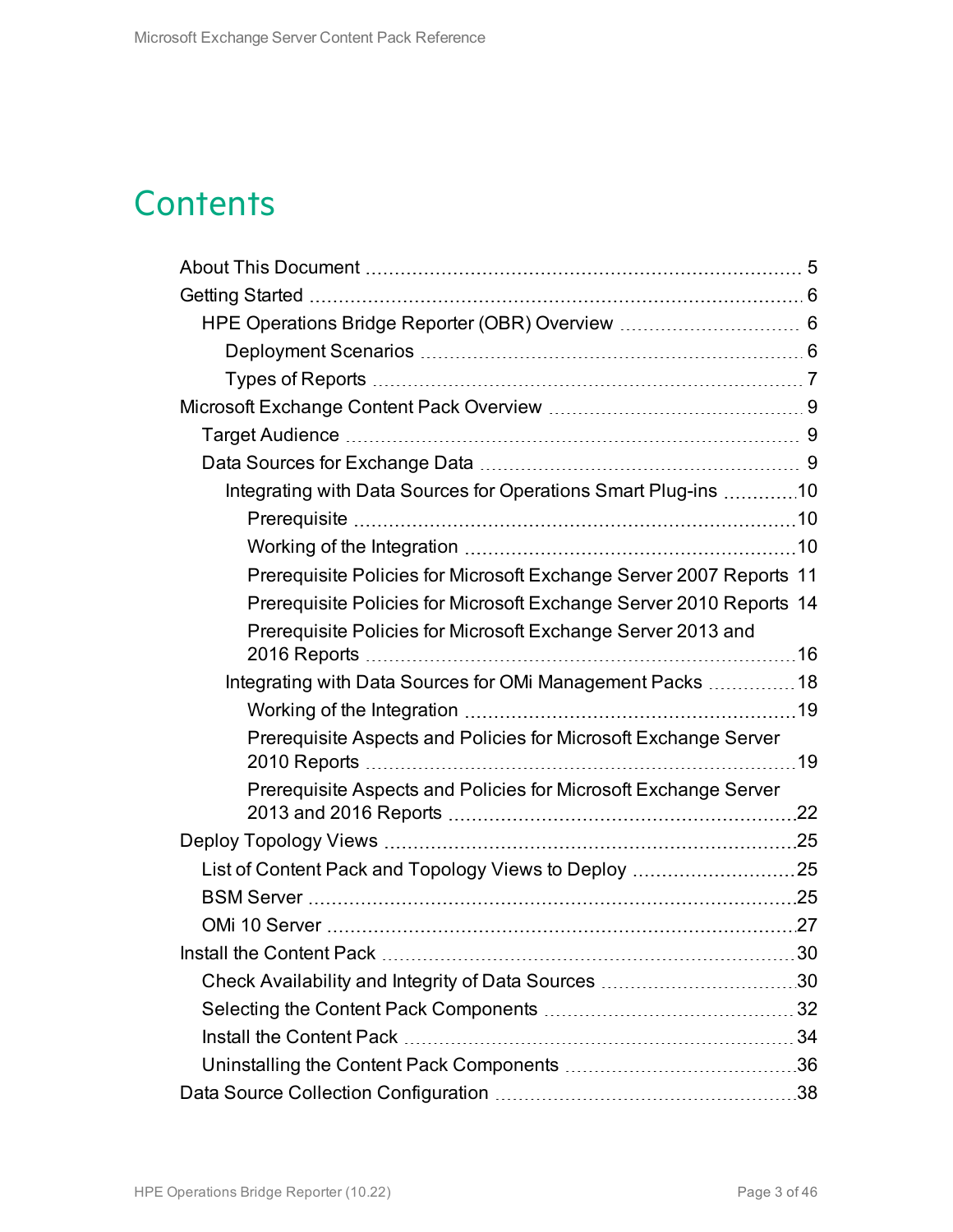| Appendix B: Calculating Microsoft Exchange Server Instance |  |
|------------------------------------------------------------|--|
|                                                            |  |
|                                                            |  |
|                                                            |  |
|                                                            |  |
|                                                            |  |
|                                                            |  |
|                                                            |  |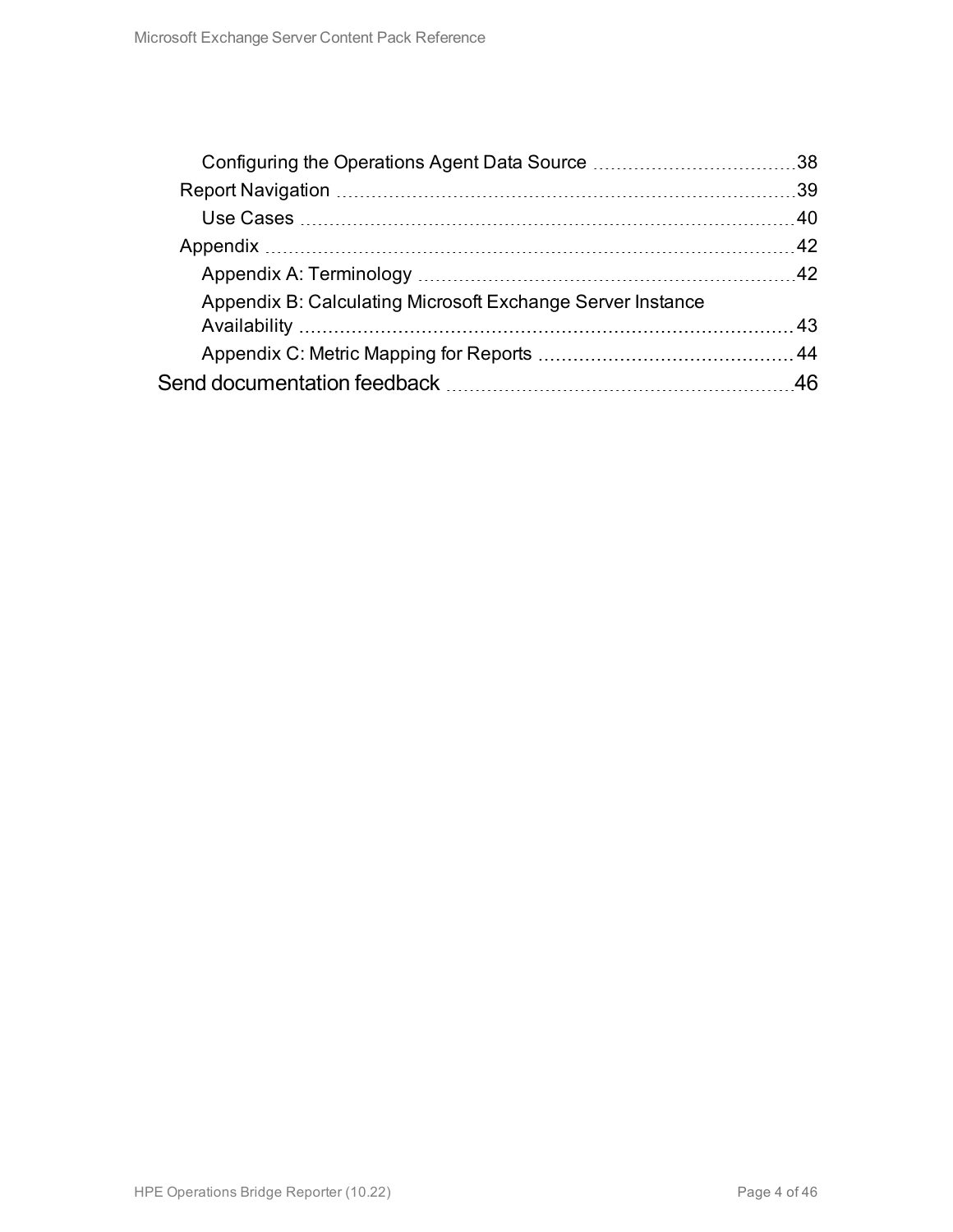# <span id="page-4-0"></span>About This Document

This document provides an overview of OBR and Microsoft Exchange Server Content Pack. This document provides the list of Microsoft Exchange Server reports available with the Microsoft Exchange Server Content Pack. The document also lists the prerequisite aspects and policies required for HPE Operations Bridge Reporter (OBR) to integrate with Operations Smart Plug-ins (SPIs) and OMi Management Packs.

This document helps you to deploy the topology views and install and configure the data source for the Microsoft Exchange Server Content Pack. It provides information on report navigation, metric mapping for report and calculate instance availability.

For information on HPE Operations Bridge Reporter tools and contents, go to [Marketplace.](https://marketplace.saas.hpe.com/itom/category/all?product=Operations%20Bridge%20Reporter&version=All%20versions&company=All%20companies)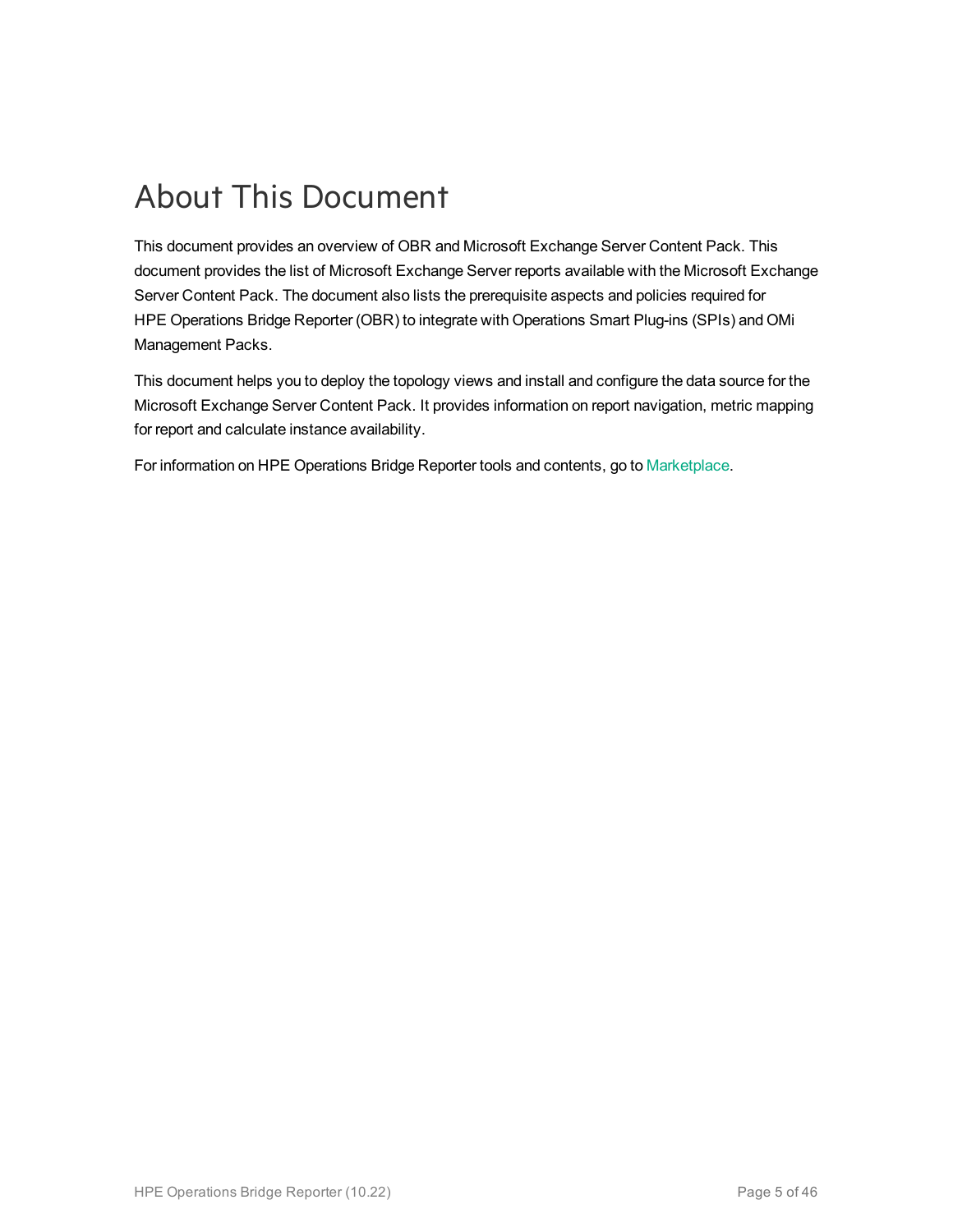# <span id="page-5-0"></span>Getting Started

<span id="page-5-1"></span>This section provides OBR overview, deployment scenarios, and types of reports.

## HPE Operations Bridge Reporter (OBR) Overview

OBR is a cross-domain historical infrastructure performance reporting solution. It displays top-down reports from Business Service Management (BSM) Business Service and Business Application, \Operations Manager (OM) Node Group or OMi10 perspective to the underlying infrastructure. It also displays bottoms-up reports from the infrastructure to the impacted Business Services and Business Applications or Node Groups. It leverages the topology information to show how the underlying infrastructure health, performance and availability affects your Business Services and Business Applications or Node Groups in the long term. You can navigate from higher level cross domain reports to detailed domain level reports.

### <span id="page-5-2"></span>Deployment Scenarios

Following are the deployment scenarios supported on OBR:

- **Deployment with BSM/OMi** In this deployment, Run-time Service Model (RTSM) is the source of topology information. OBR discovers and synchronizes topology information from OMi. In a BSM environment with underlying OM servers, this synchronization technique receives discovered topology data from multiple OM systems and updates the Configuration Items (CIs) and CI relationships in the RTSM as soon as changes are discovered. However, you can also use the OM D-MoM dynamic topology synchronization technique to discover and synchronize the topology information in RTSM. In an environment with OMi 10.00, OBR uses RTSM to obtain topology information and metrics from Operations Agent or SiteScope systems that are configured with OMi.
- <sup>l</sup> **Deployment with Operations Manager** In this deployment, the topology information is a group of managed nodes defined in OM that are logically combined for operational monitoring. These logical node groups are created by OM users to classify the nodes as specific organizations or entities within their enterprise. For example, a group called Exchange Servers can be created in OM to organize the specific Exchange Servers and Active Directory nodes for reporting or monitoring purposes. OBR uses the node groups from OM for its topology computation.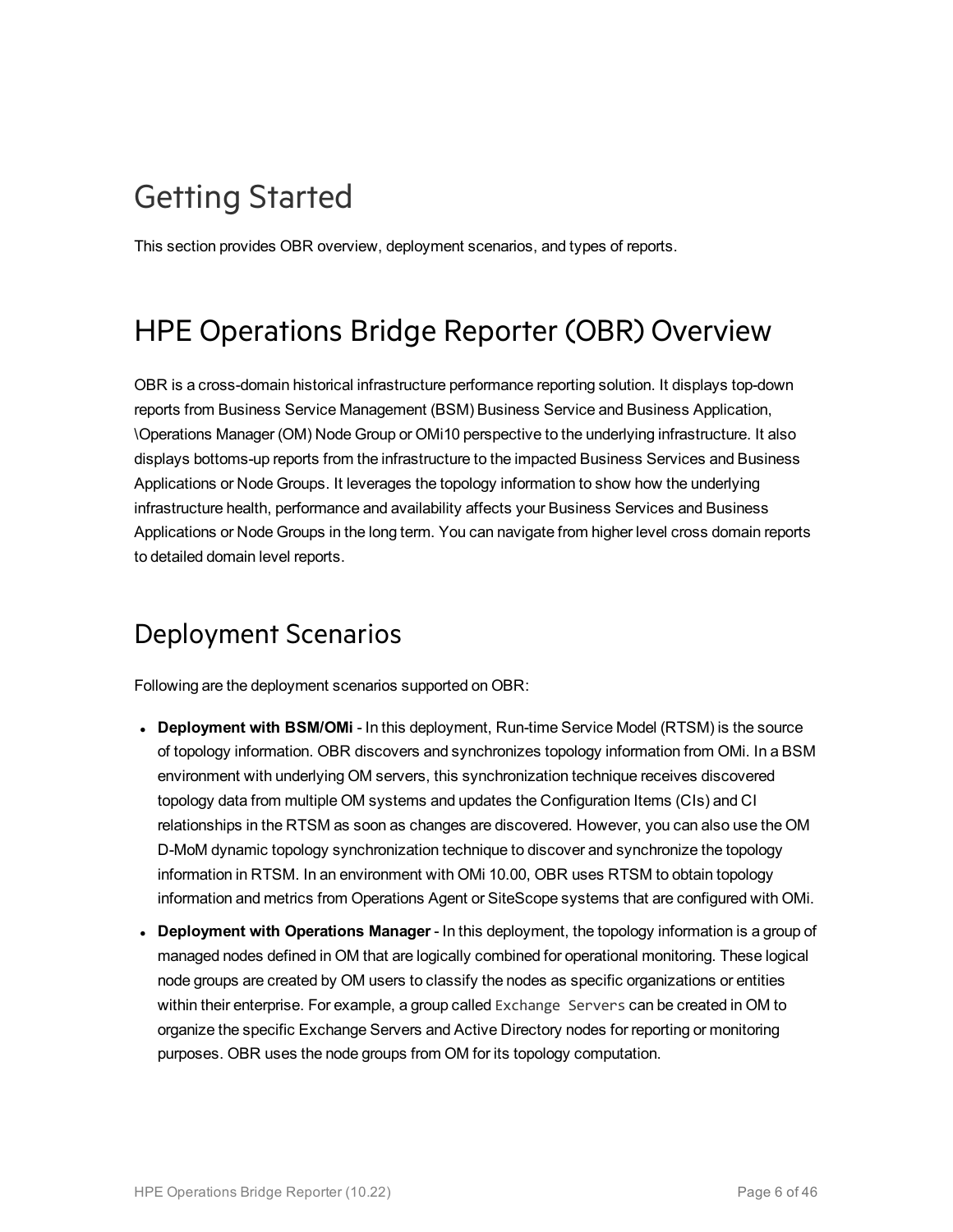- <sup>l</sup> **Deployment with VMware vCenter** VMware vCenter is a distributed server-client software solution that provides a central and a flexible platform for managing the virtual infrastructure in business-critical enterprise systems. VMware vCenter centrally monitors performance and events, and provides an enhanced level of visibility of the virtual environment, thus helping IT administrators to control the environment with ease.
- **.** Other deployments Apart from the basic deployment scenarios, you can collect data from the following sources independently:
	- <sup>o</sup> Deployment with NNMi
	- <sup>o</sup> Deployment with a generic database
	- <sup>o</sup> Deployment with other applications using CSV

### <span id="page-6-0"></span>Types of Reports

The reports available in HPE Operations Bridge Reporter (OBR) are divided into two broad categories:

- Business Service Management
- Infrastructure Management

The following image shows the supported list of reports folders under both these categories: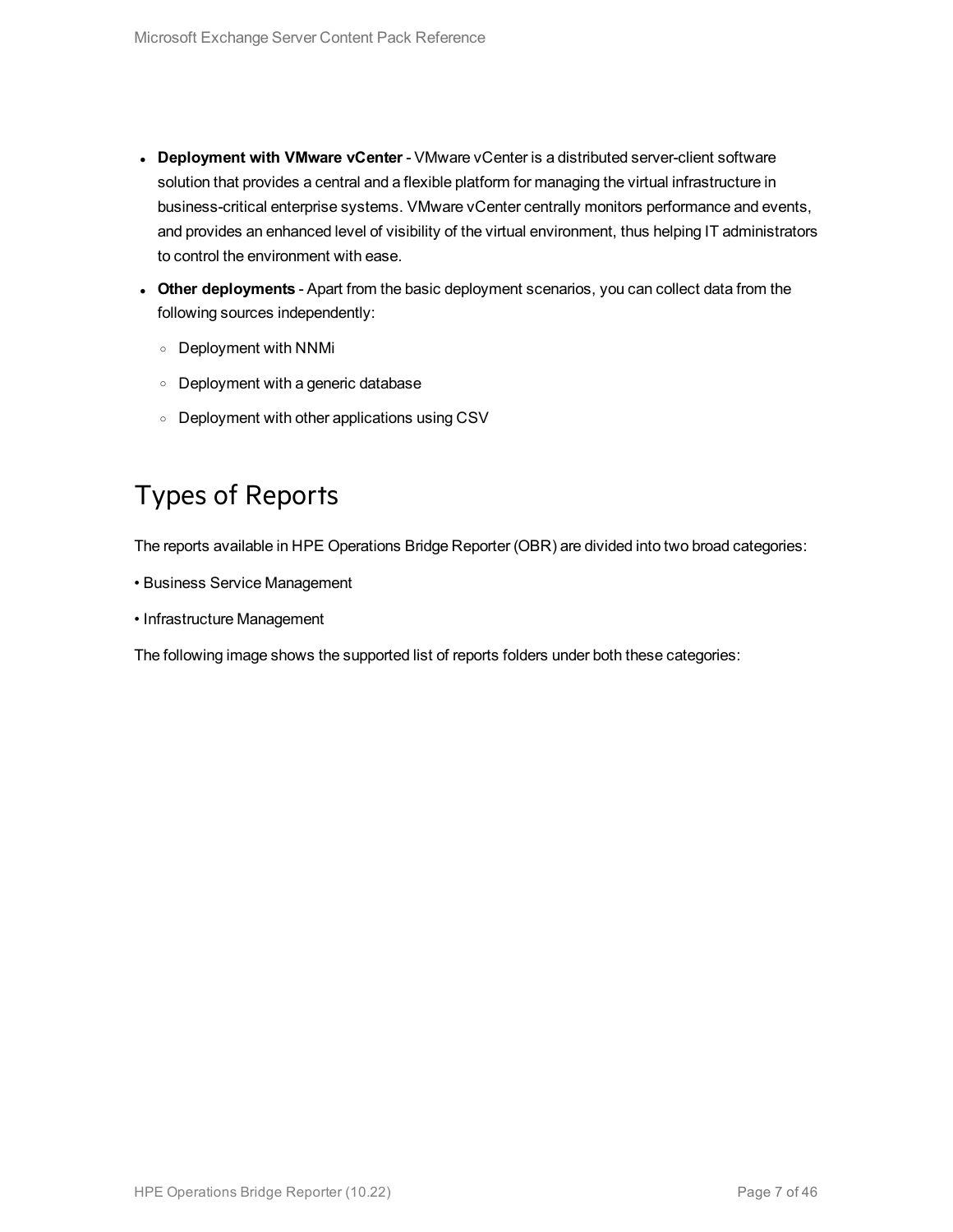

To view a map of all the reports available in the Microsoft Exchange Server Content Pack, see [Report](#page-38-0) [Navigation.](#page-38-0)

For more information on *HPE Operations Bridge Reporter* concepts, see *HPE Operations Bridge Reporter Concepts Guide* and *HPE Operations Bridge Reporter Content Development Guide*.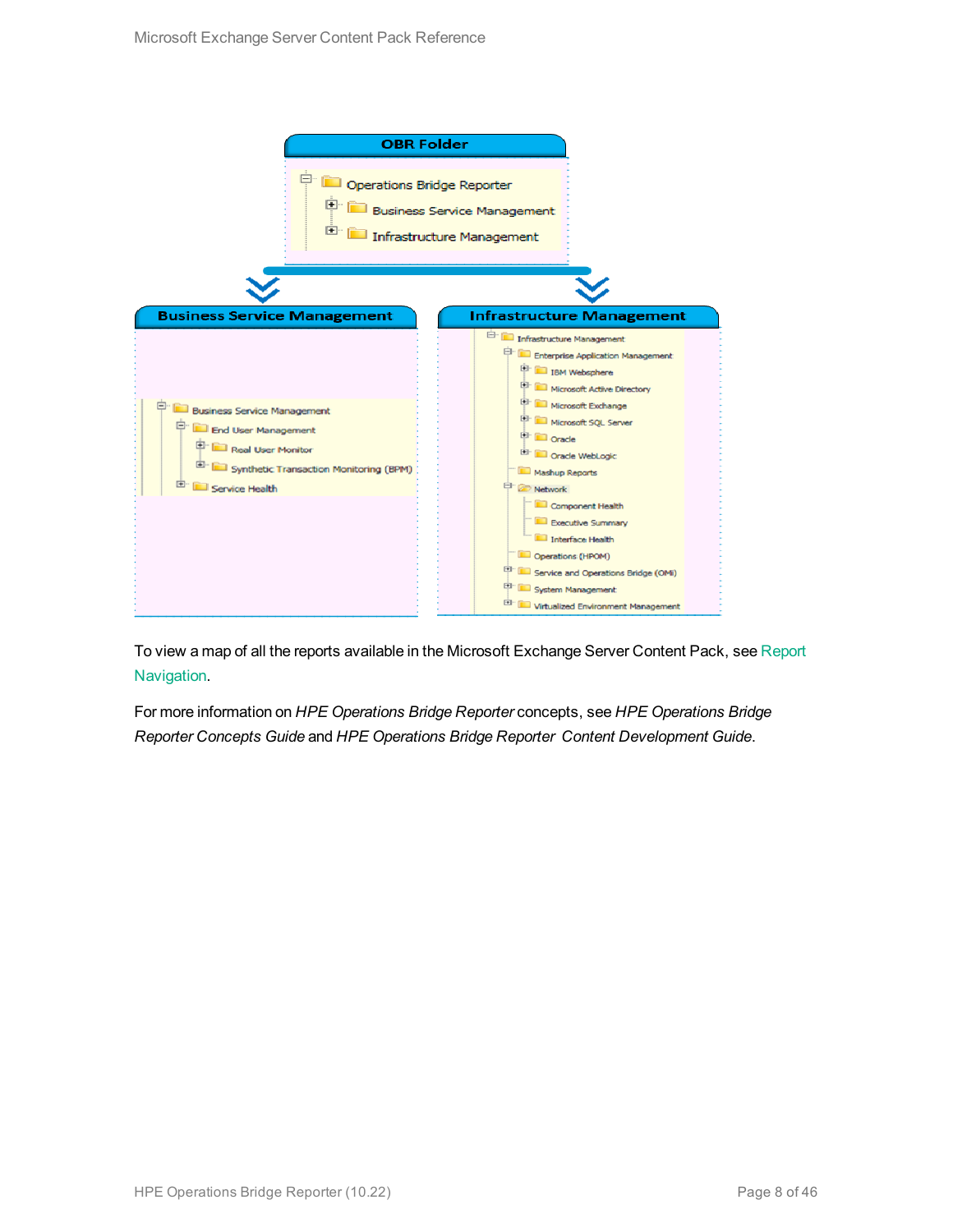## <span id="page-8-0"></span>Microsoft Exchange Content Pack Overview

This section provides an overview of Microsoft Exchange Content Pack, target audience, and supported data sources.

The Content Packs determine the fact data that are to be collected from the various data sources, and the interval at which the data is collected. Configuration of the data source connections for the installed Content Packs depends on the type of deployment scenario used.

## <span id="page-8-1"></span>Target Audience

Target audience for Microsoft Exchange Server reports are Operations Center Managers and Application Administrators, who help to setup and maintain the Exchange Servers in the IT infrastructure. Microsoft Exchange Server reports help to assess the availability, resource utilization, and load (in terms of number of users and messages) of exchange servers that belong to various sites in the environment.

### <span id="page-8-2"></span>Data Sources for Exchange Data

OBR integrates and collects historical and ongoing database performance metrics from the Operations Smart Plug-In and OMi Management Pack for Microsoft Exchange Server data stores—for both Exchange Server 2007, Exchange Server 2010, and Exchange Server 2013 in the BSM Run-time Service Model (RTSM) and Operations Manager (OM) deployment scenarios.

The Microsoft Exchange Server Content Pack identifies the list of metrics or facts that OBR must collect from each of these data sources. The corresponding dimension data is collected from the RTSM or OM topology source, depending on OBR deployment scenario.

OBR collects data from different data sources at periodic intervals based on the collection policies predefined in the **Exchange Server ETL Content Packs**. From each data source, summarized fact data is collected at a 5-minute interval. This fact data is called rate data and is stored in the database in rate tables as individual records. For a 60-minute interval, there are 12 records in the tables. OBR aggregates these records and converts the data to hourly and daily data. This aggregated data is displayed in the reports along with monthly and yearly aggregates that are derived by online aggregation.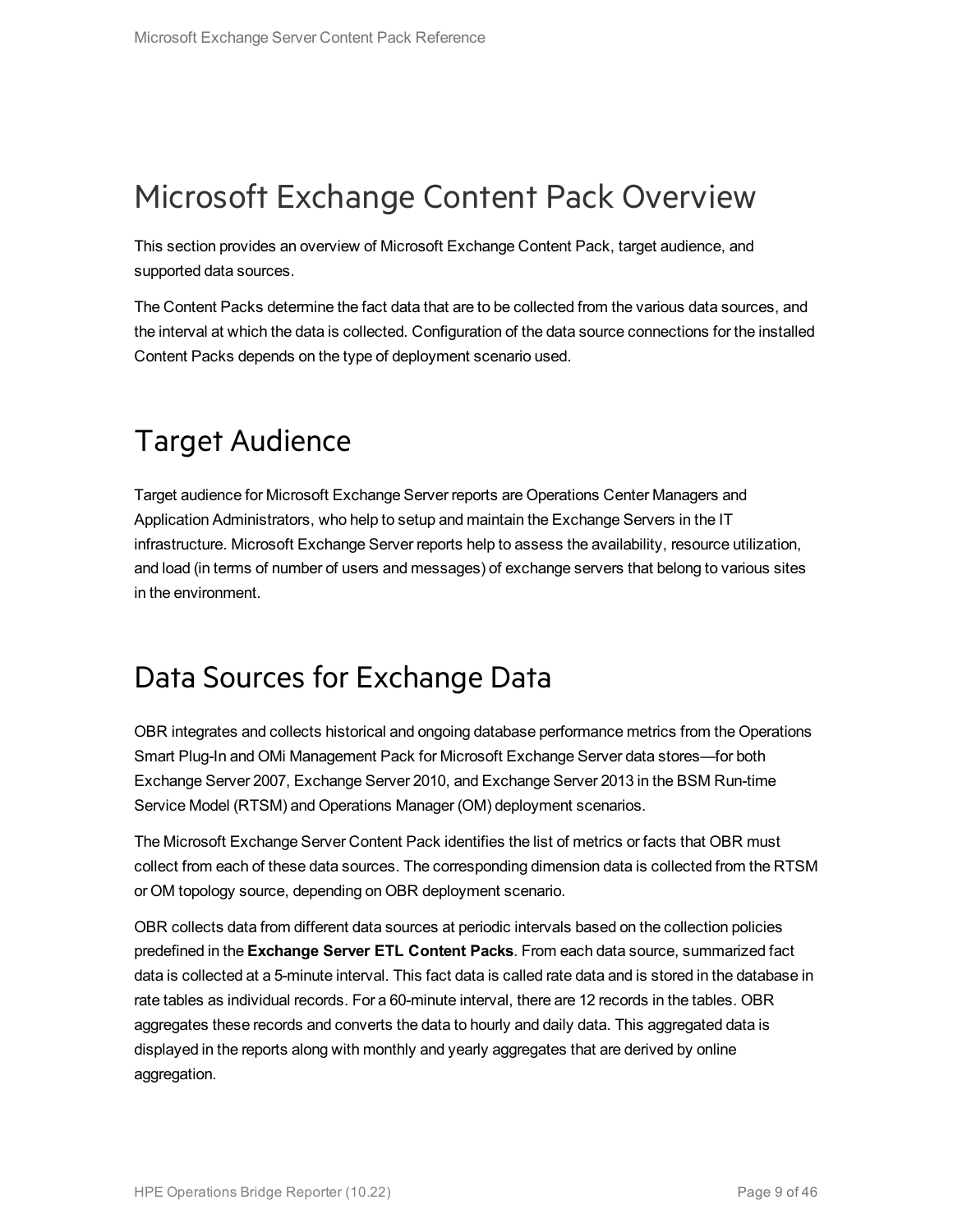**Note: Exchange Server ETL Content Packs** comprise the **MicrosoftExchange\_ETL\_ ExchangeSPI2007** for Exchange Server 2007, **MicrosoftExchange\_ETL\_ExchangeSPI2010** for Exchange Server 2010 versions and **MicrosoftExchange\_ETL\_ExchangeSPI2013** for Exchange Server 2013.

To view accurate availability data of the Microsoft Exchange application in the reports, you must set the polling frequency of the "Availability" class in the Microsoft Exchange Smart Plug-in (SPI) to five minutes.

# <span id="page-9-0"></span>Integrating with Data Sources for Operations Smart Plug-ins

To show reports on the data collected from Microsoft Exchange Server, OBR relies on the metrics collected by collectors of Operations Smart Plug-in for Microsoft Exchange Server (Exchange Server SPI). SPI collectors store the data into the data store provided by the Operations agent. OBR's integration with SPI data sources facilitate transfer of data from Operations agent's data store to OBR's database. This integration is established when you deploy OBR in the OM deployment scenario.

<span id="page-9-1"></span>OBR provides performance reports for the Microsoft Exchange 2007, Microsoft Exchange 2010 and Microsoft Exchange 2013 enterprise applications.

#### **Prerequisite**

The following is the prerequisite to integrate with data source for Operations Smart Plug-ins:

<span id="page-9-2"></span>• CODA logging is a prerequisite for OBR to be able to collect data from multiple instances.

#### Working of the Integration

1. Installation and configuration of the SPI ensures that necessary instrumentation, scripts, programs, and policies are transferred to a node where the application is running and the Operations agent is already installed.

**Tip:** For successful installation and configuration of the Exchange Server SPI, see the SPI documentation.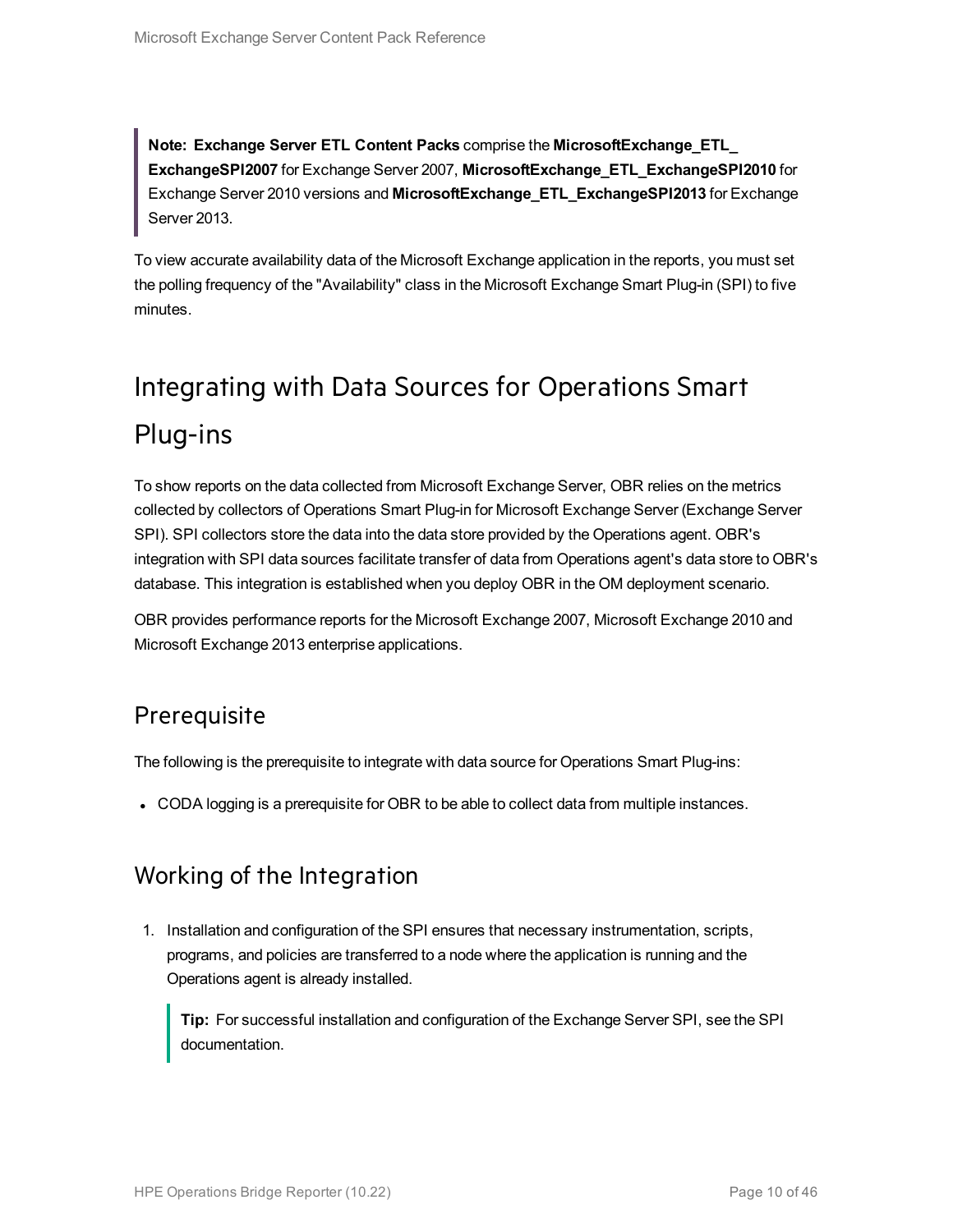- 2. SPI collectors start collecting data on the node based on rules and specifications available with the policies deployed on the node.
- 3. SPI stores the collected data into Operations agent's data store. The SPI creates at least one *data source* in agent's data store.
- 4. After configuring OBR to collect data from a data source and installing the Microsoft Exchange Server, OBR starts collecting historical data from agent's data store.

## <span id="page-10-0"></span>Prerequisite Policies for Microsoft Exchange Server 2007 Reports

The following table lists the Microsoft Exchange SPI policies required by each Microsoft Exchange Server report.

**Note:** Not every policy should be deployed to every Microsoft Exchange Server node. See the SPI documentation to understand what each policy does and determine which policies are appropriate for the role played by each server. Deploying the policies indiscriminately will result in incorrect messages originating from the node.

In addition, see the SPI documentation for information on how the policies should be deployed and what additional configuration steps may be required.

| <b>Report Name</b>                                       | Data<br><b>Source</b> | Data Class                    | <b>Required SPI</b><br><b>Policy</b>     |
|----------------------------------------------------------|-----------------------|-------------------------------|------------------------------------------|
| <b>Exchange Mail Server Summary</b>                      | EX2007<br>DATA        | EX2007<br><b>MBSUMMARY</b>    | EXSPI-8X Get<br>Mailbox IS Sum<br>Data   |
|                                                          |                       | EX2007<br><b>PFSUMMARY</b>    | EXSPI-8X Get<br>Public IS Sum<br>Data    |
| <b>Exchange Site Executive Summary</b><br>EX2007<br>DATA |                       | EX2007<br><b>AVAILABILITY</b> | EXSPI-8X Get<br>Exchange<br>Availability |
|                                                          |                       | EX2007<br><b>HUBTRANSDSN</b>  | EXSPI-8X HUB<br><b>Transport DSN</b>     |
|                                                          |                       | EX2007 TRANSQ                 | EXSPI-8X Dc                              |

**Note:** Policy Configuration Requirement is not required; deploy the policy with default settings.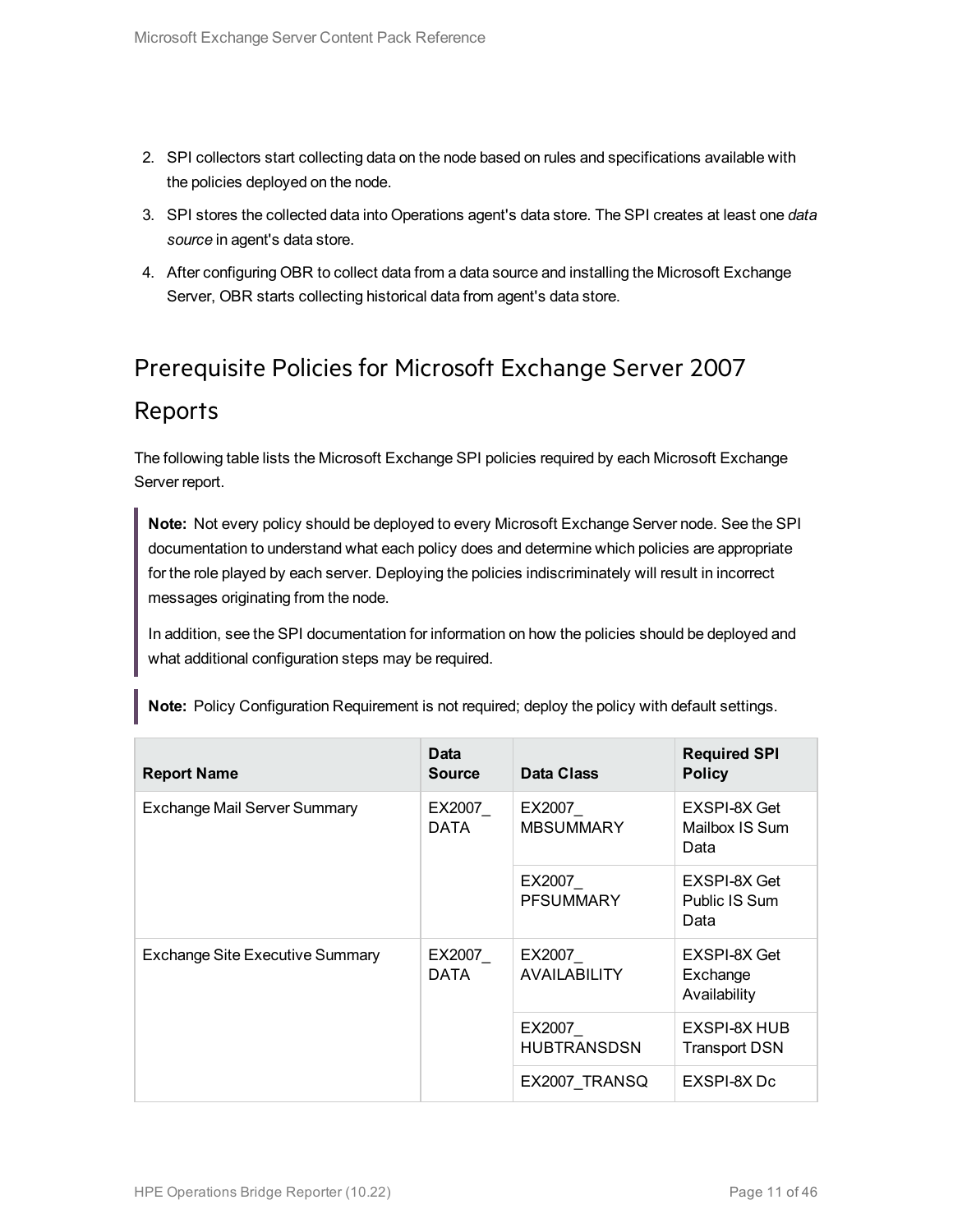| <b>Report Name</b>                                         | <b>Data</b><br><b>Source</b> | <b>Data Class</b>           | <b>Required SPI</b><br><b>Policy</b>                        |
|------------------------------------------------------------|------------------------------|-----------------------------|-------------------------------------------------------------|
|                                                            |                              |                             | <b>Transport Queues</b>                                     |
|                                                            |                              | EX2007<br><b>MBSUMMARY</b>  | EXSPI-8X Get<br>Mailbox IS Sum<br>Data                      |
|                                                            |                              | EX2007<br>POP3PERF          | EXSPI-8X Dc-<br>POP <sub>3</sub><br>Performance             |
|                                                            |                              | EX2007_<br><b>IMAP4PERF</b> | EXSPI-8X Dc-<br>IMAP4<br>Performance                        |
| <b>Exchange Source and Destination Mails</b><br>Comparison | EX2007_<br><b>DATA</b>       | EX2007_DEST                 | EXSPI-8X Dc-Get<br><b>Top Destination</b><br><b>Details</b> |
|                                                            |                              | EX2007_SOURCE               | EXSPI-8X Dc-Get<br><b>Top Source</b><br><b>Details</b>      |
| Exchange Top N Mail Senders and<br>Recipients              | EX2007<br><b>DATA</b>        | EX2007_RECP                 | EXSPI-8X Dc-Get<br><b>Top Recipient</b><br><b>Details</b>   |
|                                                            |                              | EX2007_SENDER               | EXSPI-8X Dc-Get<br><b>Top Sender</b><br><b>Details</b>      |
| Exchange Top N MailBox                                     | EX2007_<br><b>DATA</b>       | EX2007_MBDETAIL             | EXSPI-8X Get<br><b>Mailbox Details</b>                      |
|                                                            |                              | EX2007_SENDER               | EXSPI-8X Dc-Get<br>Top Sender<br>Details                    |
|                                                            |                              | EX2007_RECP                 | EXSPI-8X Dc-Get<br><b>Top Recipient</b><br><b>Details</b>   |
| Exchange Top N PubFolder                                   | EX2007<br><b>DATA</b>        | EX2007_PFDETAIL             | EXSPI-8X Get<br><b>Public Folder</b><br>Details             |
| <b>Exchange EdgeTransport Queue Details</b>                | EX2007<br><b>DATA</b>        | EX2007_TRANSQ               | EXSPI-8X Dc<br><b>Transport Queues</b>                      |
| Exchange EdgeTransport SMTP Details                        | EX2007_<br><b>DATA</b>       | EX2007<br><b>SMTPRECV</b>   | EXSPI-8X Edge<br>Dc-SMTP Perf                               |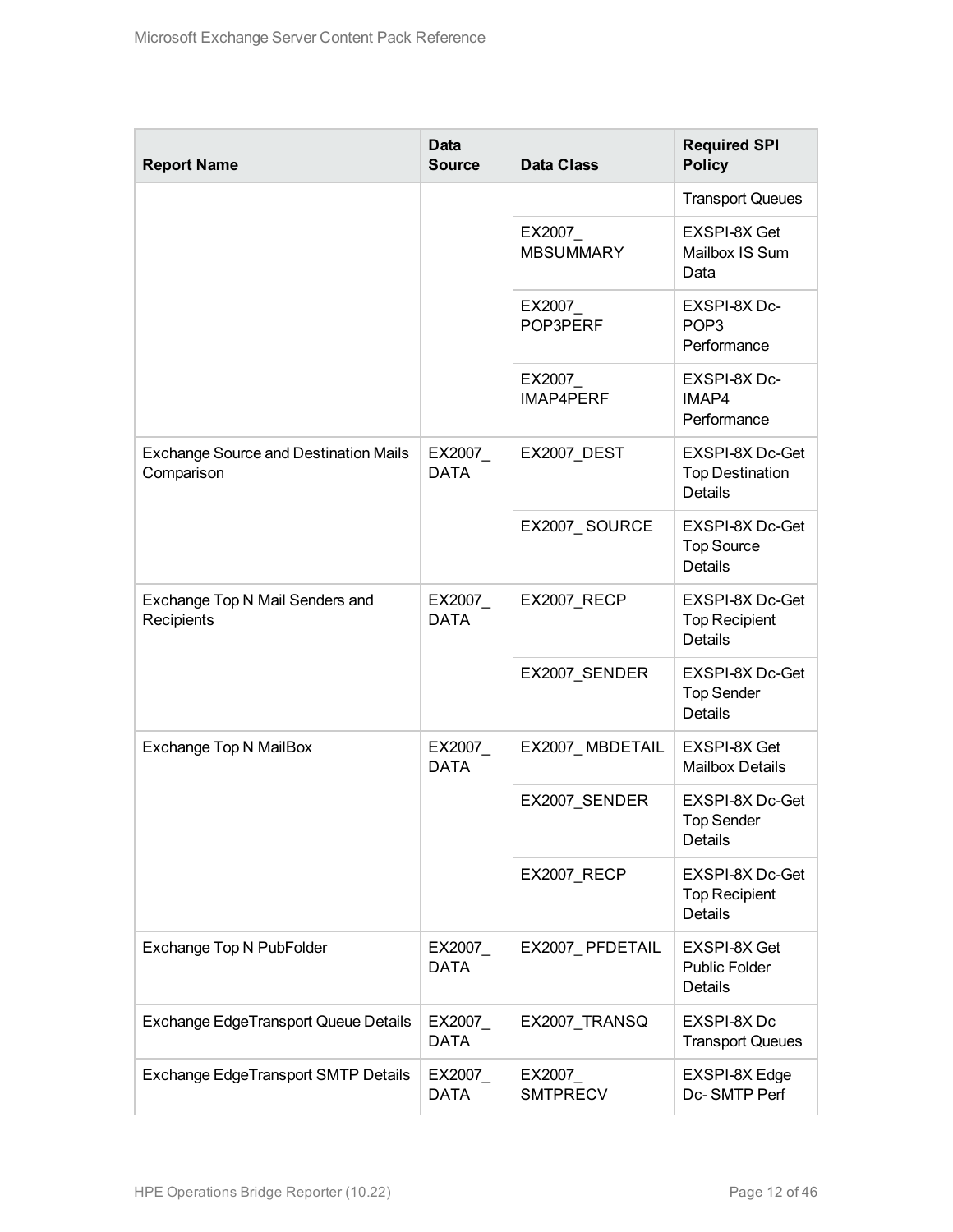| <b>Report Name</b>                                   | <b>Data</b><br><b>Source</b> | <b>Data Class</b>              | <b>Required SPI</b><br><b>Policy</b>                   |
|------------------------------------------------------|------------------------------|--------------------------------|--------------------------------------------------------|
|                                                      |                              |                                | Inbound Cnn                                            |
|                                                      |                              | EX2007<br><b>SMTPSEND</b>      | EXSPI-8X Edge<br>Dc-SMTP Perf<br>Outbound Cnn          |
| Exchange HubTransport SMTP and<br><b>DSN Details</b> | EX2007_<br><b>DATA</b>       | EX2007<br><b>SMTPRECV</b>      | EXSPI-8X Edge<br>Dc-SMTP Perf<br>Inbound Cnn           |
|                                                      |                              | EX2007<br><b>SMTPSEND</b>      | EXSPI-8X Edge<br>Dc-SMTP Perf<br>Outbound Cnn          |
|                                                      |                              | EX2007<br><b>HUBTRANSDSN</b>   | <b>EXSPI-8X HUB</b><br><b>Transport DSN</b>            |
| <b>Exchange MailBox Details</b>                      | EX2007_<br><b>DATA</b>       | EX2007_MBDETAIL                | <b>EXSPI-8X Get</b><br><b>Mailbox Details</b>          |
|                                                      |                              | EX2007 MBPERF                  | <b>EXSPI-8X Dc-IS</b><br>Mailbox<br>Performance        |
| <b>Exchange MailBox Usage</b>                        | EX2007<br><b>DATA</b>        | EX2007_PFDETAIL                | EXSPI-8X Get<br><b>Public Folder</b><br>Details        |
|                                                      |                              | EX2007_MBDETAIL                | <b>EXSPI-8X Get</b><br><b>Mailbox Details</b>          |
| <b>Exchange PubFolder Details</b>                    | EX2007<br><b>DATA</b>        | EX2007 PFDETAIL                | <b>EXSPI-8X Get</b><br><b>Public Folder</b><br>Details |
|                                                      |                              | EX2007_PFPERF                  | EXSPI-8X Dc-IS<br><b>Public Folder</b><br>Performance  |
| <b>Exchange Server Availability</b>                  | EX2007_<br><b>DATA</b>       | EX2007_<br><b>AVAILABILITY</b> | EXSPI-8X Get<br>Exchange<br>Availability               |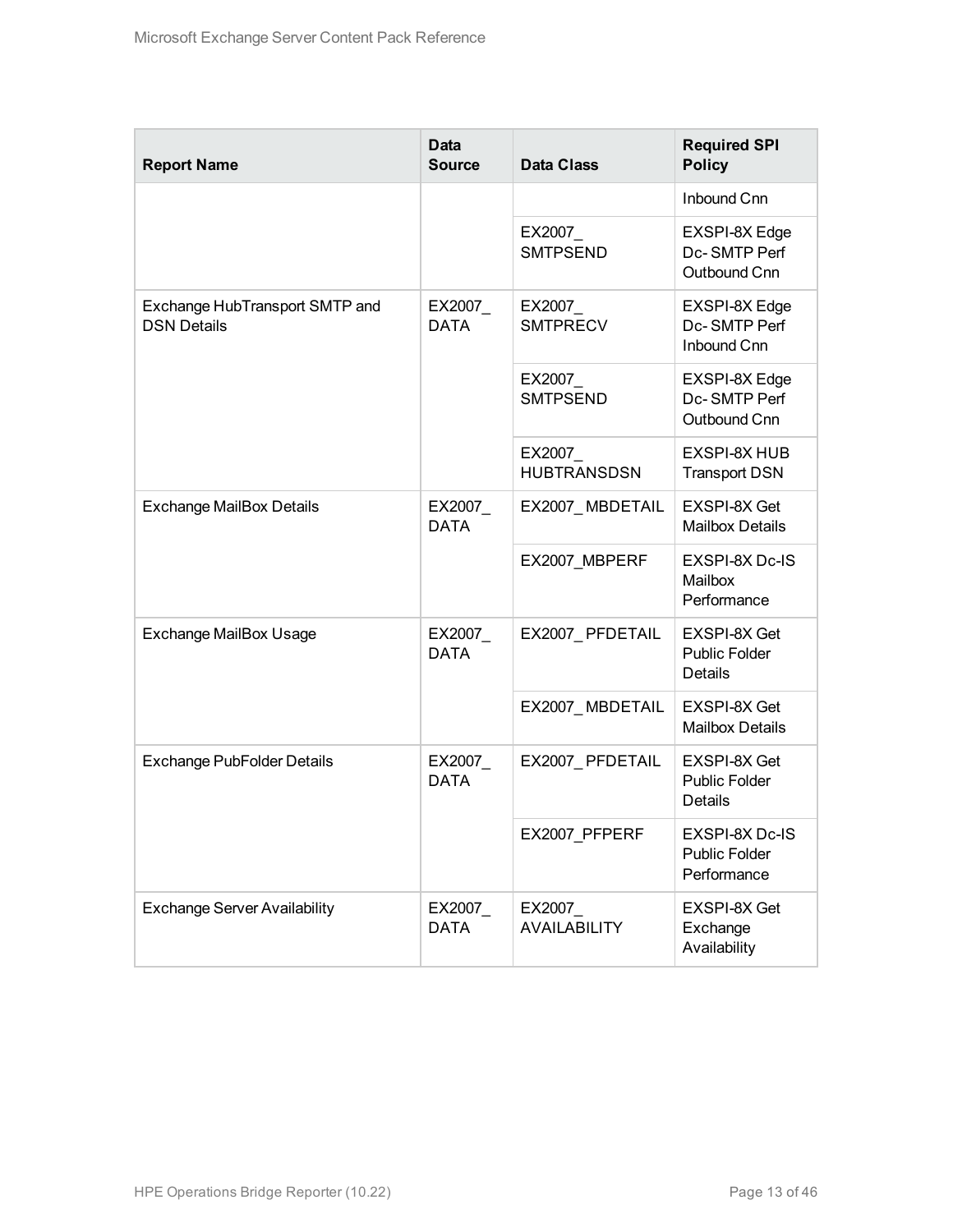## <span id="page-13-0"></span>Prerequisite Policies for Microsoft Exchange Server 2010 Reports

The following table lists the Microsoft Exchange SPI policies required by each Microsoft Exchange Server report.

**Note:** Not every policy should be deployed to every Microsoft Exchange Server node. See the SPI documentation to understand what each policy does and determine which policies are appropriate for the role played by each server. Deploying the policies indiscriminately will result in incorrect messages originating from the node.

In addition, see the SPI documentation for information on how the policies should be deployed and what additional configuration steps may be required.

|  |  |  | <b>Note:</b> Policy Configuration Requirement is not required; deploy the policy with default settings. |  |  |  |  |
|--|--|--|---------------------------------------------------------------------------------------------------------|--|--|--|--|
|--|--|--|---------------------------------------------------------------------------------------------------------|--|--|--|--|

| <b>Report Name</b>                     | <b>Data</b><br><b>Source</b> | <b>Data Class</b>                   | <b>Required SPI</b><br><b>Policy</b>         |
|----------------------------------------|------------------------------|-------------------------------------|----------------------------------------------|
| Exchange Mail Server Summary           | EXSPI<br><b>DATA</b>         | EXSPI<br><b>MBSUMMARY</b>           | EXSPI-14X Get<br>Mailbox IS Sum<br>Data      |
|                                        |                              | EXSPI<br><b>PFSUMMARY</b>           | EXSPI-14X Get<br>Public IS Sum Data          |
| <b>Exchange Site Executive Summary</b> | EXSPI<br><b>DATA</b>         | <b>EXSPI</b><br><b>AVAILABILITY</b> | EXSPI-8X/14X Get<br>Exchange<br>Availability |
|                                        |                              | EXSPI<br><b>HUBTRANSDSN</b>         | EXSPI-14X HUB<br><b>Transport DSN</b>        |
|                                        |                              | EXSPI_TRANSQ                        | EXSPI-14X Dc<br><b>Transport Queues</b>      |
|                                        |                              | EXSPI<br><b>MBSUMMARY</b>           | EXSPI-14X Get<br>Mailbox IS Sum<br>Data      |
|                                        |                              | EXSPI_POP3PERF                      | EXSPI-14X Dc-<br>POP3 Performance            |
|                                        |                              | EXSPI_IMAP4PERF                     | EXSPI-14X Dc-<br>IMAP4                       |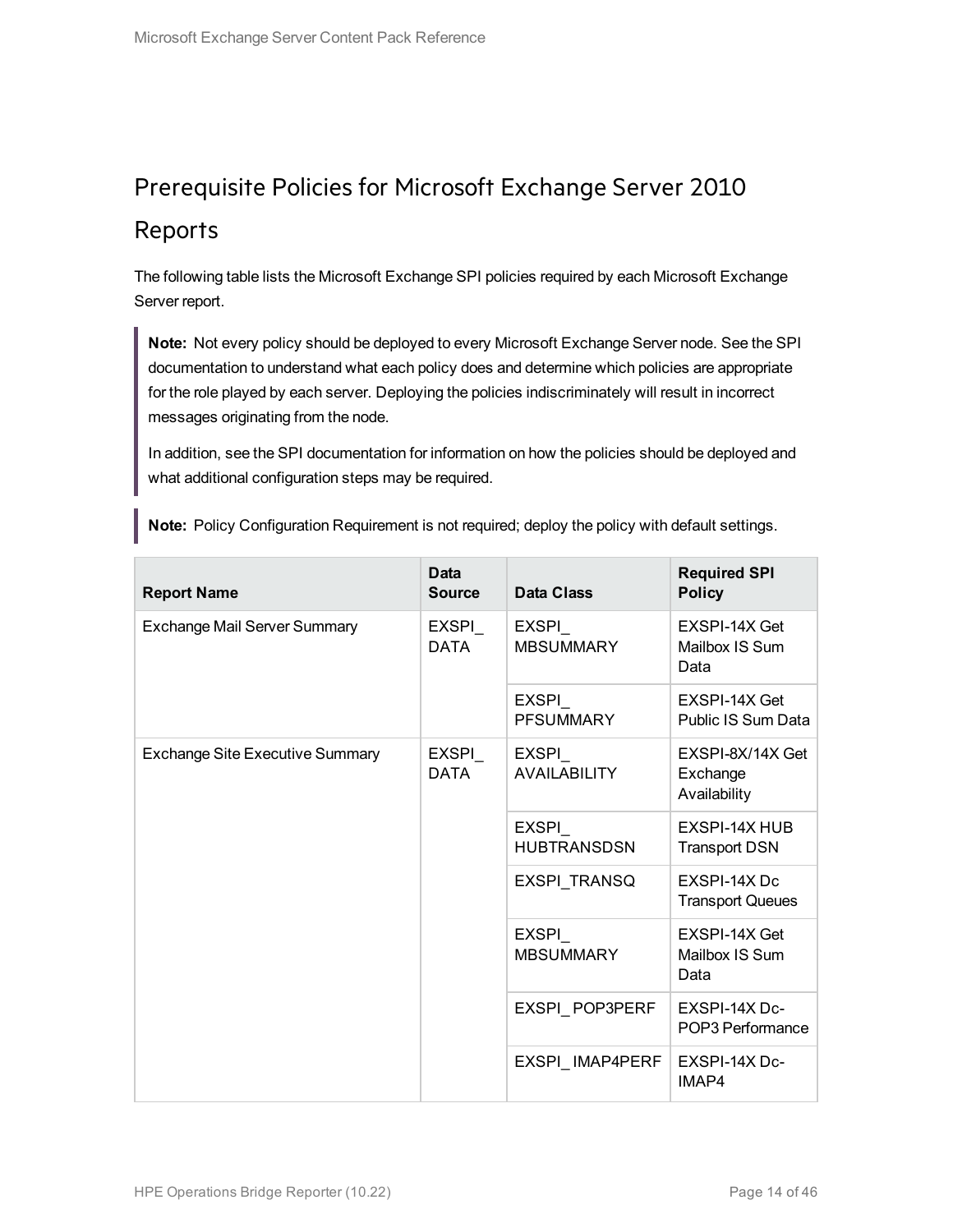| <b>Report Name</b>                                         | <b>Data</b><br><b>Source</b> | <b>Data Class</b>   | <b>Required SPI</b><br><b>Policy</b>                        |
|------------------------------------------------------------|------------------------------|---------------------|-------------------------------------------------------------|
|                                                            |                              |                     | Performance                                                 |
| <b>Exchange Source and Destination Mails</b><br>Comparison | EXSPI_<br><b>DATA</b>        | <b>EXSPI DEST</b>   | EXSPI-14X Dc-<br>Get Top<br><b>Destination Details</b>      |
|                                                            |                              | EXSPI SOURCE        | EXSPI-14X Dc-<br><b>Get Top Source</b><br><b>Details</b>    |
| Exchange Top N Mail Senders and<br>Recipients              | EXSPI<br><b>DATA</b>         | EXSPI_RECP          | EXSPI-14X Dc-<br>Get Top Recipient<br><b>Details</b>        |
|                                                            |                              | EXSPI_SENDER        | EXSPI-14X Dc-<br><b>Get Top Sender</b><br><b>Details</b>    |
| <b>Exchange Top N MailBox</b>                              | EXSPI<br><b>DATA</b>         | EXSPI_MBDETAIL      | EXSPI-14X Get<br><b>Mailbox Details</b>                     |
|                                                            |                              | EXSPI_SENDER        | EXSPI-14X Dc-<br>Get Top Sender<br><b>Details</b>           |
|                                                            |                              | <b>EXSPI RECP</b>   | EXSPI-14X Dc-<br><b>Get Top Recipient</b><br><b>Details</b> |
| Exchange Top N PubFolder                                   | EXSPI<br><b>DATA</b>         | EXSPI_PFDETAIL      | EXSPI-14X Get<br>Public Folder<br>Details                   |
| <b>Exchange EdgeTransport Queue Details</b>                | EXSPI<br><b>DATA</b>         | <b>EXSPI TRANSQ</b> | EXSPI-14X Dc<br><b>Transport Queues</b>                     |
| <b>Exchange EdgeTransport SMTP Details</b>                 | EXSPI<br>DATA                | EXSPI_SMTPRECV      | EXSPI-14X Edge<br>Dc-SMTP Perf<br>Inbound Cnn               |
|                                                            |                              | EXSPI_SMTPSEND      | EXSPI-14X Edge<br>Dc-SMTP Perf<br>Outbound Cnn              |
| Exchange HubTransport SMTP and<br><b>DSN Details</b>       | EXSPI_<br><b>DATA</b>        | EXSPI_SMTPRECV      | EXSPI-14X Edge<br>Dc-SMTP Perf<br>Inbound Cnn               |
|                                                            |                              | EXSPI_SMTPSEND      | EXSPI-14X Edge<br>Dc-SMTP Perf                              |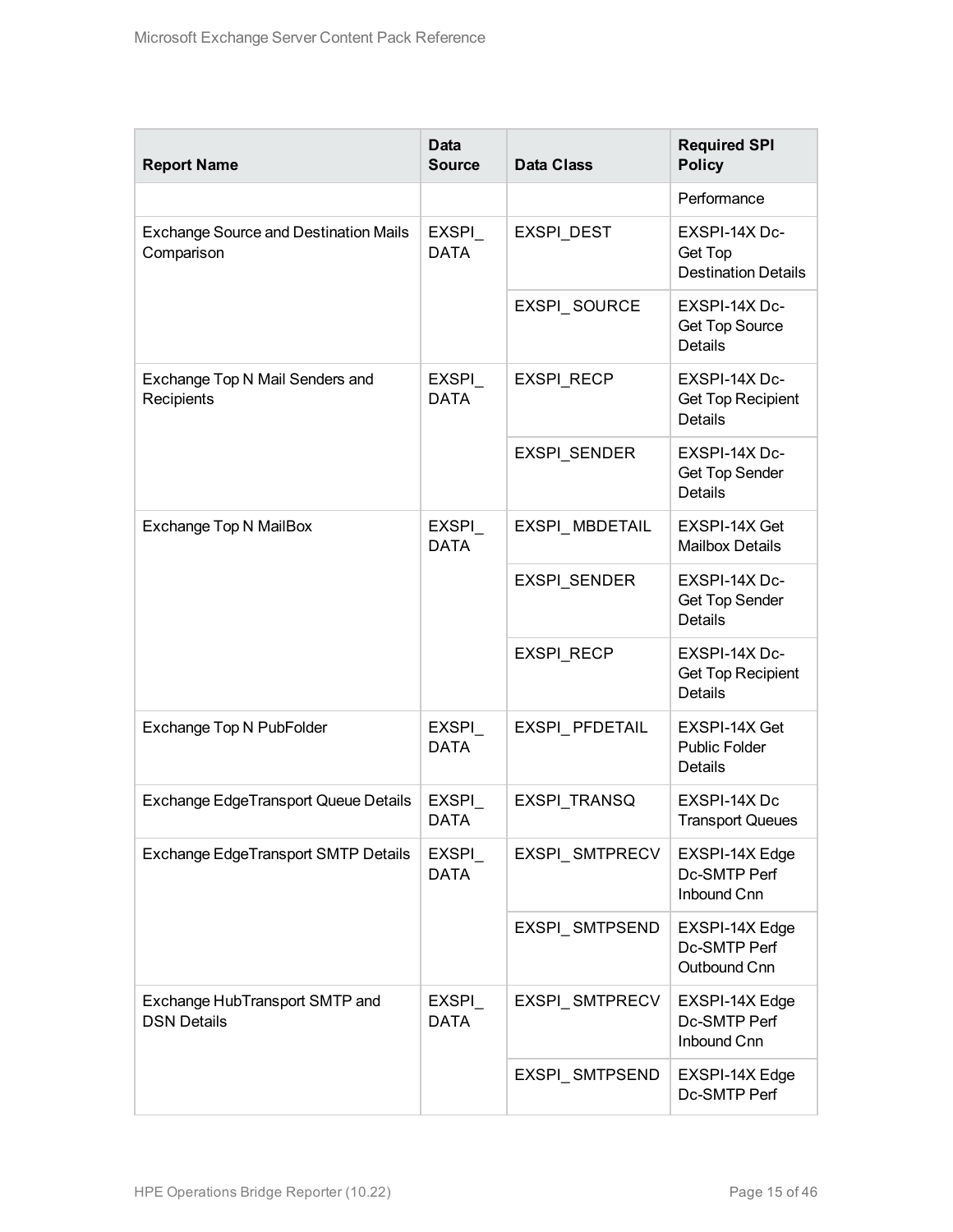| <b>Report Name</b>                                        | <b>Data</b><br><b>Source</b> | <b>Data Class</b>                   | <b>Required SPI</b><br><b>Policy</b>                   |
|-----------------------------------------------------------|------------------------------|-------------------------------------|--------------------------------------------------------|
|                                                           |                              |                                     | Outbound Cnn                                           |
|                                                           |                              | EXSPI<br><b>HUBTRANSDSN</b>         | EXSPI-14X HUB<br><b>Transport DSN</b>                  |
| <b>Exchange MailBox Details</b>                           | <b>EXSPI</b><br><b>DATA</b>  | EXSPI MBDETAIL                      | EXSPI-14X Get<br><b>Mailbox Details</b>                |
|                                                           |                              | <b>EXSPI MBPERF</b>                 | EXSPI-14X Dc-IS<br>Mailbox<br>Performance              |
| <b>Exchange MailBox Usage</b>                             | EXSPI_<br><b>DATA</b>        | EXSPI PFDETAIL                      | EXSPI-14X Get<br><b>Public Folder</b><br>Details       |
|                                                           |                              | EXSPI_MBDETAIL                      | EXSPI-14X Get<br><b>Mailbox Details</b>                |
| Exchange PubFolder Details<br><b>EXSPI</b><br><b>DATA</b> |                              | EXSPI PFDETAIL                      | EXSPI-14X Get<br><b>Public Folder</b><br>Details       |
|                                                           |                              | EXSPI_PFPERF                        | EXSPI-14X Dc-IS<br><b>Public Folder</b><br>Performance |
| <b>Exchange Server Availability</b>                       | <b>EXSPI</b><br><b>DATA</b>  | <b>EXSPI</b><br><b>AVAILABILITY</b> | EXSPI-8X/14X Get<br>Exchange<br>Availability           |

## <span id="page-15-0"></span>Prerequisite Policies for Microsoft Exchange Server 2013 and 2016 Reports

The following table lists the Microsoft Exchange SPI policies required by each Microsoft Exchange Server report.

**Note:** Not every policy should be deployed to every Microsoft Exchange Server node. See the SPI documentation to understand what each policy does and determine which policies are appropriate for the role played by each server. Deploying the policies indiscriminately will result in incorrect messages originating from the node.

In addition, see the SPI documentation for information on how the policies should be deployed and what additional configuration steps may be required.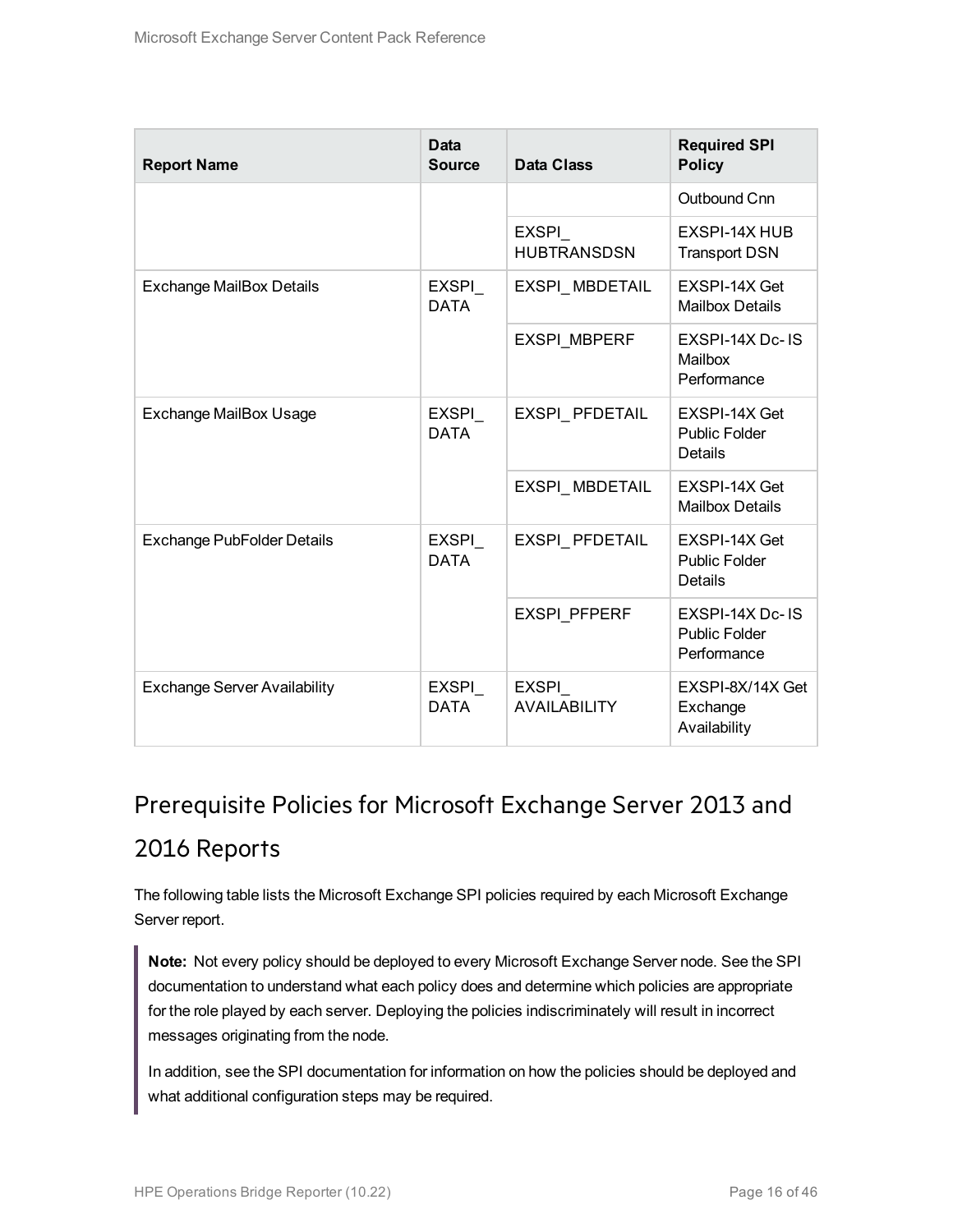**Note:** Policy Configuration Requirement is not required; deploy the policy with default settings.

| <b>Report Name</b>                            | <b>Data</b><br><b>Source</b> | <b>Data Class</b>                   | <b>Required SPI Policy</b>                        |
|-----------------------------------------------|------------------------------|-------------------------------------|---------------------------------------------------|
| Exchange Mail Server Summary                  | EXSPI<br><b>DATA</b>         | EXSPI<br><b>MBSUMMARY</b>           | EXSPI<br>CollectMailboxSummaryData                |
|                                               |                              | EXSPI<br><b>PFSUMMARY</b>           | <b>EXSPI</b><br>CollectPublicFolderSummaryData    |
| <b>Exchange Site Executive</b><br>Summary     | EXSPI<br><b>DATA</b>         | <b>EXSPI</b><br><b>AVAILABILITY</b> | EXSPI ChkExchangeAvailability                     |
|                                               |                              | EXSPI<br><b>HUBTRANSDSN</b>         | EXSPI_CollTransDsnPerf                            |
|                                               |                              | EXSPI_TRANSQ                        | EXSPI_ChkTransportQueue                           |
|                                               |                              | <b>EXSPI</b><br><b>MBSUMMARY</b>    | <b>EXSPI</b><br>CollectMailboxSummaryData         |
|                                               |                              | EXSPI<br>POP3PERF                   | EXSPI GetPop3Perf                                 |
|                                               |                              | EXSPI<br>IMAP4PERF                  | EXSPI_GetImap4Perf                                |
| <b>Exchange Source and</b>                    | <b>EXSPI</b>                 | EXSPI DEST                          | EXSPI_GetTopDestinationDetails                    |
| <b>Destination Mails Comparison</b>           | <b>DATA</b>                  | <b>EXSPI</b><br><b>SOURCE</b>       | EXSPI_GetTopSourceDetails                         |
| Exchange Top N Mail Senders                   | EXSPI                        | <b>EXSPI RECP</b>                   | EXSPI_GetTopRecipientDetails                      |
| and Recipients                                | <b>DATA</b>                  | EXSPI_SENDER                        | EXSPI_GetTopSenderDetails                         |
| Exchange Top N MailBox                        | EXSPI<br><b>DATA</b>         | EXSPI<br><b>MBDETAIL</b>            | EXSPI_CollectMailboxDetails                       |
|                                               |                              | <b>EXSPI SENDER</b>                 | EXSPI GetTopSenderDetails                         |
|                                               |                              | <b>EXSPI RECP</b>                   | <b>EXSPI GetTopRecipientDetails</b>               |
| Exchange Top N PubFolder                      | EXSPI<br><b>DATA</b>         | EXSPI<br><b>PFDETAIL</b>            | <b>EXSPI</b><br><b>CollectPublicFolderDetails</b> |
| Exchange EdgeTransport<br>Queue Details       | <b>EXSPI</b><br><b>DATA</b>  | EXSPI TRANSQ                        | EXSPI ChkTransportQueue                           |
| Exchange EdgeTransport<br><b>SMTP Details</b> | <b>EXSPI</b><br><b>DATA</b>  | <b>EXSPI</b><br><b>SMTPRECV</b>     | EXSPI CollTransSmtpRcvPerf                        |
|                                               |                              | EXSPI                               | EXSPI_CollTransSmtpSendPerf                       |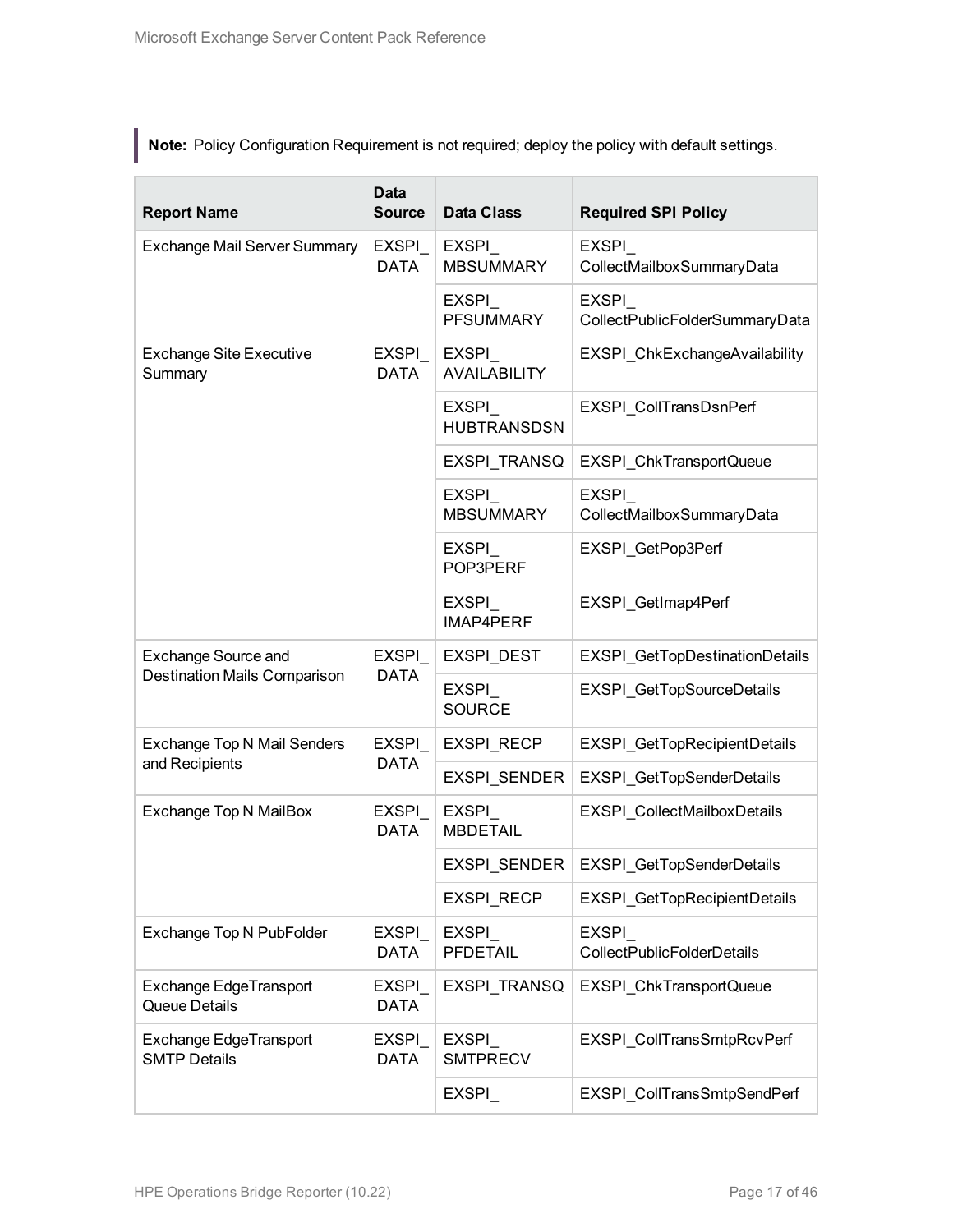| <b>Report Name</b>                                   | <b>Data</b><br><b>Source</b> | Data Class                          | <b>Required SPI Policy</b>                                         |
|------------------------------------------------------|------------------------------|-------------------------------------|--------------------------------------------------------------------|
|                                                      |                              | <b>SMTPSEND</b>                     |                                                                    |
| <b>Exchange HubTransport SMTP</b><br>and DSN Details | EXSPI<br><b>DATA</b>         | EXSPI<br><b>SMTPRECV</b>            | EXSPI CollTransSmtpRcvPerf                                         |
|                                                      |                              | EXSPI<br><b>SMTPSEND</b>            | EXSPI CollTransSmtpSendPerf                                        |
|                                                      |                              | EXSPI<br><b>HUBTRANSDSN</b>         | EXSPI_CollTransDsnPerf                                             |
| <b>Exchange MailBox Details</b>                      | EXSPI<br>DATA                | <b>EXSPI</b><br><b>MBDETAIL</b>     | <b>EXSPI CollectMailboxDetails</b>                                 |
|                                                      |                              | <b>EXSPI MBPERF</b>                 | This is non-existent class and<br>hence not expected to have data. |
| <b>Exchange MailBox Usage</b>                        | EXSPI<br><b>DATA</b>         | EXSPI<br><b>PFDETAIL</b>            | EXSPI<br><b>CollectPublicFolderDetails</b>                         |
|                                                      |                              | EXSPI<br><b>MBDETAIL</b>            | <b>EXSPI CollectMailboxDetails</b>                                 |
| <b>Exchange PubFolder Details</b>                    | EXSPI<br><b>DATA</b>         | EXSPI<br>PFDETAIL                   | <b>EXSPI</b><br><b>CollectPublicFolderDetails</b>                  |
|                                                      |                              | <b>EXSPI PFPERF</b>                 | This is non-existent class and<br>hence not expected to have data. |
| <b>Exchange Server Availability</b>                  | EXSPI<br>DATA                | <b>EXSPI</b><br><b>AVAILABILITY</b> | EXSPI ChkExchangeAvailability                                      |

# <span id="page-17-0"></span>Integrating with Data Sources for OMi Management Packs

To show reports on the data collected from Microsoft Exchange Server, OBR relies on the metrics collected by OMi Management Pack. The OMi Management Pack collectors store the data into the data store provided by the Operations agent. OBR's integration with OMi Management Pack data sources facilitates transfer of data Operations agent's data store to OBR's database. This integration is established when you deploy OBR views in the RTSM deployment scenario.

OBR provides performance reports for the Microsoft Exchange 2010 and Microsoft Exchange 2013 enterprise applications.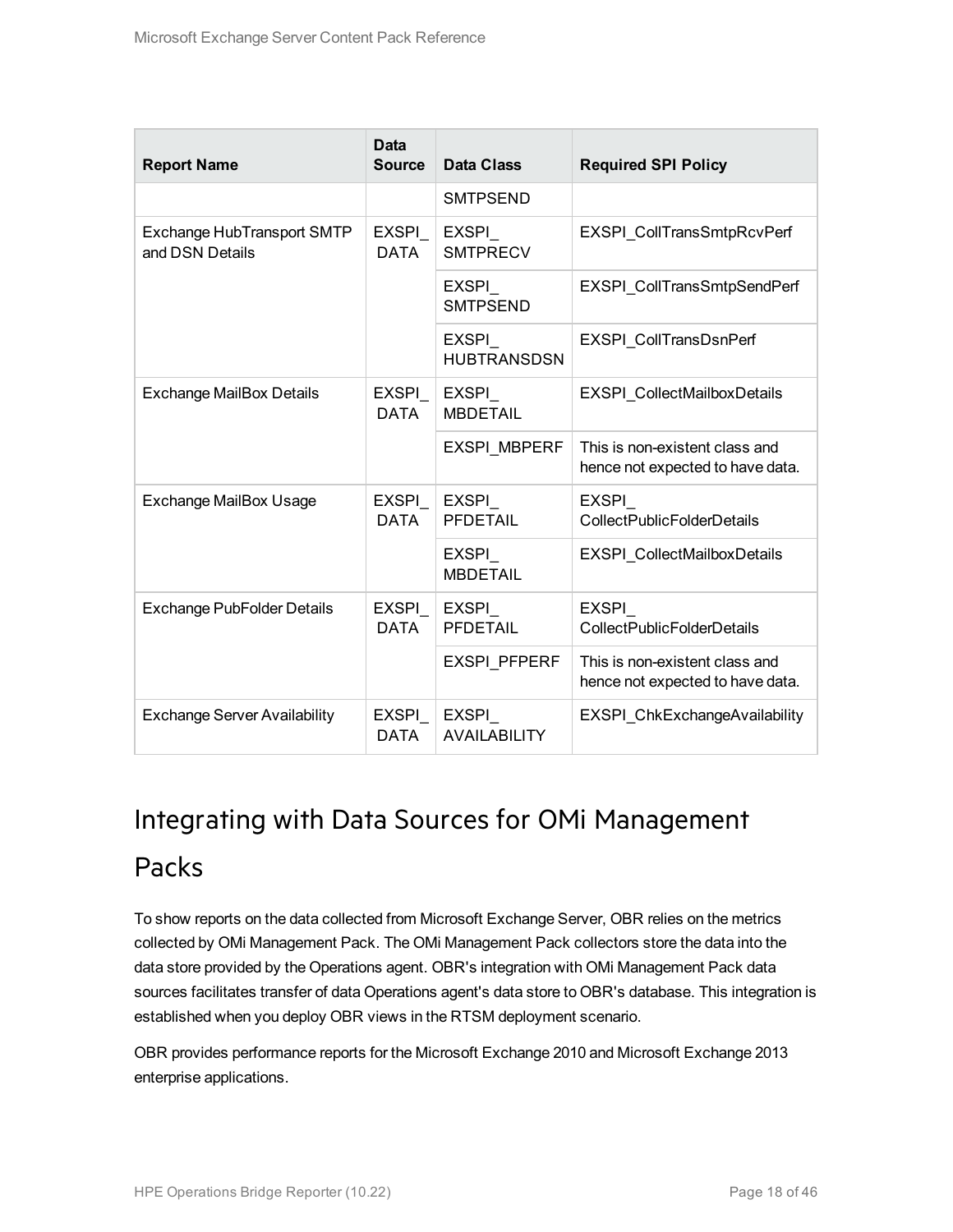#### <span id="page-18-0"></span>Working of the Integration

1. Installation and configuration of OMi Management Pack ensures that necessary instrumentation, scripts, programs, and policies are transferred to a node where the application is running and the Operations agent is already installed.

**Tip:** For successful installation and configuration of OMi Management Packs, see the *Operations Manager i Management Pack* documentation.

- 2. OMi Management Pack collectors start collecting data on the node based on rules and specifications available with the policies deployed on the node.
- 3. OMi Management Pack stores the collected data into Operations agent's data store. OMi Management Pack creates at least one *data source* in agent's data store.
- 4. After configuring OBR to collect data from a data source and installing Content Packs, OBR starts collecting historical data from agent's data store.

### <span id="page-18-1"></span>Prerequisite Aspects and Policies for Microsoft Exchange

#### Server 2010 Reports

The following table lists the OMi MP for Microsoft Exchange Server policies and aspects required for each Microsoft Exchange Server report.

**Note:** Not every policy should be deployed to every Microsoft Exchange Server node. See OMi MP for Microsoft Exchange Server Online Help to understand what each policy does and determine which policies are appropriate for the role played by each server. Deploying the policies indiscriminately will result in incorrect messages originating from the node.

In addition, see the OMi MP documentation for information on how the policies should be deployed and what additional configuration steps may be required.

|                                        | <b>Operations agent</b>      |                                                                              |                                      |                                  |
|----------------------------------------|------------------------------|------------------------------------------------------------------------------|--------------------------------------|----------------------------------|
| <b>Report Name</b>                     | <b>Aspect</b><br><b>Name</b> | <b>Policy Templates in</b><br><b>Aspect (Exchange</b><br><b>Server 2010)</b> | Data<br><b>Source</b><br><b>Name</b> | <b>Data Class</b><br><b>Name</b> |
| <b>Exchange Mail Server</b><br>Summary | Exchange<br>Mailbox          | MSEX MailboxData<br>Conf 2010                                                | <b>EXSPI</b><br><b>DATA</b>          | <b>EXSPI</b><br><b>MBSUMMARY</b> |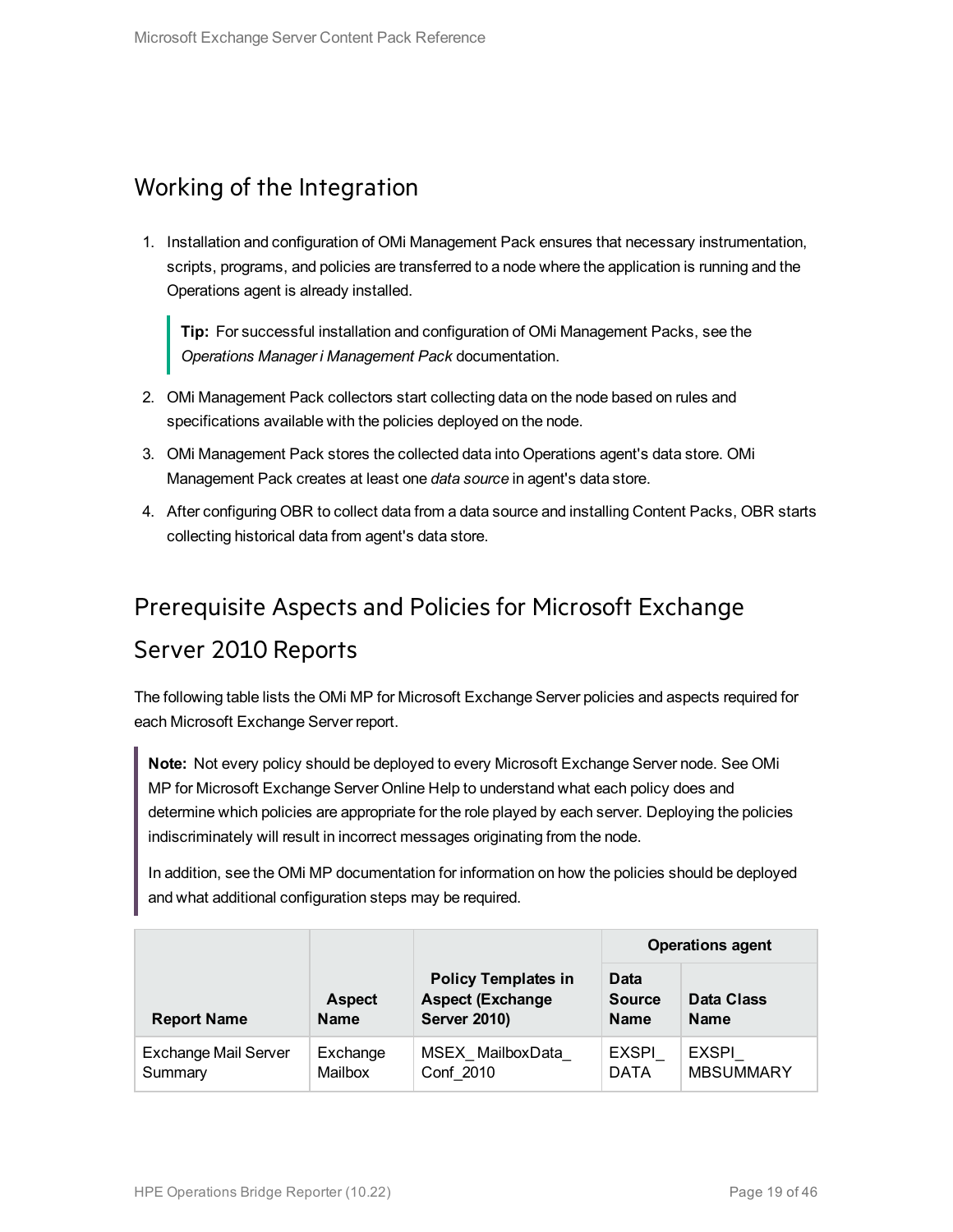|                                                                      |                                         |                                                                              |                                             | <b>Operations agent</b>             |
|----------------------------------------------------------------------|-----------------------------------------|------------------------------------------------------------------------------|---------------------------------------------|-------------------------------------|
| <b>Report Name</b>                                                   | <b>Aspect</b><br><b>Name</b>            | <b>Policy Templates in</b><br><b>Aspect (Exchange</b><br><b>Server 2010)</b> | <b>Data</b><br><b>Source</b><br><b>Name</b> | <b>Data Class</b><br><b>Name</b>    |
|                                                                      | Exchange<br><b>Public Folder</b>        | MSEX_PublicFolder_<br>Conf 2010                                              |                                             | EXSPI<br><b>PFSUMMARY</b>           |
| <b>Exchange Site</b><br><b>Executive Summary</b>                     | Exchange<br>Availability                | MSEX_Availability_<br>Conf 2010                                              | <b>EXSPI</b><br><b>DATA</b>                 | <b>EXSPI</b><br><b>AVAILABILITY</b> |
|                                                                      | Exchange<br>Transport                   | MSEX_Transport_Conf_<br>2010                                                 |                                             | EXSPI<br><b>HUBTRANSDSN</b>         |
|                                                                      | Exchange<br>Transport<br>Queues         | MSEX_TransportQueue_<br>Conf 2010                                            |                                             | EXSPI_TRANSQ                        |
|                                                                      | Exchange<br>Mailbox                     | MSEX_MailboxData_<br>Conf 2010                                               |                                             | EXSPI<br><b>MBSUMMARY</b>           |
|                                                                      | Exchange<br>POP <sub>3</sub>            | MSEX_Pop3Perf_Conf_<br>2010                                                  |                                             | EXSPI<br>POP3PERF                   |
|                                                                      | Exchange<br>IMAP4                       | MSEX_IMAP_Conf_<br>2010                                                      |                                             | EXSPI<br><b>IMAP4PERF</b>           |
| <b>Exchange Source and</b><br><b>Destination Mails</b><br>Comparison | Exchange<br>Weekly<br><b>Statistics</b> | MSEX_SCH_<br>TopDestination                                                  | EXSPI<br><b>DATA</b>                        | EXSPI_DEST                          |
|                                                                      | Exchange<br>Weekly<br><b>Statistics</b> | MSEX_SCH_TopSource                                                           |                                             | <b>EXSPI</b><br><b>SOURCE</b>       |
| Exchange Top N Mail<br><b>Senders and Recipients</b>                 | Exchange<br>Weekly<br><b>Statistics</b> | MSEX_SCH_<br>TopRecipien                                                     | EXSPI<br><b>DATA</b>                        | <b>EXSPI RECP</b>                   |
|                                                                      | Exchange<br>Weekly<br><b>Statistics</b> | MSEX SCH TopSender                                                           |                                             | EXSPI_SENDER                        |
| Exchange Top N<br>MailBox                                            | Exchange<br>Mailbox                     | MSEX_MailboxData_<br>Conf 2010                                               | EXSPI_<br><b>DATA</b>                       | EXSPI<br><b>MBDETAIL</b>            |
|                                                                      | Exchange<br>Weekly<br><b>Statistics</b> | MSEX_SCH_TopSender                                                           |                                             | EXSPI_SENDER                        |
|                                                                      | Exchange<br>Weekly                      | MSEX_SCH_<br>TopRecipien                                                     |                                             | EXSPI_RECP                          |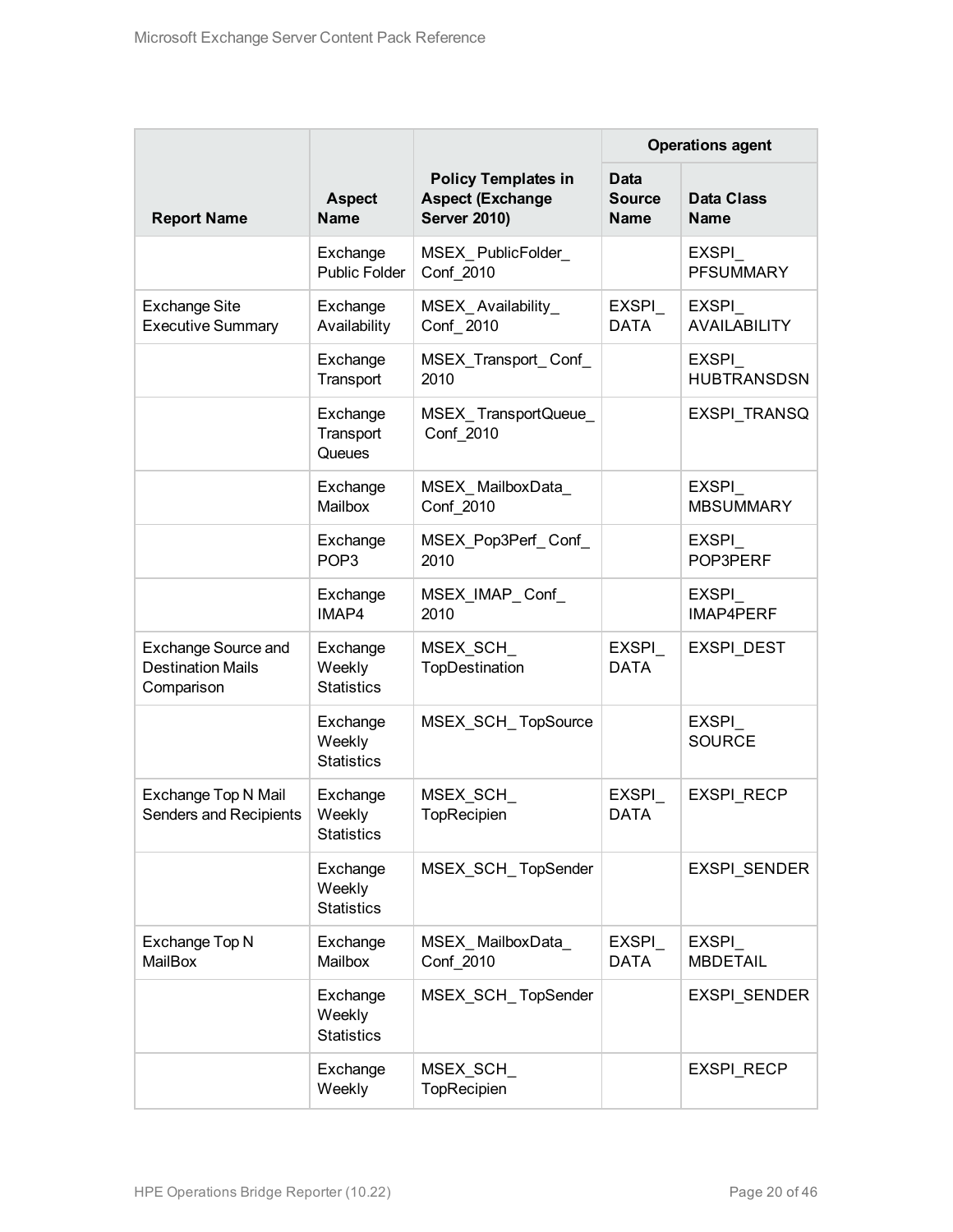|                                                          |                                         |                                                                              |                                             | <b>Operations agent</b>          |
|----------------------------------------------------------|-----------------------------------------|------------------------------------------------------------------------------|---------------------------------------------|----------------------------------|
| <b>Report Name</b>                                       | <b>Aspect</b><br><b>Name</b>            | <b>Policy Templates in</b><br><b>Aspect (Exchange</b><br><b>Server 2010)</b> | <b>Data</b><br><b>Source</b><br><b>Name</b> | <b>Data Class</b><br><b>Name</b> |
|                                                          | <b>Statistics</b>                       |                                                                              |                                             |                                  |
| Exchange Top N<br>PubFolder                              | Exchange<br><b>Public Folder</b>        | MSEX_PublicFolder_<br>Conf 2010                                              | <b>EXSPI</b><br><b>DATA</b>                 | <b>EXSPI</b><br><b>PFDETAIL</b>  |
| Exchange<br><b>EdgeTransport Queue</b><br><b>Details</b> | Exchange<br>Transport<br>Queues         | MSEX_TransportQueue_<br>Conf 2010                                            | <b>EXSPI</b><br><b>DATA</b>                 | EXSPI_TRANSQ                     |
| Exchange<br><b>EdgeTransport SMTP</b><br><b>Details</b>  | Exchange<br><b>SMTP</b>                 | MSEX_SMTPPerf_<br>Conf 2010                                                  | EXSPI<br><b>DATA</b>                        | EXSPI<br><b>SMTPRECV</b>         |
|                                                          | Exchange<br><b>SMTP</b>                 | MSEX SMTPPerf<br>Conf 2010                                                   |                                             | EXSPI<br><b>SMTPSEND</b>         |
| Exchange<br>HubTransport SMTP<br>and DSN Details         | Exchange<br><b>SMTP</b>                 | MSEX SMTPPerf<br>Conf 2010                                                   | EXSPI<br><b>DATA</b>                        | EXSPI<br><b>SMTPRECV</b>         |
|                                                          | Exchange<br><b>SMTP</b>                 | MSEX_SMTPPerf_<br>Conf 2010                                                  |                                             | EXSPI<br><b>SMTPSEND</b>         |
|                                                          | Exchange<br>Transport                   | MSEX_Transport_Conf_<br>2010                                                 |                                             | EXSPI<br><b>HUBTRANSDSN</b>      |
| <b>Exchange MailBox</b><br>Details                       | Exchange<br>Mailbox                     | MSEX_MailboxData_<br>Conf 2010                                               | <b>EXSPI</b><br><b>DATA</b>                 | EXSPI<br><b>MBDETAIL</b>         |
|                                                          | Exchange<br>Information<br><b>Store</b> | MSEX_StorePerf_Conf_<br>2010                                                 |                                             | <b>EXSPI MBPERF</b>              |
| <b>Exchange MailBox</b><br>Usage                         | Exchange<br>Mailbox                     | <b>MSEX PublicFolder</b><br>Conf 2010                                        | EXSPI<br><b>DATA</b>                        | EXSPI<br><b>PFDETAIL</b>         |
|                                                          | Exchange<br>Mailbox                     | MSEX_MailboxData_<br>Conf 2010                                               |                                             | EXSPI<br><b>MBDETAIL</b>         |
| <b>Exchange PubFolder</b><br>Details                     | Exchange<br>Mailbox                     | MSEX_PublicFolder_<br>Conf 2010                                              | EXSPI<br><b>DATA</b>                        | EXSPI<br><b>PFDETAIL</b>         |
|                                                          | Exchange<br><b>Public Folder</b>        | MSEX<br>PublicFolderPerf Conf<br>2010                                        |                                             | <b>EXSPI PFPERF</b>              |
| <b>Exchange Server</b><br>Availability                   | Exchange<br>Availability                | MSEX_Availability_<br>Conf 2010                                              | EXSPI<br><b>DATA</b>                        | EXSPI<br><b>AVAILABILITY</b>     |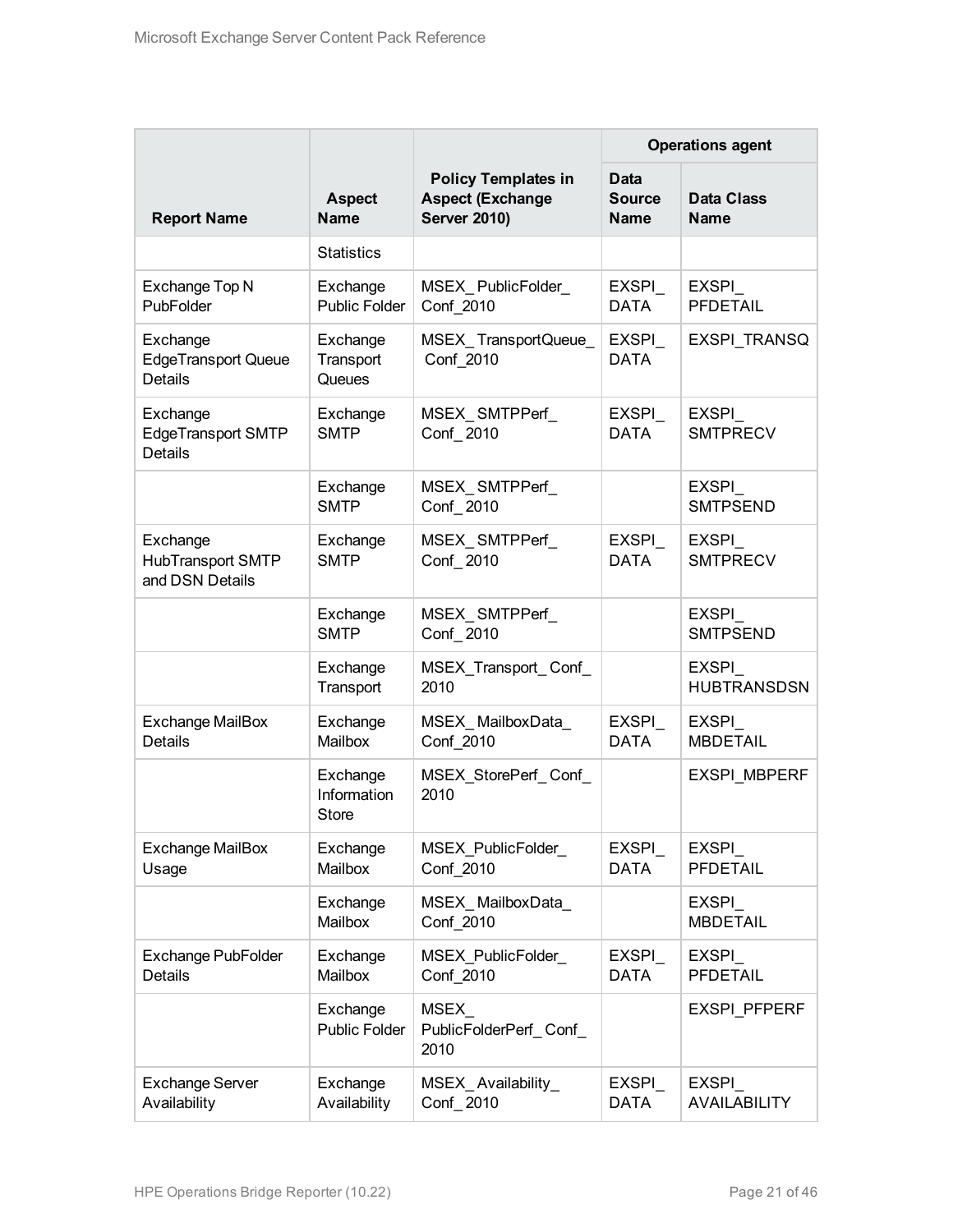## <span id="page-21-0"></span>Prerequisite Aspects and Policies for Microsoft Exchange Server 2013 and 2016 Reports

The following table lists the OMi MP for Microsoft Exchange Server policies and aspects required for each Microsoft Exchange Server report.

**Note:** Not every policy should be deployed to every Microsoft Exchange Server node. See OMi MP for Microsoft Exchange Server Online Help to understand what each policy does and determine which policies are appropriate for the role played by each server. Deploying the policies indiscriminately will result in incorrect messages originating from the node.

In addition, see the OMi MP documentation for information on how the policies should be deployed and what additional configuration steps may be required.

| <b>Policy</b><br><b>Templates in</b><br><b>Aspect</b> |                                     | <b>Operations agent</b>               |                                             |                                  |
|-------------------------------------------------------|-------------------------------------|---------------------------------------|---------------------------------------------|----------------------------------|
| <b>Report Name</b>                                    | <b>Aspect Name</b>                  | (Exchange<br>Server 2013 and<br>2016) | <b>Data</b><br><b>Source</b><br><b>Name</b> | Data Class<br><b>Name</b>        |
| <b>Exchange Mail Server</b><br>Summary                | <b>Exchange Mailbox</b>             | MSEX<br>MailboxData_<br>Conf          | EXSPI_<br><b>DATA</b>                       | <b>EXSPI</b><br><b>MBSUMMARY</b> |
|                                                       | <b>Exchange Public</b><br>Folder    | <b>MSEX</b><br>PublicFolder_<br>Conf  |                                             | EXSPI<br><b>PFSUMMARY</b>        |
| <b>Exchange Site Executive</b><br>Summary             | Exchange<br>Availability            | MSEX<br>Availability Conf             | <b>EXSPI</b><br><b>DATA</b>                 | EXSPI<br><b>AVAILABILITY</b>     |
|                                                       | Exchange<br>Transport               | MSEX<br>Transport_Conf                |                                             | EXSPI<br><b>HUBTRANSDSN</b>      |
|                                                       | Exchange<br><b>Transport Queues</b> | MSEX<br>TransportQueue_<br>Conf       |                                             | EXSPI TRANSQ                     |
|                                                       | <b>Exchange Mailbox</b>             | MSEX_<br>MailboxData<br>Conf          |                                             | EXSPI<br><b>MBSUMMARY</b>        |
|                                                       | Exchange POP3                       | MSEX_<br>Pop3Perf Conf                |                                             | EXSPI<br>POP3PERF                |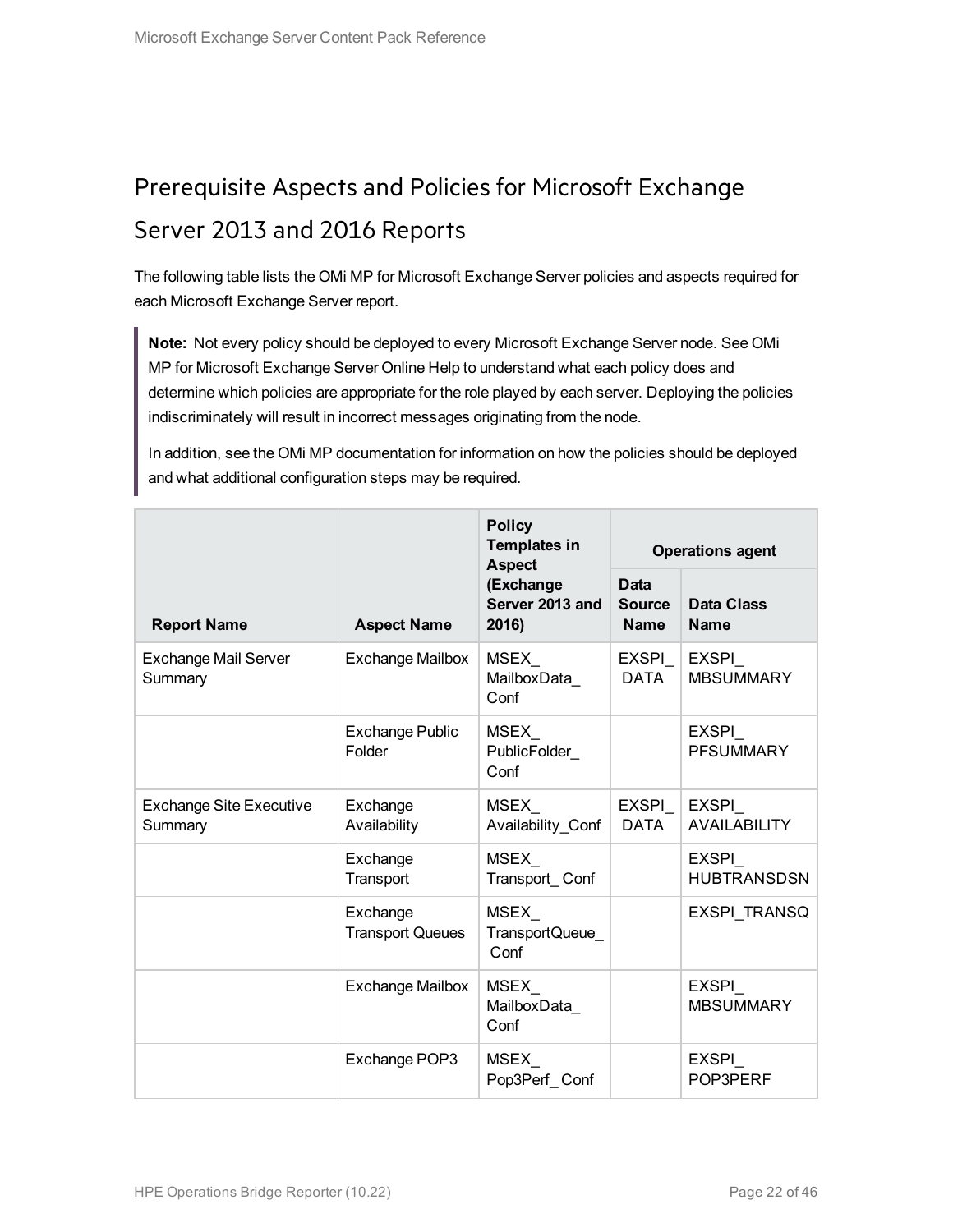|                                                                      |                                             | <b>Policy</b><br><b>Templates in</b><br><b>Aspect</b> |                                             | <b>Operations agent</b>          |  |  |
|----------------------------------------------------------------------|---------------------------------------------|-------------------------------------------------------|---------------------------------------------|----------------------------------|--|--|
| <b>Report Name</b>                                                   | <b>Aspect Name</b>                          | (Exchange<br>Server 2013 and<br>2016)                 | <b>Data</b><br><b>Source</b><br><b>Name</b> | <b>Data Class</b><br><b>Name</b> |  |  |
|                                                                      | Exchange IMAP4                              | MSEX_IMAP_<br>Conf                                    |                                             | EXSPI<br>IMAP4PERF               |  |  |
| <b>Exchange Source and</b><br><b>Destination Mails</b><br>Comparison | <b>Exchange Weekly</b><br><b>Statistics</b> | MSEX SCH<br>TopDestination                            | <b>EXSPI</b><br><b>DATA</b>                 | <b>EXSPI DEST</b>                |  |  |
|                                                                      | <b>Exchange Weekly</b><br><b>Statistics</b> | MSEX_SCH_<br><b>TopSource</b>                         |                                             | EXSPI<br><b>SOURCE</b>           |  |  |
| Exchange Top N Mail<br>Senders and Recipients                        | <b>Exchange Weekly</b><br><b>Statistics</b> | <b>MSEX</b><br>RecpientPerf_<br>Conf                  | EXSPI<br><b>DATA</b>                        | <b>EXSPI RECP</b>                |  |  |
|                                                                      | <b>Exchange Weekly</b><br><b>Statistics</b> | MSEX SCH<br>TopSender                                 |                                             | <b>EXSPI SENDER</b>              |  |  |
| Exchange Top N MailBox                                               | <b>Exchange Mailbox</b>                     | MSEX_<br>MailboxData<br>Conf                          | EXSPI<br><b>DATA</b>                        | EXSPI<br><b>MBDETAIL</b>         |  |  |
|                                                                      | <b>Exchange Weekly</b><br><b>Statistics</b> | MSEX_SCH_<br>TopSender                                |                                             | EXSPI_SENDER                     |  |  |
|                                                                      | <b>Exchange Weekly</b><br><b>Statistics</b> | MSEX<br>RecpientPerf<br>Conf                          |                                             | EXSPI_RECP                       |  |  |
| Exchange Top N PubFolder                                             | <b>Exchange Public</b><br>Folder            | MSEX<br>PublicFolder<br>Conf                          | EXSPI<br><b>DATA</b>                        | <b>EXSPI</b><br><b>PFDETAIL</b>  |  |  |
| Exchange EdgeTransport<br>Queue Details                              | Exchange<br><b>Transport Queues</b>         | <b>MSEX</b><br><b>TransportQueue</b><br>Conf          | <b>EXSPI</b><br><b>DATA</b>                 | EXSPI TRANSQ                     |  |  |
| Exchange EdgeTransport<br><b>SMTP Details</b>                        | <b>Exchange SMTP</b>                        | MSEX_<br>SMTPPerf Conf                                | EXSPI_<br><b>DATA</b>                       | <b>EXSPI</b><br><b>SMTPRECV</b>  |  |  |
|                                                                      | Exchange SMTP                               | MSEX<br>SMTPPerf Conf                                 |                                             | EXSPI<br><b>SMTPSEND</b>         |  |  |
| Exchange HubTransport<br><b>SMTP and DSN Details</b>                 | Exchange SMTP                               | MSEX<br>SMTPPerf Conf                                 | EXSPI<br><b>DATA</b>                        | EXSPI<br><b>SMTPRECV</b>         |  |  |
|                                                                      | Exchange SMTP                               | MSEX                                                  |                                             | EXSPI                            |  |  |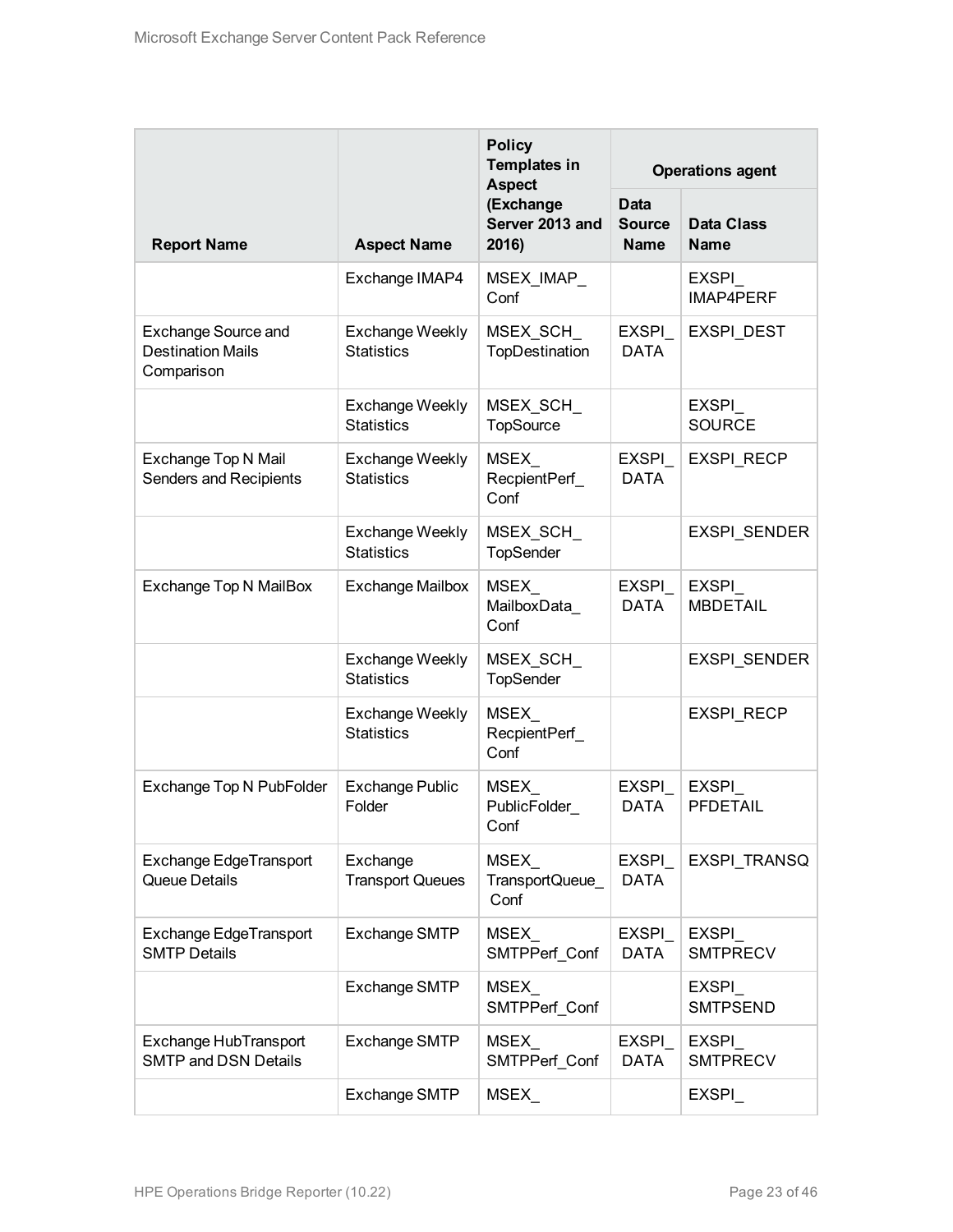|                                        | <b>Policy</b><br><b>Templates in</b><br><b>Aspect</b> |                                                                              |                                      | <b>Operations agent</b>          |
|----------------------------------------|-------------------------------------------------------|------------------------------------------------------------------------------|--------------------------------------|----------------------------------|
| <b>Report Name</b>                     | <b>Aspect Name</b>                                    | (Exchange<br>Server 2013 and<br>2016)                                        | <b>Data</b><br><b>Source</b><br>Name | <b>Data Class</b><br><b>Name</b> |
|                                        |                                                       | SMTPPerf Conf                                                                |                                      | SMTPSEND                         |
|                                        | Exchange<br>Transport                                 | MSEX_<br>Transport_Conf                                                      |                                      | EXSPI<br><b>HUBTRANSDSN</b>      |
| <b>Exchange MailBox Details</b>        | <b>Exchange Mailbox</b>                               | MSEX_<br>MailboxData_<br>Conf                                                | EXSPI_<br><b>DATA</b>                | EXSPI_<br><b>MBDETAIL</b>        |
|                                        | Exchange<br><b>Information Store</b>                  | This is non-<br>existent class<br>and hence not<br>expected to have<br>data. |                                      | <b>EXSPI MBPERF</b>              |
| <b>Exchange MailBox Usage</b>          | <b>Exchange Mailbox</b>                               | <b>MSEX</b><br>PublicFolder<br>Conf                                          | EXSPI_<br><b>DATA</b>                | <b>EXSPI</b><br><b>PFDETAIL</b>  |
|                                        | <b>Exchange Mailbox</b>                               | MSEX<br>MailboxData_<br>Conf                                                 |                                      | EXSPI<br><b>MBDETAIL</b>         |
| Exchange PubFolder<br>Details          | <b>Exchange Mailbox</b>                               | MSEX_<br>PublicFolder<br>Conf                                                | EXSPI_<br><b>DATA</b>                | <b>EXSPI</b><br><b>PFDETAIL</b>  |
|                                        | <b>Exchange Public</b><br>Folder                      | This is non-<br>existent class<br>and hence not<br>expected to have<br>data. |                                      | <b>EXSPI PFPERF</b>              |
| <b>Exchange Server</b><br>Availability | Exchange<br>Availability                              | <b>MSEX</b><br>Availability_Conf                                             | <b>EXSPI</b><br><b>DATA</b>          | EXSPI_<br><b>AVAILABILITY</b>    |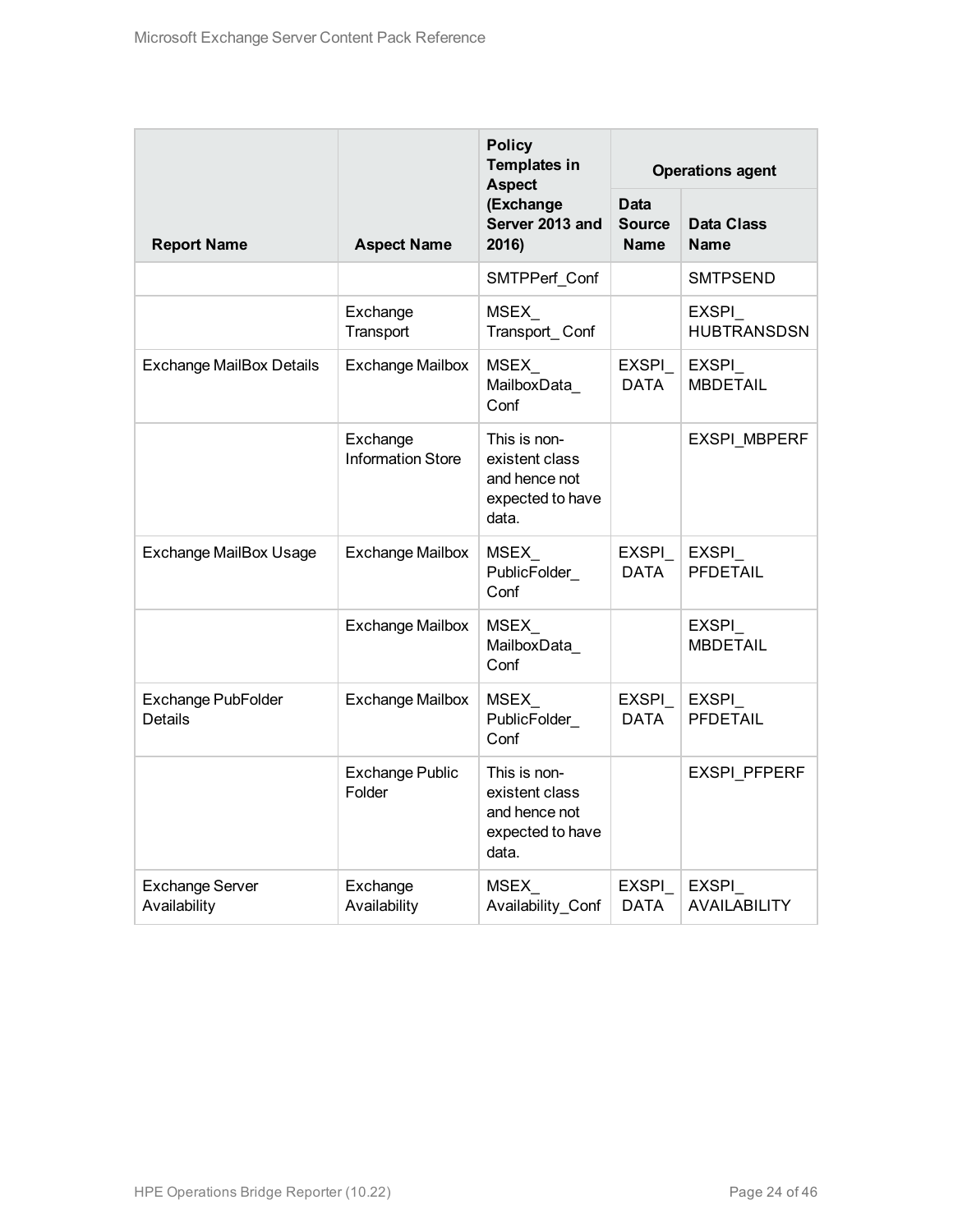# <span id="page-24-0"></span>Deploy Topology Views

To configure OBR to collect domain-specific data, you need to deploy the topology views for Microsoft Exchange Server Content Pack. These topology views contain specific CI attributes that Microsoft Exchange Server Content Pack uses to collect the relevant data.

## <span id="page-24-1"></span>List of Content Pack and Topology Views to Deploy

| <b>Content Pack</b>          | <b>View Name</b>                                             | Location                                                                                                                                                                                                                                                             |
|------------------------------|--------------------------------------------------------------|----------------------------------------------------------------------------------------------------------------------------------------------------------------------------------------------------------------------------------------------------------------------|
| <b>On Windows</b>            |                                                              |                                                                                                                                                                                                                                                                      |
| Microsoft Exchange<br>Server | SHR Exchange<br>Business_View.zip<br>SHR_Exchange_<br>OM.zip | %PMDB_HOME%\packages\ExchangeServer\ETL_<br>Exchange_Server2007.ap\source\cmdb_views<br>%PMDB_HOME%\packages\ExchangeServer\ETL_<br>Exchange_Server2010.ap\source\cmdb_views<br>%PMDB_HOME%\packages\ExchangeServer\ETL_<br>Exchange Server2013.ap\source\cmdb views |
| <b>On Linux</b>              |                                                              |                                                                                                                                                                                                                                                                      |
| Microsoft Exchange<br>Server | SHR Exchange<br>Business View.zip<br>SHR Exchange<br>OM.zip  | \$PMDB HOME/packages/ExchangeServer/ETL<br>Exchange Server2007.ap/source/cmdb views<br>\$PMDB HOME/packages/ExchangeServer/ETL<br>Exchange Server2010.ap/source/cmdb views<br>\$PMDB_HOME/packages/ExchangeServer/ETL_<br>Exchange_Server2013.ap/source/cmdb_views   |

### <span id="page-24-2"></span>BSM Server

To deploy the topology model views for the System Management Content Pack in the BSM server, follow these steps:

1. In the web browser, type the following URL:

http://*<BSM system FQDN>*/bsm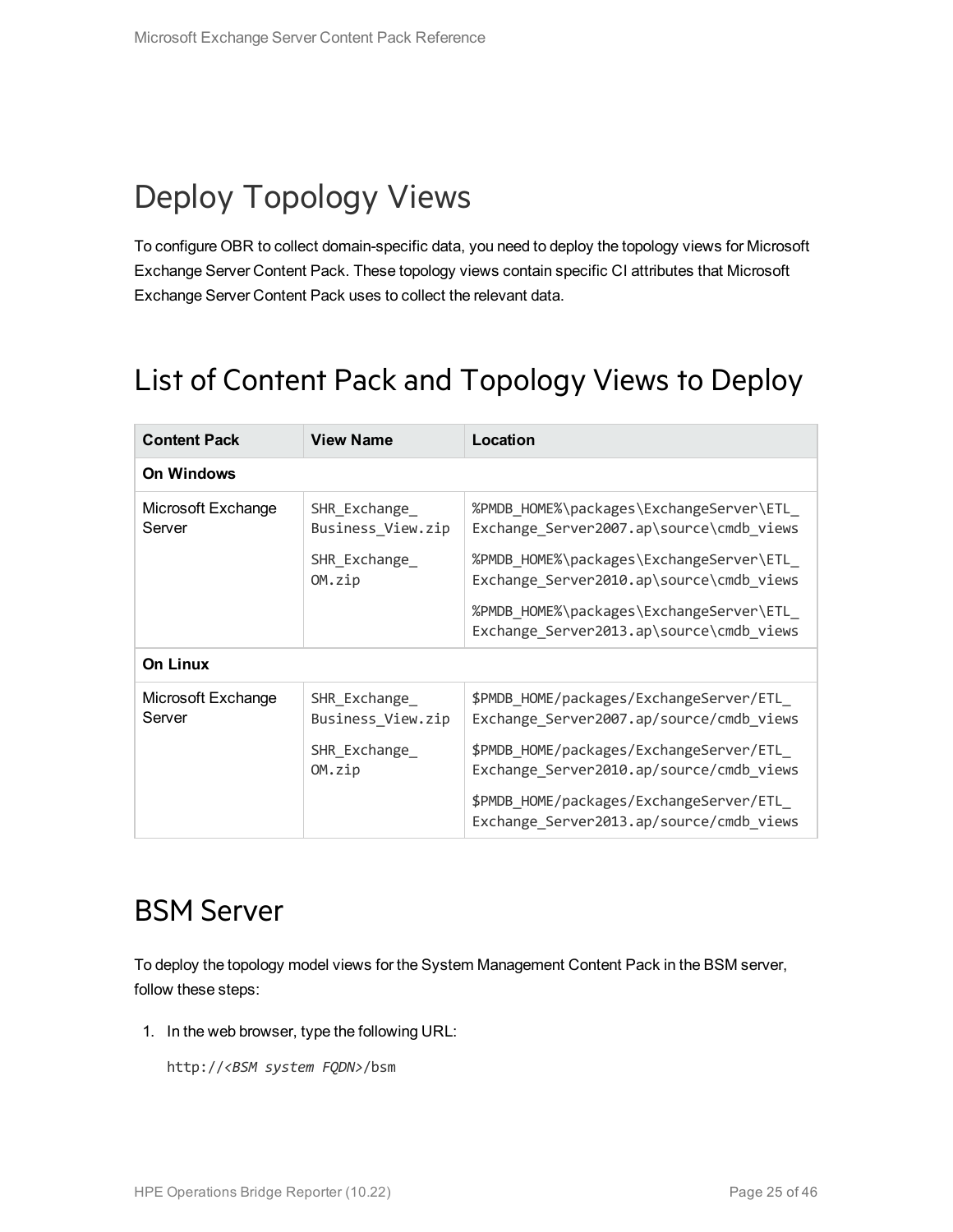where, <BSM system FQDN> is the FQDN of the BSM server.

**Note:** You can launch the BSM server from a system where OBR is installed or any other local system. If you are launching from local system, ensure that you browse to the location mentioned in List of Content Pack and [Topology](#page-24-1) Views to Deploy and copy the required views to your local system.

The Business Service Management Login page appears.

- 2. Type the login name and password and click **Log In**. The Business Service Management Site Map appears.
- 3. Click **Administration > RTSM Administration**. The RTSM Administration page appears.



4. Click **Administration > Package Manager**. The Package Manager page appears.

| $\bm{\phi}$<br><b>Business Service Management</b> - RTSM Administration                      |               |                           |              | User: administrator<br><b>Full Screen View</b> | Logout |
|----------------------------------------------------------------------------------------------|---------------|---------------------------|--------------|------------------------------------------------|--------|
| Applications v<br><b>MyBSM</b><br>♦<br>$\left\langle \left. \right. \right. \right\rangle$ . | Admin $\star$ | Help $\blacktriangledown$ | Site Map     |                                                |        |
| Administration > Package Manager                                                             |               |                           |              |                                                |        |
| <b>Data Flow Management</b><br>Modeling                                                      |               | Administration            |              |                                                | ○○■    |
| Tools -<br>$View -$                                                                          |               |                           |              |                                                |        |
| 日一季<br>$*$ $\alpha$ $\times$ $\alpha$                                                        | Q             | G<br>$\sqrt{2}$           | <b>TABLE</b> |                                                |        |
| ≐ Package Name                                                                               | Category      | Readme                    | Vers         | <b>Description</b>                             |        |
| <b>Active Directory</b>                                                                      | Applications  | Readme                    | 11.0         | Active Directory topology discovery            |        |
| AlertsModel<br><b>B</b>                                                                      |               |                           |              |                                                | E      |
| AlertsTals                                                                                   | Alerts        |                           | 8.0          |                                                |        |
|                                                                                              |               |                           |              |                                                |        |

5. Click the **Deploy Packages to Server (from local disk)** icon. The **Deploy Package to Server** dialog box appears.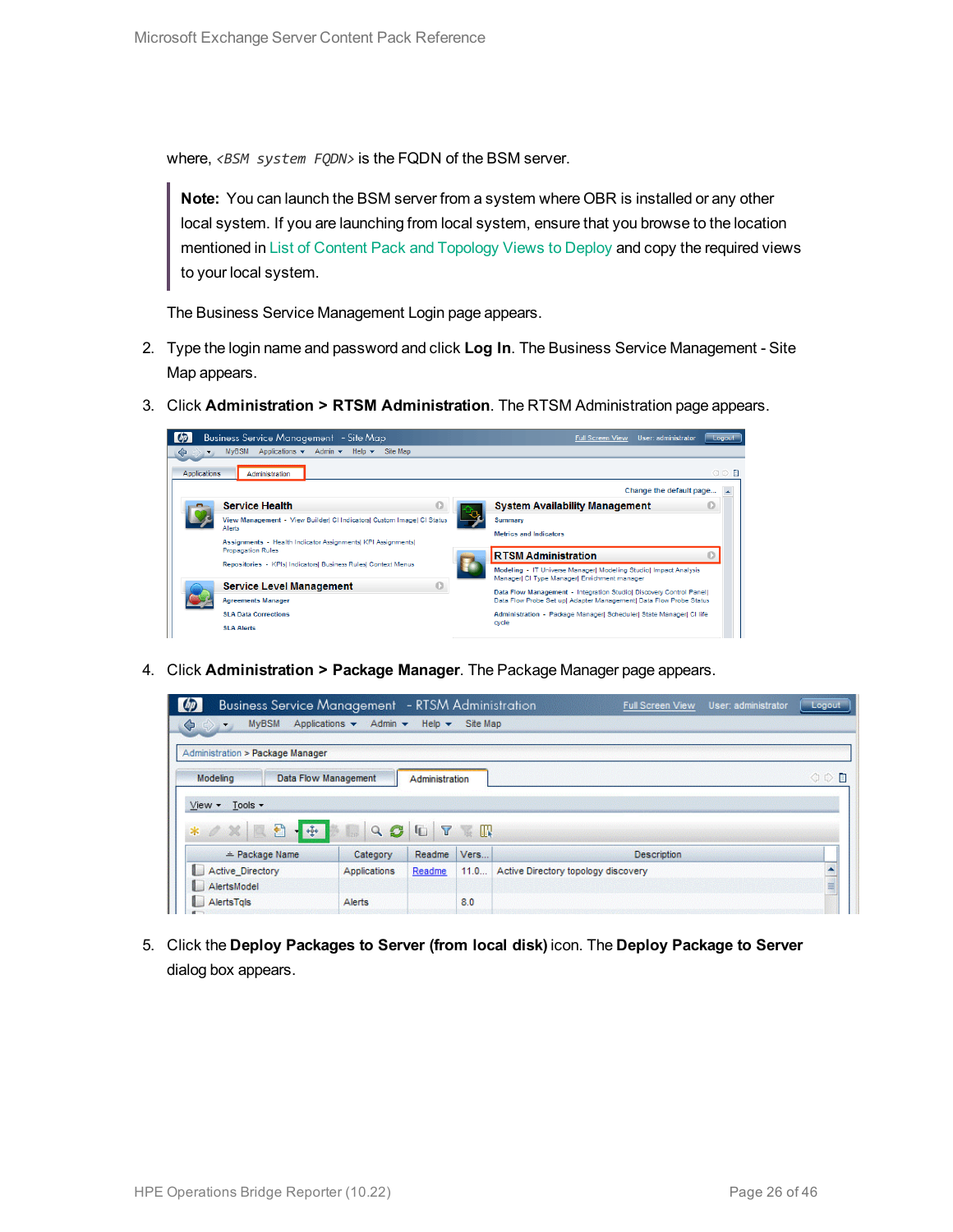| Administration > Package Manager         |                                                                                                                                                  |
|------------------------------------------|--------------------------------------------------------------------------------------------------------------------------------------------------|
| Modeling                                 | Data Flow Management<br>Administration                                                                                                           |
|                                          |                                                                                                                                                  |
| Tools $\overline{\phantom{a}}$<br>View - |                                                                                                                                                  |
| $\alpha \times \alpha$<br>÷              | 圃<br>$Q \n  Q \n  Q \n  Q \n  Q \n  Q \n  Q \n  Q \n  Q \n  Q \n  Q \n  Q \n  Q \n  Q \n  Q \n  Q \n  Q \n  Q \n  Q \n  Q \n  Q \n  Q \n  Q-?W.$ |
|                                          | Deploy Packages to Server (from local disk)                                                                                                      |
| Active Directory                         |                                                                                                                                                  |
| H<br><b>AlertsModel</b>                  |                                                                                                                                                  |
| AlertsTals                               |                                                                                                                                                  |

6. Click the **Add** icon.

| <b>B</b> Deploy Packages to Server          |  |
|---------------------------------------------|--|
| Choose the package zip files to be deployed |  |
| Package(zip)                                |  |
|                                             |  |

The **Deploy Package to Server (from local disk)** dialog box appears.

7. Browse to the location of the Content Pack zip files, select the required files, and then click **Open**.

You can view and select the TQL and ODB views that you want to deploy under **Select the resources you want to deploy** in the **Deploy Package to Server (from local disk)** dialog box. Ensure that all the files are selected.

8. Click **Deploy** to deploy the Content Pack views.

<span id="page-26-0"></span>You have successfully deployed the Content Packs views based on the type of deployment scenario selected for OBR.

### OMi 10 Server

To deploy the topology model views for the System Management Content Pack in the OMi 10 server, follow these steps:

1. In the web browser, type the following URL:

http://*<OMi system FQDN>*/omi

where, *<OMi system FQDN>* is the FQDN of the OMi server.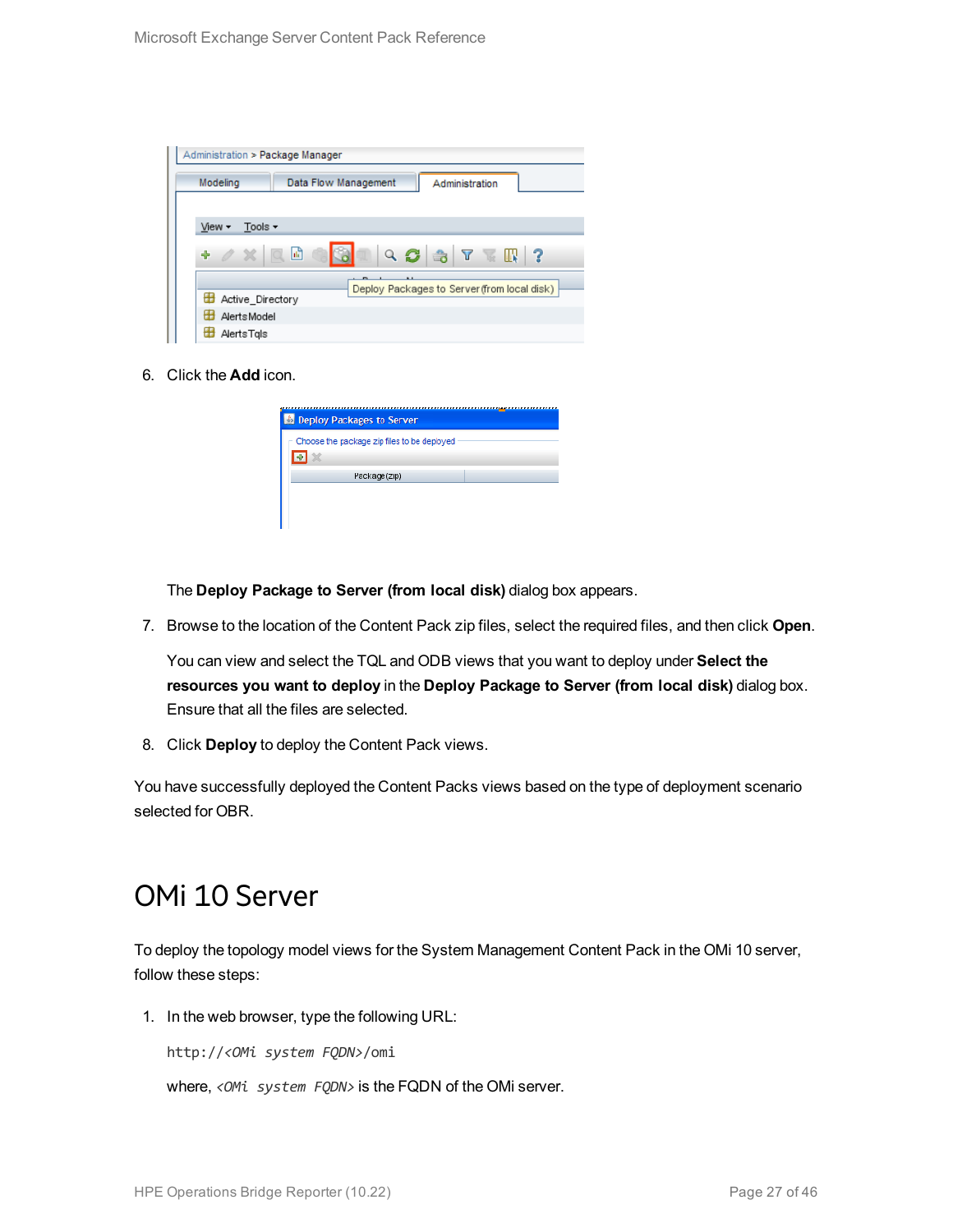**Note:** You can launch the OMi server from a system where OBR is installed or any other local system. If you are launching from local system, ensure that you browse to the location mentioned in List of Content Pack and [Topology](#page-24-1) Views to Deploy and copy the required views to your local system.

The Operations Manager i Login page appears.

- 2. Type the login name and password and click **Log In**. The Operations Manager i Workspace page appears.
- 3. Click **Administration > RTSM Administration > Package Manager**.

| <b>Operations Manager i</b><br>Workspaces $\smile$                        | Administration $\sim$                                | Q search for menu items       |                                                               | $\Delta$ admin $\sim$ | $\Omega$ |  |  |  |
|---------------------------------------------------------------------------|------------------------------------------------------|-------------------------------|---------------------------------------------------------------|-----------------------|----------|--|--|--|
| Workspaces > My Workspace                                                 |                                                      | Ŧ.<br>E                       |                                                               |                       |          |  |  |  |
| 360° View x                                                               |                                                      | <b>Event Processing</b><br>ł9 |                                                               |                       |          |  |  |  |
| Hierarchy                                                                 |                                                      |                               |                                                               |                       |          |  |  |  |
| Þ<br>[Select a Filter]<br>EUM_BSMR<br>×.<br>$\overline{\mathbf{Y}}$<br>7/ | ô<br>> Service Health                                |                               |                                                               |                       |          |  |  |  |
| Name                                                                      | É                                                    | $\sim$ RTSM Administration    |                                                               |                       |          |  |  |  |
| E EUM_BSMR                                                                | <b>Modeling</b><br><b>IT Universe Manager</b>        |                               | <b>Data Flow Management</b><br><b>Reconciliation Priority</b> |                       |          |  |  |  |
| $\bigcirc$ 1                                                              | <b>Modeling Studio</b>                               |                               | <b>Integration Studio</b>                                     |                       |          |  |  |  |
| U<br>16.55.245.42                                                         | <b>Impact Analysis Manager</b>                       |                               | <b>Discovery Control Panel</b>                                |                       |          |  |  |  |
| $\bigotimes$ 16.59.1.1 - 16.59.50.255                                     | <b>CI Type Manager</b><br><b>Enrichment manager</b>  |                               | <b>Data Flow Probe Setup</b><br><b>Adapter Management</b>     |                       |          |  |  |  |
| $\bigotimes$ 16.59.101.1 - 16.59.150.255                                  |                                                      |                               | <b>Data Flow Probe Status</b>                                 |                       |          |  |  |  |
| $\bigotimes$ 16.59.151.1 - 16.59.255.1                                    | <b>Administration</b>                                |                               |                                                               |                       |          |  |  |  |
| $\bigcirc$ 16.59.42.70 - 16.59.42.70                                      | Package Manager                                      |                               |                                                               |                       |          |  |  |  |
| $\bigotimes$ 16.59.51.1 - 16.59.100.255                                   | Scheduler<br>Package Manager<br><b>State Manager</b> |                               |                                                               |                       |          |  |  |  |
| 16.59.67.149<br>٢                                                         | <b>CI Life Cycle</b>                                 |                               |                                                               |                       |          |  |  |  |
| $\left[ \bigcirc \right]$ 2                                               |                                                      |                               |                                                               |                       |          |  |  |  |
| $\bigcirc$ 4                                                              | ٥<br>> Setup and Maintenance                         |                               |                                                               |                       |          |  |  |  |
| $\bullet$<br>Active                                                       | > Users<br>22                                        |                               |                                                               |                       |          |  |  |  |

The Package Manager page appears.

4. Click the **Deploy Packages to Server (from local disk)** icon. The **Deploy Package to Server** dialog box appears.

| <b><i>OD</i></b> Operations Manager i                                                                                                                                                                                                                                                                                                                                                                                                                                                                                                 | Workspaces $\sim$ |        | Administration $\sim$ |          | Q search for menu items             | $\blacktriangle$ r admin $\blacktriangleright$ | $\odot$ |
|---------------------------------------------------------------------------------------------------------------------------------------------------------------------------------------------------------------------------------------------------------------------------------------------------------------------------------------------------------------------------------------------------------------------------------------------------------------------------------------------------------------------------------------|-------------------|--------|-----------------------|----------|-------------------------------------|------------------------------------------------|---------|
| Administration > RTSM Administration > Administration > Package Manager                                                                                                                                                                                                                                                                                                                                                                                                                                                               |                   |        |                       |          |                                     |                                                |         |
| View - Tools - Help -                                                                                                                                                                                                                                                                                                                                                                                                                                                                                                                 |                   |        |                       |          |                                     |                                                |         |
| $* \angle \times \boxed{0} \quad \Rightarrow \quad \text{if} \quad \text{if} \quad \text{if} \quad \text{if} \quad \text{if} \quad \text{if} \quad \text{if} \quad \text{if} \quad \text{if} \quad \text{if} \quad \text{if} \quad \text{if} \quad \text{if} \quad \text{if} \quad \text{if} \quad \text{if} \quad \text{if} \quad \text{if} \quad \text{if} \quad \text{if} \quad \text{if} \quad \text{if} \quad \text{if} \quad \text{if} \quad \text{if} \quad \text{if} \quad \text{if} \quad \text{if} \quad \text{if} \quad \$ |                   |        |                       |          |                                     |                                                |         |
| ≐ Package N Deploy packages to server (from local disk)                                                                                                                                                                                                                                                                                                                                                                                                                                                                               |                   | Readme | Version               | Build Nu | <b>Description</b>                  |                                                |         |
| Active_Directory                                                                                                                                                                                                                                                                                                                                                                                                                                                                                                                      | Applications      | Readme | 13.0-1179             | 1179     | Active Directory topology discovery |                                                |         |
| AlertsModel                                                                                                                                                                                                                                                                                                                                                                                                                                                                                                                           |                   |        |                       |          |                                     |                                                |         |
| AlertsTqls                                                                                                                                                                                                                                                                                                                                                                                                                                                                                                                            | Alerts            |        | 8.0                   |          |                                     |                                                |         |

5. Click the **Add** icon.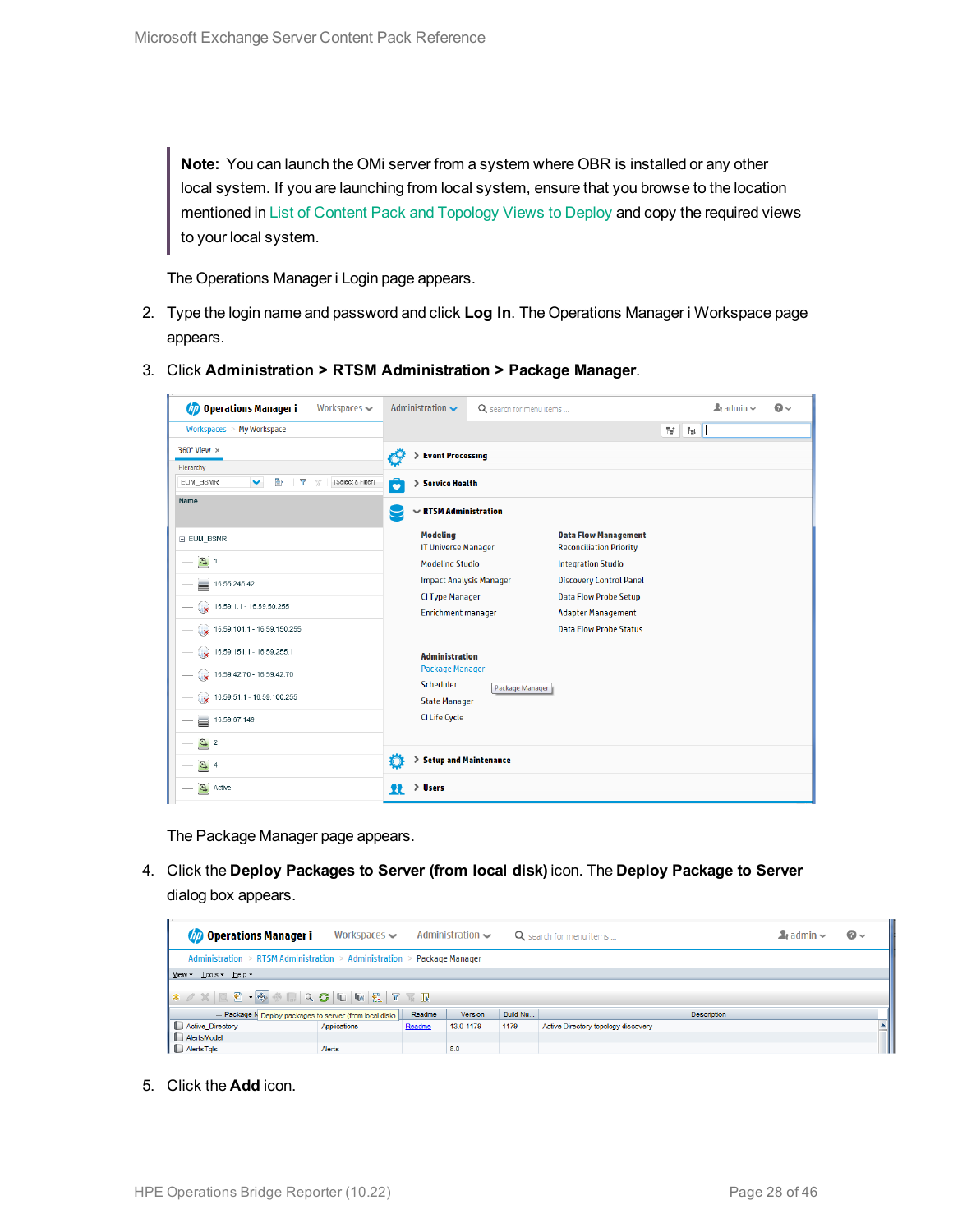| Deploy Packages to Server                   | $\overline{\mathbf{x}}$ |  |
|---------------------------------------------|-------------------------|--|
| Choose the package zip files to be deployed |                         |  |
| 壘<br>$\chi$                                 |                         |  |
| Package(zip)<br>Add                         | Path                    |  |
|                                             |                         |  |
|                                             |                         |  |
|                                             |                         |  |
|                                             |                         |  |
|                                             |                         |  |
| Select the resources you want to deploy     |                         |  |
| 名马路                                         |                         |  |
|                                             |                         |  |
|                                             |                         |  |
|                                             |                         |  |
|                                             |                         |  |
|                                             |                         |  |
|                                             |                         |  |
|                                             |                         |  |
|                                             | Cancel<br><b>Deploy</b> |  |

The **Deploy Package to Server (from local disk)** dialog box appears.

6. Browse to the location of the Content Pack zip files, select the required files, and then click **Open**.

You can view and select the TQL and ODB views that you want to deploy under **Select the resources you want to deploy** in the **Deploy Package to Server (from local disk)** dialog box. Ensure that all the files are selected.

7. Click **Deploy** to deploy the Content Pack views.

You have successfully deployed the Content Packs views based on the type of deployment scenario selected for OBR.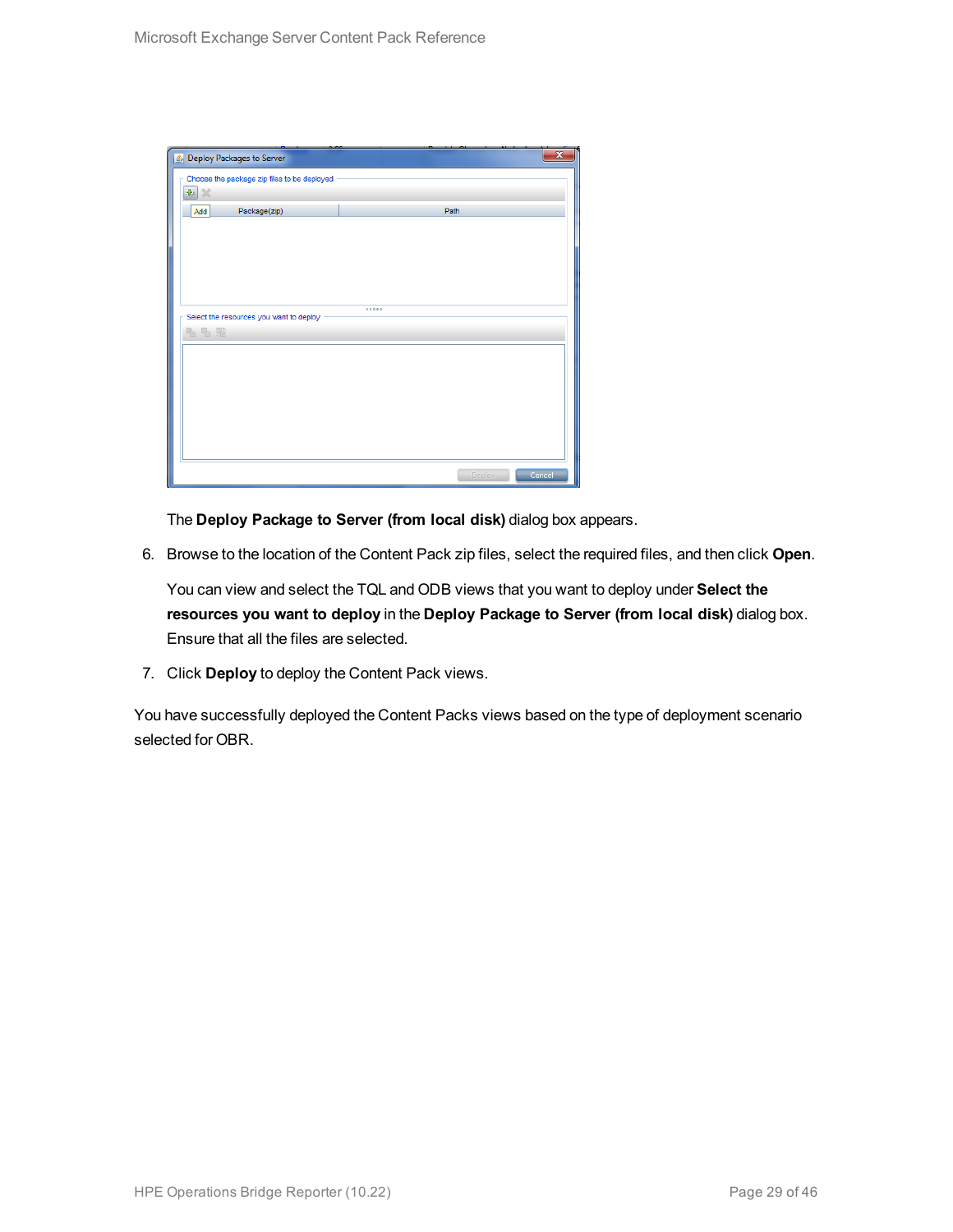# <span id="page-29-0"></span>Install the Content Pack

<span id="page-29-1"></span>Before you begin to install the Content Packs, check the availability and integrity of the data sources.

### Check Availability and Integrity of Data Sources

OBR has Data Source Readiness Check tool that enables you to check the availability and integrity of RTSM and PA data sources before installing Content Packs. The tool is available on Windows and Linux operating systems. You can check the data source readiness using the property file or by database.

#### **Check Data Source Related to RTSM**

To check the availability and integrity of data source related to RTSM, follow these steps:

- 1. Log on to the OBR system.
- 2. Before you check the data source readiness, ensure the following:
	- a. The **dscheck** folder is available in PMDB\_HOME.
	- b. The dscheckRTSM.sh script is available in %PMDB\_HOME%\dscheck\bin (**On Windows**) and \$PMDB\_HOME/dscheck/bin (**On Linux**).
	- c. Property file is created with the following entries:
		- ## RTSM DB connection properties
		- rtsm.hostname=<*hostname*>
		- rtsm.username=<*username*>
		- rtsm.password=<*password*>

rtsm.port=<*port*>

- 3. To check the data source readiness, run the following command in the command prompt:
	- a. cd {PMDB\_HOME}/dscheck/bin
	- b. Check the data source readiness using:
		- i. **Property file**:

```
dscheckRTSM.sh -propFile <File_Path>/<property_file>
```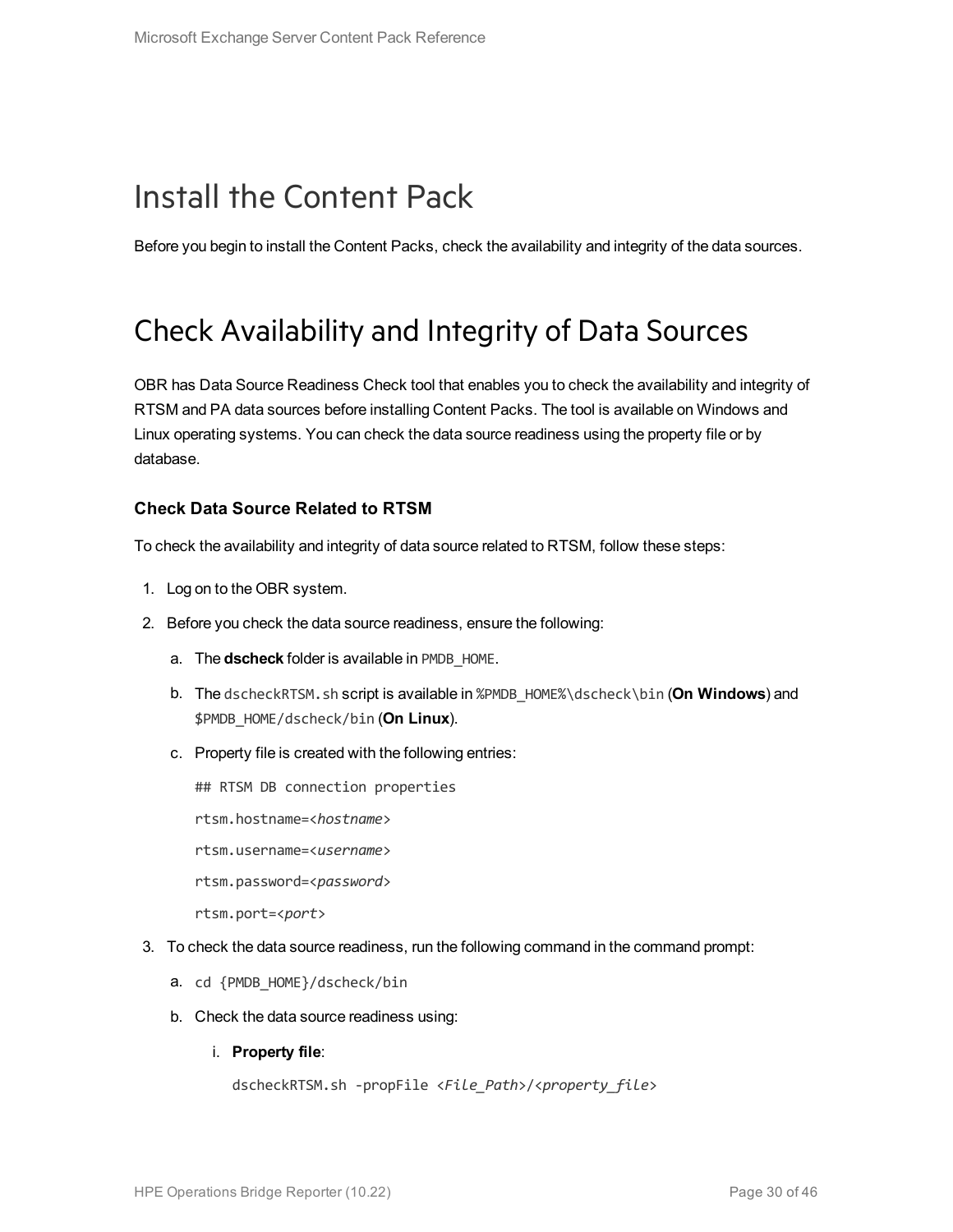where,  $\langle$ File Path> is the path where property file is created.

<*property\_file*> is the name of the RTSM property file. For example, rtsm.prp.

ii. **Database**:

./dscheckRTSM.sh

You can open the .html file created in **dscheck** folder to check the availability and integrity of the RTSM data source.

| <b>Status Summary</b>            |                                   |                     |                                             |                              |                                           |                                           |
|----------------------------------|-----------------------------------|---------------------|---------------------------------------------|------------------------------|-------------------------------------------|-------------------------------------------|
| <b>BSM/OMi</b><br><b>Version</b> | <b>Host Name</b>                  | <b>Status</b>       | Connection                                  | <b>View</b><br><b>Status</b> | <b>Mandatory CI Type</b><br><b>Status</b> | <b>Mandatory CI<br/>Attributes Status</b> |
| Unknown                          | IWFVM02277.hpswlabs.adapps.hp.com |                     | $\bullet$                                   | ☺                            | ☺                                         | 0                                         |
|                                  |                                   |                     |                                             |                              |                                           |                                           |
|                                  |                                   |                     |                                             |                              |                                           |                                           |
| <b>Select Views:</b>             |                                   |                     |                                             |                              |                                           |                                           |
| Not available in RTSM            | Missing Mandatory CI Types        |                     |                                             |                              | Missing Mandatory CI Attributes           |                                           |
|                                  |                                   |                     |                                             |                              |                                           |                                           |
| <b>View Summary</b>              |                                   |                     |                                             |                              |                                           |                                           |
|                                  |                                   |                     |                                             |                              |                                           |                                           |
| <b>View Name</b>                 | RTSM?                             | <b>Available in</b> | <b>Mandatory CI</b><br><b>Types Missing</b> |                              | <b>Mandatory CI</b><br><b>Attributes</b>  |                                           |
|                                  |                                   |                     |                                             |                              | <b>Missing</b>                            |                                           |
| SM PA                            |                                   | Yes.                |                                             |                              | $\mathbf{A}$                              |                                           |
| SM SiS BusinessView              |                                   | Yes:                |                                             |                              | $\blacktriangleleft$                      |                                           |
| Exchange Site View               |                                   | Yes.                |                                             |                              |                                           |                                           |
| J2EE_Deployment                  |                                   | Yes.                |                                             |                              |                                           |                                           |
| SM_HyperV_BusinessView           |                                   | Yes.                |                                             |                              | з.                                        |                                           |
| SM_SiS_Server                    |                                   | Yes.                |                                             |                              |                                           |                                           |
| SM Sol Zones                     |                                   | Yes.                |                                             |                              |                                           |                                           |
| <b>ORA</b> Deployment            |                                   | Yes:                |                                             |                              |                                           |                                           |
| MSSQL BusinessView               |                                   | Yes.                |                                             |                              |                                           |                                           |
| ORA BusinessView                 |                                   | Yes:                |                                             |                              |                                           |                                           |
|                                  | SM_Sol_Zones_BusinessView         | Yes:                |                                             |                              | 12 <sup>°</sup>                           |                                           |
| <b>SHR_Network</b>               |                                   | Yes.                |                                             |                              |                                           |                                           |
| <b>SM_LPAR</b>                   |                                   | Yes:                |                                             |                              |                                           |                                           |
| SM SiS                           |                                   | Yes.                |                                             |                              |                                           |                                           |

The file displays the following information:

- i. Server status
- ii. Configuration details
- iii. Views available in RTSM
- iv. Mandatory CI types missing in the view
- v. Mandatory CI attributes missing with the CI type

#### **Check Data Source Related to PA**

To check the availability and integrity of data source related to PA, follow these steps:

- 1. Log on to the OBR system.
- 2. Before you check the data source readiness, ensure the following:
	- a. The **dscheck** folder is available in PMDB\_HOME.
	- b. The dscheckPA.sh script is available in %PMDB\_HOME%\dscheck\bin (**On Windows**) and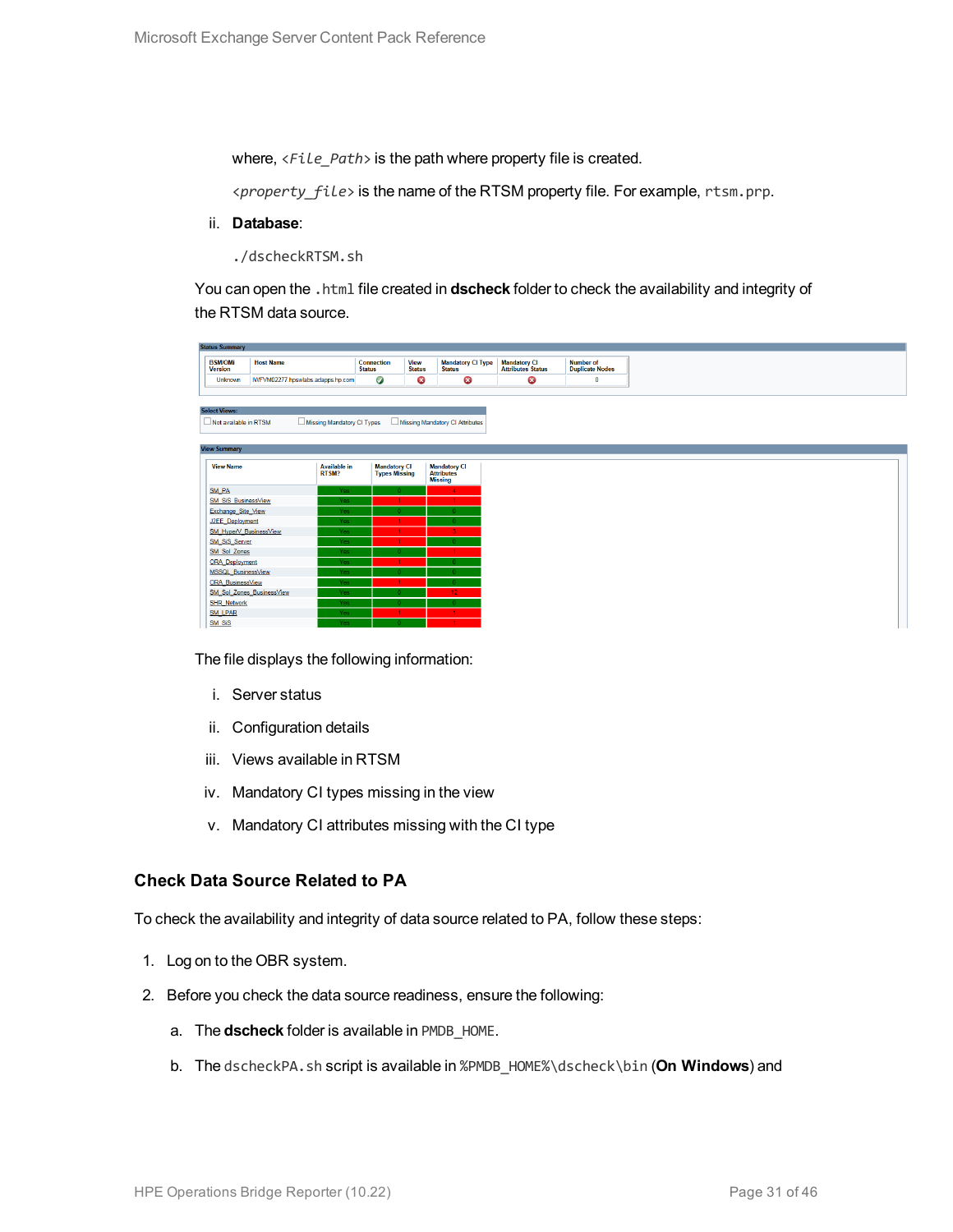\$PMDB\_HOME/dscheck/bin (**On Linux**).

- c. Property file with the entries of PA nodes is created.
- 3. To check the data source readiness, run the following command in the command prompt:
	- a. cd {PMDB\_HOME}/dscheck/bin
	- b. Check the data source readiness using:
		- i. **Property file**:

dscheckPA.sh -propFile <*File\_Path*>/<*property\_file*>

where,  $\langle$ File\_Path> is the path where property files is created.

<*property\_file*> is the name of the PA property file. For example, pa.prp.

- ii. **Database**:
	- ./dscheckPA.sh

You can open the .html file created in **dscheck** folder to check the availability and integrity of the PA data source.

| <b>Node Status Summary</b>                |                           |             |                       |             |                      |                                 |                      |               |                        |  |  |
|-------------------------------------------|---------------------------|-------------|-----------------------|-------------|----------------------|---------------------------------|----------------------|---------------|------------------------|--|--|
| <b>Total</b>                              | <b>Not Reachable</b>      |             | <b>Policy Missing</b> |             |                      | Data not logged for last 2 days |                      |               | <b>DSi/CODA Status</b> |  |  |
| ┚                                         | $\mathbf 0$               |             |                       | ┚           |                      |                                 |                      |               |                        |  |  |
|                                           |                           |             |                       |             |                      |                                 |                      |               |                        |  |  |
|                                           |                           |             |                       |             |                      |                                 |                      |               |                        |  |  |
| <b>Select any</b>                         |                           |             |                       |             |                      |                                 |                      |               |                        |  |  |
| Domains: -- Select All -- V<br>Node Name: |                           |             |                       |             |                      |                                 |                      |               |                        |  |  |
|                                           |                           |             |                       |             |                      |                                 |                      |               |                        |  |  |
| <b>Node Status</b>                        |                           |             |                       |             |                      |                                 |                      |               |                        |  |  |
|                                           |                           |             |                       |             |                      |                                 |                      |               |                        |  |  |
| <b>Node Name</b>                          |                           | <b>ICMP</b> | <b>BBC</b>            | <b>CODA</b> | <b>Agent Version</b> | <b>Last Log Time</b>            | Number               | <b>Domain</b> | <b>DSi/CODA</b>        |  |  |
|                                           |                           | ping        | ping                  | ping        |                      |                                 | of<br><b>Missing</b> |               |                        |  |  |
|                                           |                           |             |                       |             |                      |                                 | <b>Policies</b>      |               |                        |  |  |
|                                           | IWFMVS017.HPSWLABS.HP.COM | $\bullet$   | ణ                     | $\bullet$   | 11.11.025            | 09/28/15 13:38:00               | 1                    |               | 0                      |  |  |

The file displays the following information:

- i. Node status summary
- ii. Node status

## <span id="page-31-0"></span>Selecting the Content Pack Components

A typical Content Pack consists of three components - the Domain, Extraction Transformation Loading (ETL), and Application components.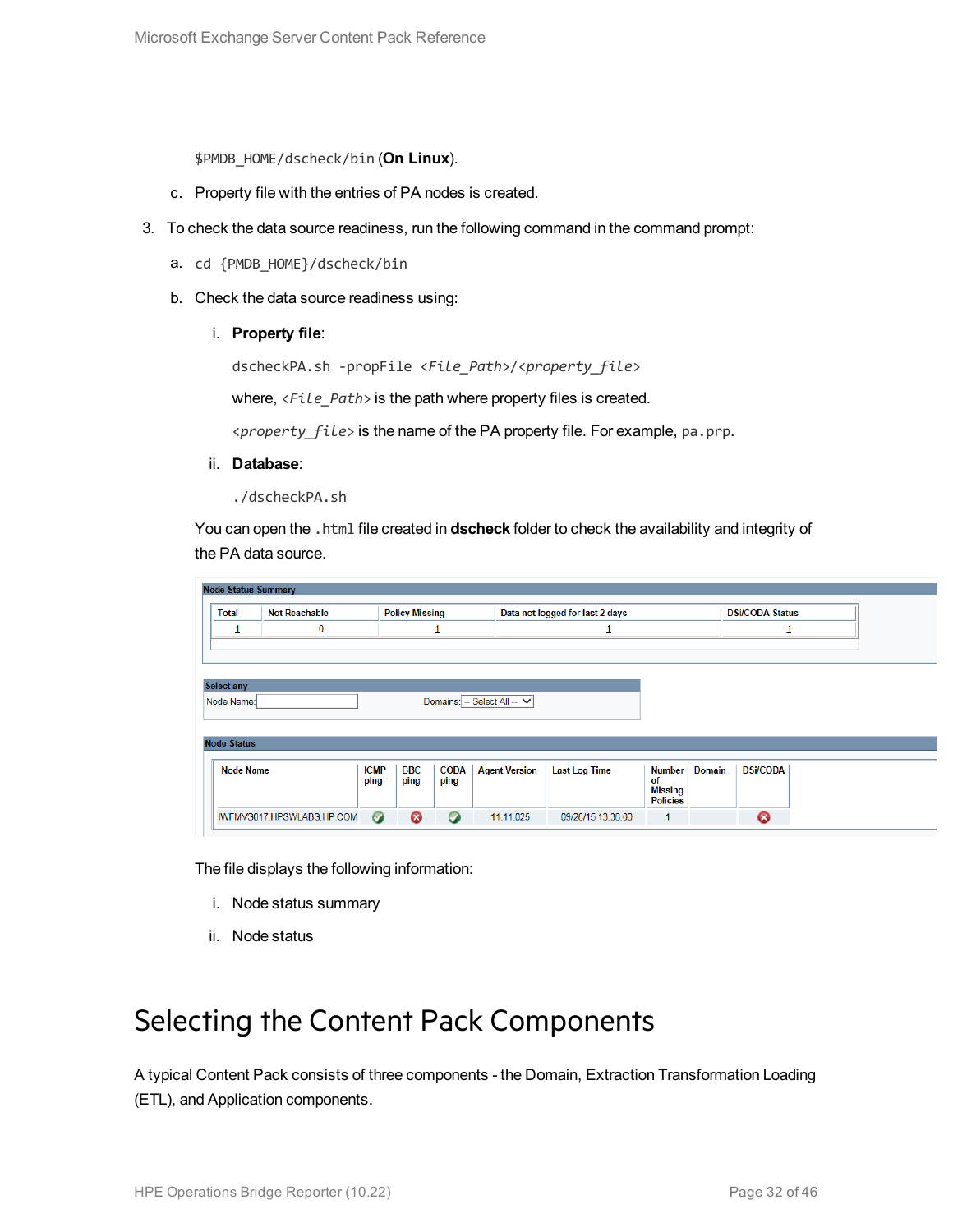

#### The following figure shows the typical data flow between the components of the Content Pack:

- **Domain component**: The Domain or Core Domain component defines the data model for a particular Content Pack. It contains the rules for generating the relational schema. It also contains the data processing rules, including a set of standard pre-aggregation rules, for processing data into the database. The Domain component can include the commonly-used dimensions and cubes, which can be leveraged by one or more Report Content Pack components. The Domain Content Pack component does not depend on the configured topology source or the data source from where you want to collect data.
- <sup>l</sup> **ETL (Extract, Transform, and Load) component**: The ETL Content Pack component defines the collection policies and the transformation, reconciliation, and staging rules. It also provides the data processing rules that define the order of execution of the data processing steps.

A single data source app.lication can have multiple ETL components. For example, you can have one ETL component for each virtualization technology supported in Performance Agent such as Oracle Solaris Zones, VMware, IBM LPAR, and Microsoft HyperV. The ETL component can be dependent on one or more Domain components. In addition, you can have multiple ETL components feeding data into the same Domain component.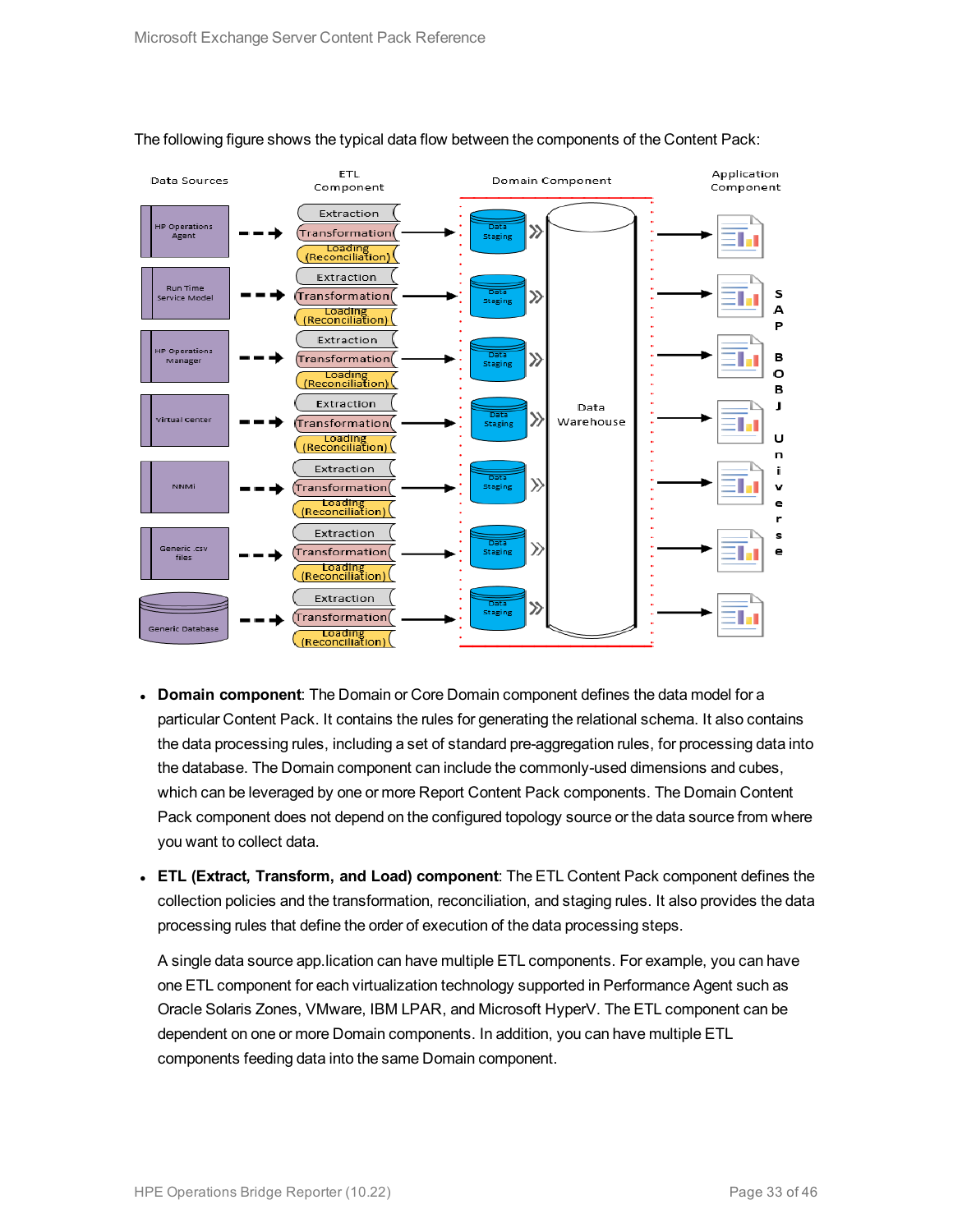The ETL Content Pack component is data source dependent. Therefore, for a particular domain, each data source application has a separate ETL Content Pack component. For example, if you want to collect system performance data from the Operations Agent, you must install the SysPerf ETL\_PerformanceAgent component. If you want to collect system performance data from SiteScope, you must install either SysPerf\_ETL\_SiS\_API (sourcing data logged in API) or SysPerf ETL SiS DB (sourcing data logged in BSM Profile database).

The MicrosoftExchange\_ETL\_ExchangeSPI2007 collects data from Operations SPI for Exchange Server 2007.

The MicrosoftExchange\_ETL\_ExchangeSPI2010 collects data from Operations SPI and OMi management pack for Exchange Server 2010.

The MicrosoftExchange\_ETL\_ExchangeSPI2013 collects data from Operations SPI and OMi management pack for Exchange Server 2013.

**• Application component**: The Application Content Pack component defines the applicationspecific aggregation rules, business views, SAP BOBJ universes, and the reports for a particular domain. Report components can be dependent on one or more Domain components. This component also provides the flexibility to extend the data model that is defined in one or more Domain components.

The list of Content Pack components that you can install depends on the topology source that you configured during the post-install configuration phase of the installation. Once the topology source is configured, the Content Pack Deployment page filters the list of Content Pack components to display only those components that can be installed in the supported deployment scenario. For example, if RTSM is the configured topology source, the Content Pack Deployment page only displays those components that can be installed in the SaOB and APM deployment scenarios.

## <span id="page-33-0"></span>Install the Content Pack

To install the required Microsoft Exchange Server Content Pack, follow these steps:

1. Launch the Administration Console in a web browser using the following URL:

http://*<OBR\_Server\_FQDN>*:21411

2. In the Administration Console, click **Content Pack Deployment**. The Content Pack Deployment page is displayed.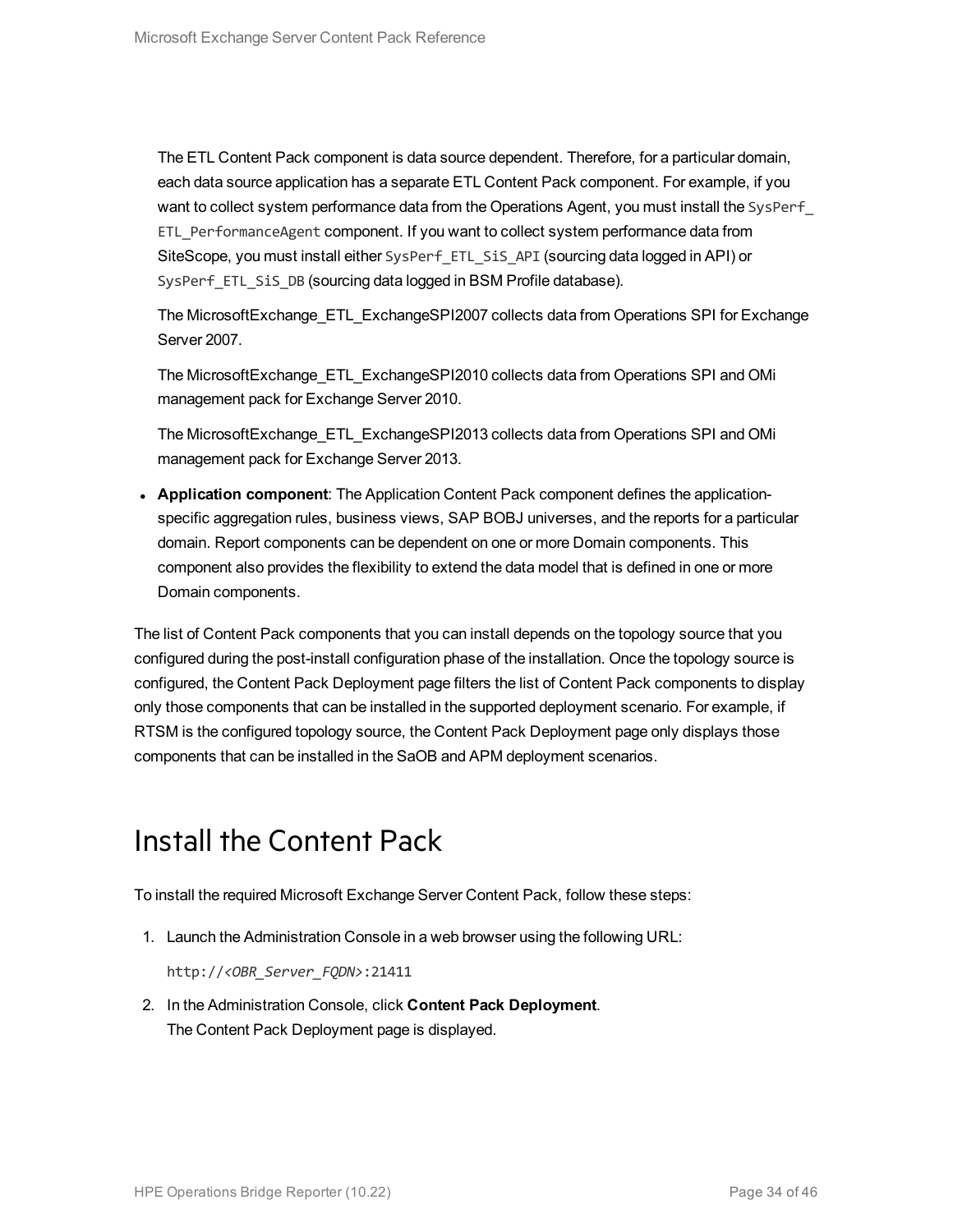If you are installing this Content Pack to generate reports on data from OM, BSM, or OMi, select the following and click Install/Upgrade:

#### *For Microsoft Exchange 2007*

- o Operations Smart Plug-in for Microsoft Exchange 2007
	- MicrosoftExchange\_ETL\_ExchangeSPI2007
	- MicrosoftExchange\_Domain
	- MicrosoftExchange\_Reports

#### *For Microsoft Exchange 2010*

- o Operations Smart Plug-in for Microsoft Exchange 2010, OMi Management Pack for Microsoft Exchange Server
	- MicrosoftExchange\_ETL\_ExchangeSPI2010
	- MicrosoftExchange\_Domain
	- MicrosoftExchange\_Reports

#### *For Microsoft Exchange 2013*

- o Operations Smart Plug-in for Microsoft Exchange 2013, OMi Management Pack for Microsoft Exchange Server
	- MicrosoftExchange\_ETL\_ExchangeSPI2013
	- MicrosoftExchange\_Domain
	- MicrosoftExchange\_Reports

**Tip:** Install the following dependent Content Packs (and their components) along with this Content Pack for it to function:

- <sup>o</sup> Core
	- Core\_Domain
	- MSAppCore
- <sup>o</sup> System Performance
	- SysPerf\_Domain
	- SysPerf\_Reports

**Note:** The dependent domain content pack get selected automatically, you have to select only the ETLs based on the topology source.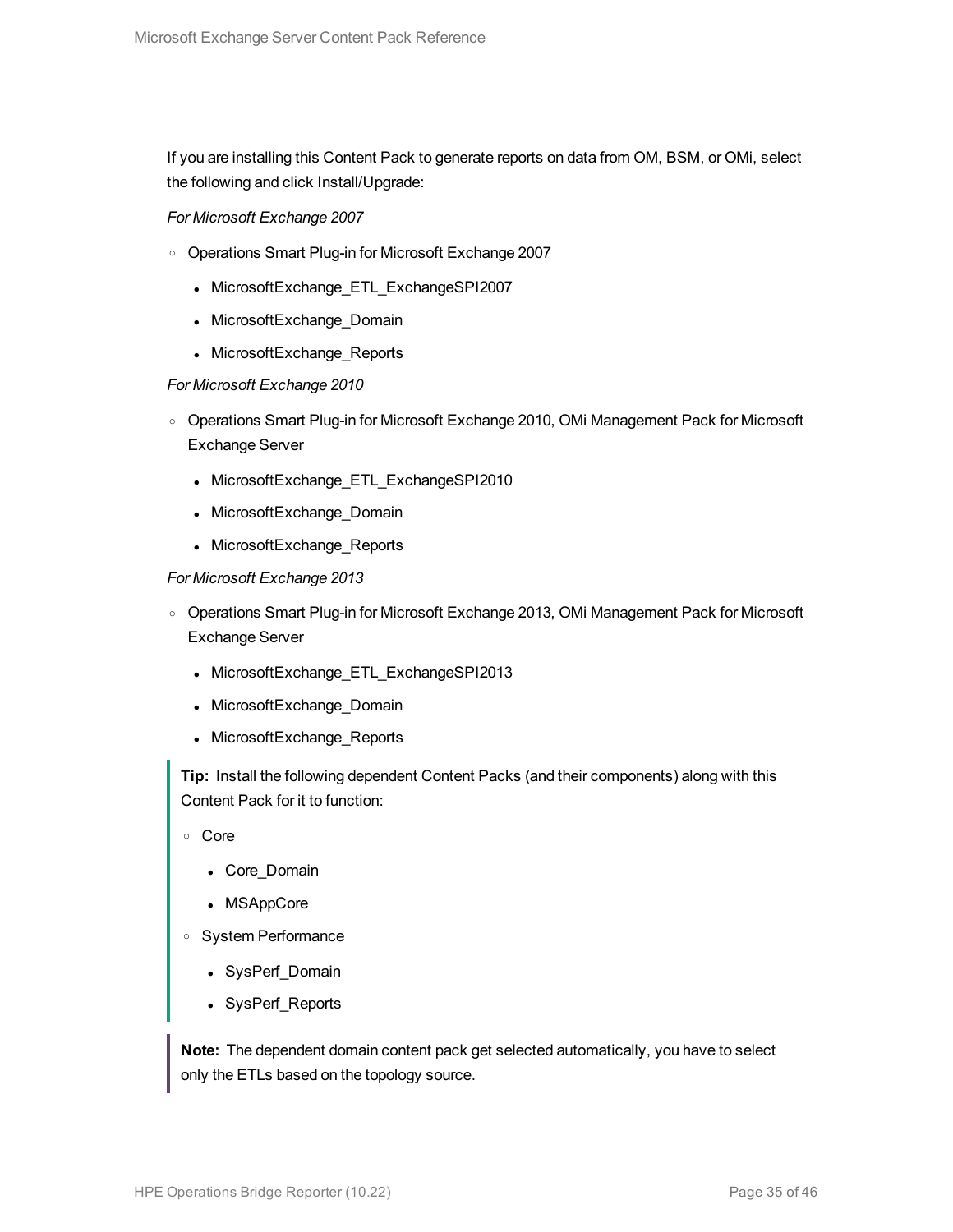3. Click **Install / Upgrade** to install the Content Packs.

An Installation Started status appears in the **Status** column for Content Pack that is currently being installed. The Content Pack Deployment page automatically refreshes itself to display the updated status. Once the installation completes, an Installation Successful status appears. If the installation fails, an Installation Failed status appears

**Note:** The timer service will be stopped automatically during install/uninstall/upgrade operation and will be started once operation is complete.

4. Click icon  $\bigcirc$  in the **Status** column for more information about the installation process. The Content Pack Component Status History window is displayed. It displays the details of the current and historical status of that Content Pack component's installation.

**Note:** During install/uninstall process, Content Pack Deployment page does not allow you to interrupt the process. Instead, you must wait till the current process is complete before you can perform any other operations on the Deployment Manager page.

## <span id="page-35-0"></span>Uninstalling the Content Pack Components

To uninstall the Content Packs, follow these steps:

- 1. Launch the Administration Console in a web browser:
	- a. Launch the following URL:

https://*<OBR\_Server\_FQDN>*:21412/

b. Type **administrator** in the **Login Name** field and password in the **Password** field. Click **Log In** to continue. The Administration Console page appears.

**Note:** If you use any other user account to access the Administration Console, make sure that the user account has administrator privileges.

2. On the left pane, click **Content Pack Deployment**. The **Content Pack Deployment** page appears.

The **Content Pack Deployment** displays the Content Pack components that are installed in the supported deployment scenario. For the list of [Content](#page-24-1) Pack, see, "List of Content Pack and [Topology](#page-24-1) Views to Deploy" on page 25.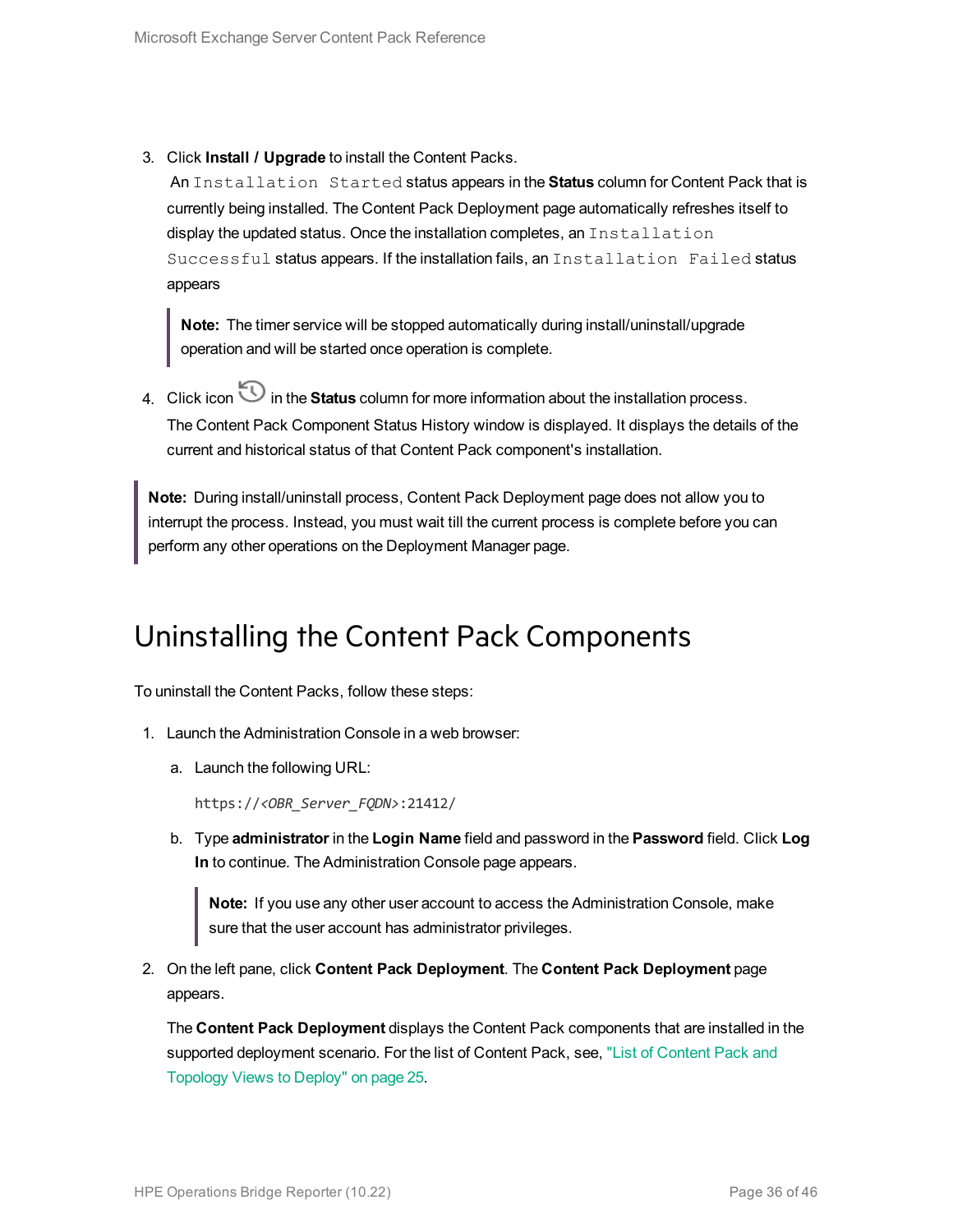- 3. Click  $\times$  icon for the required Content Pack to be uninstalled. A summary message is displayed. **Note:** At a time, only one Content Pack and its dependent Content Packs are uninstalled.
- 4. Click **OK** to uninstall the Content Pack. The uninstall status is displayed in the **Status** column.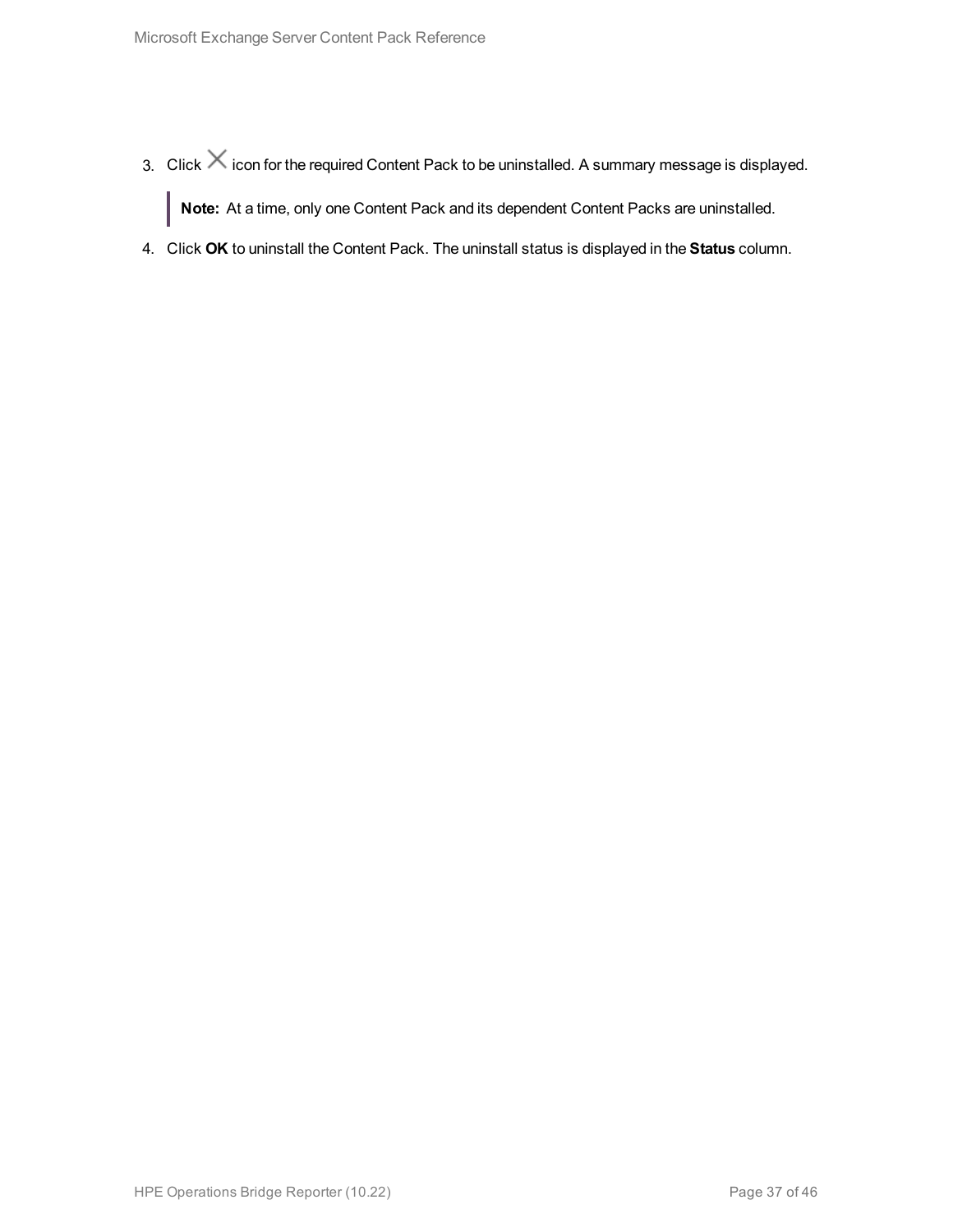## <span id="page-37-0"></span>Data Source Collection Configuration

After installing Content Packs, you must configure OBR to collect required data from various data collectors. The data collectors work internally within the OBR infrastructure to collect the data. Therefore, you cannot directly interface with these collectors. Instead, you can specify the data sources from where the collectors can collect the data through the Administration Console.

### <span id="page-37-1"></span>Configuring the Operations Agent Data Source

In the RTSM deployment scenario, you do not have to create new Operations Agent data source connections. Because, by default, all the nodes on which Operations Agent is installed are automatically discovered when the topology information is collected. These data sources or nodes are listed in the Operations Agent Data Source page of the Administration Console.

To view the list of Operations Agent data sources, follow these steps:

- 1. In the **Administration Console**, click **Data Source Configuration > Operations Agent**. The **Operations Agent** page appears.
- 2. To view detailed information about the Operations Agent data sources, click the Domain name or the number in the **Host collection status summary** table. The **Hosts :** *<selected host name>* table appears.
- 3. To change the data collection schedule for one or more hosts, specify a polling time between 1 and 24 hours in the **Hrs** box in the **Collection frequency** column.
- 4. Click **Save** to save the changes. A Saved Successfully message appears in the Information message panel.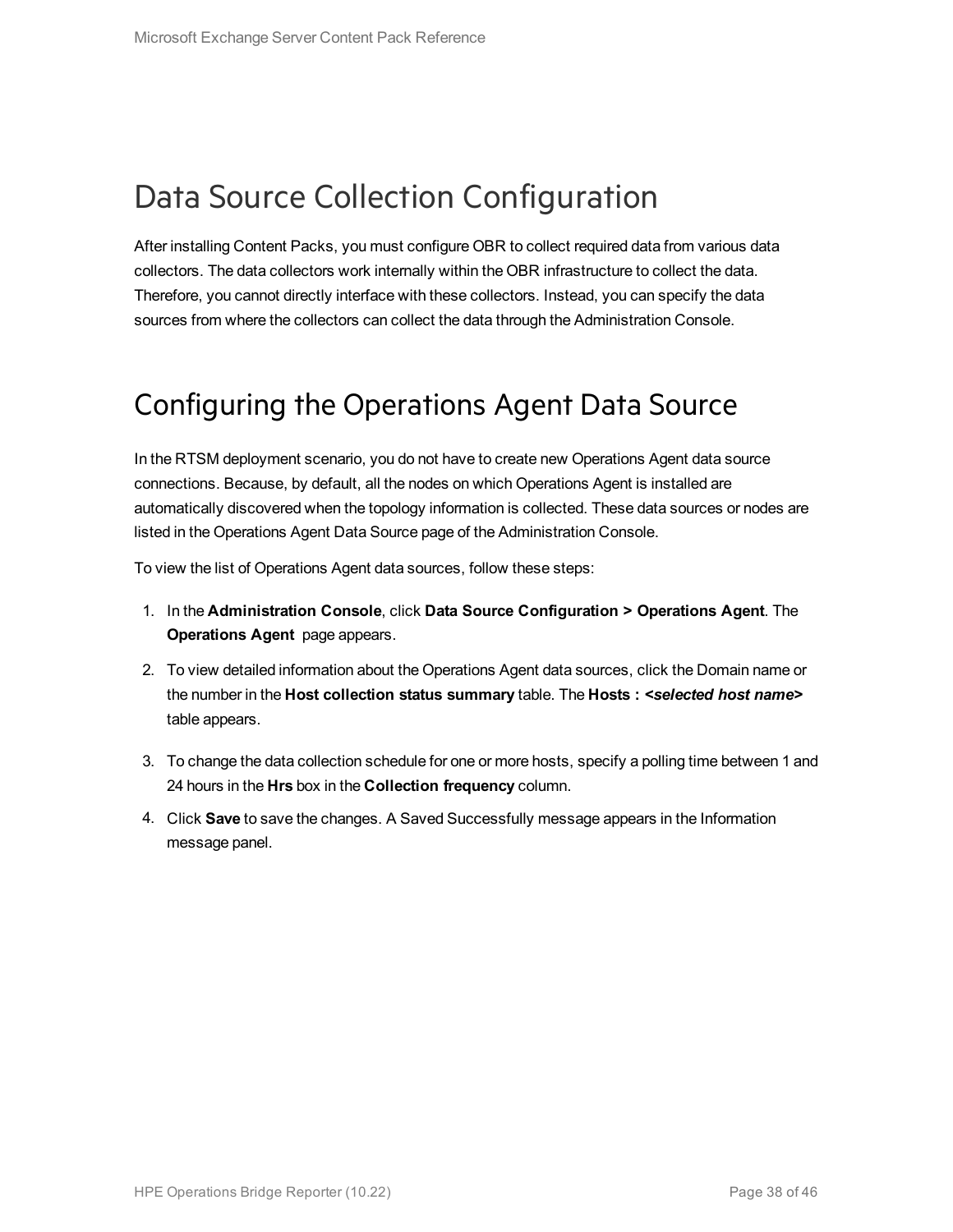# <span id="page-38-0"></span>Report Navigation

The Microsoft Exchange Server reports are categorized into high-level Executive Summary and detailed Performance reports. You can navigate from the higher-level reports to the detailed reports through the various cross launch and hyperlink features. For example, you may start with the Exchange Site Summary which provides the availability, resource utilization and load (in terms of number of users and messages) of exchange servers belonging to various sites in the environment and then navigate to the detailed reports for specific information.

The Microsoft Exchange Server reports in OBR display performance metrics and capacity details for the following:

- Edge Transport Server
- Hub Transport Server
- **Mailboxes**
- Public Folders
- The Active Directory sites on which the Edge Transport and Hub Transport servers are running.
- Exchange Site Servers

These reports help you analyze the performance of the basic building blocks of the Exchange server and enable you to improve the overall performance of the server.

#### **New reports In Microsoft Exchange Server Content Pack**

The following is the new Microsoft Exchange Server report:

**Exchange Server Availability** - Displays the availability details of the exchange mail server, as a heat-map based on predetermined thresholds, for every hour across the selected time period.

**Note:** This availability report presents the instance availability information for the application. This report should not to be used for uptime calculation.

| Availability      | Color |
|-------------------|-------|
| $~<$ 90           |       |
| $> 90$ and $< 95$ |       |
| > 95              |       |

#### **Report Navigation**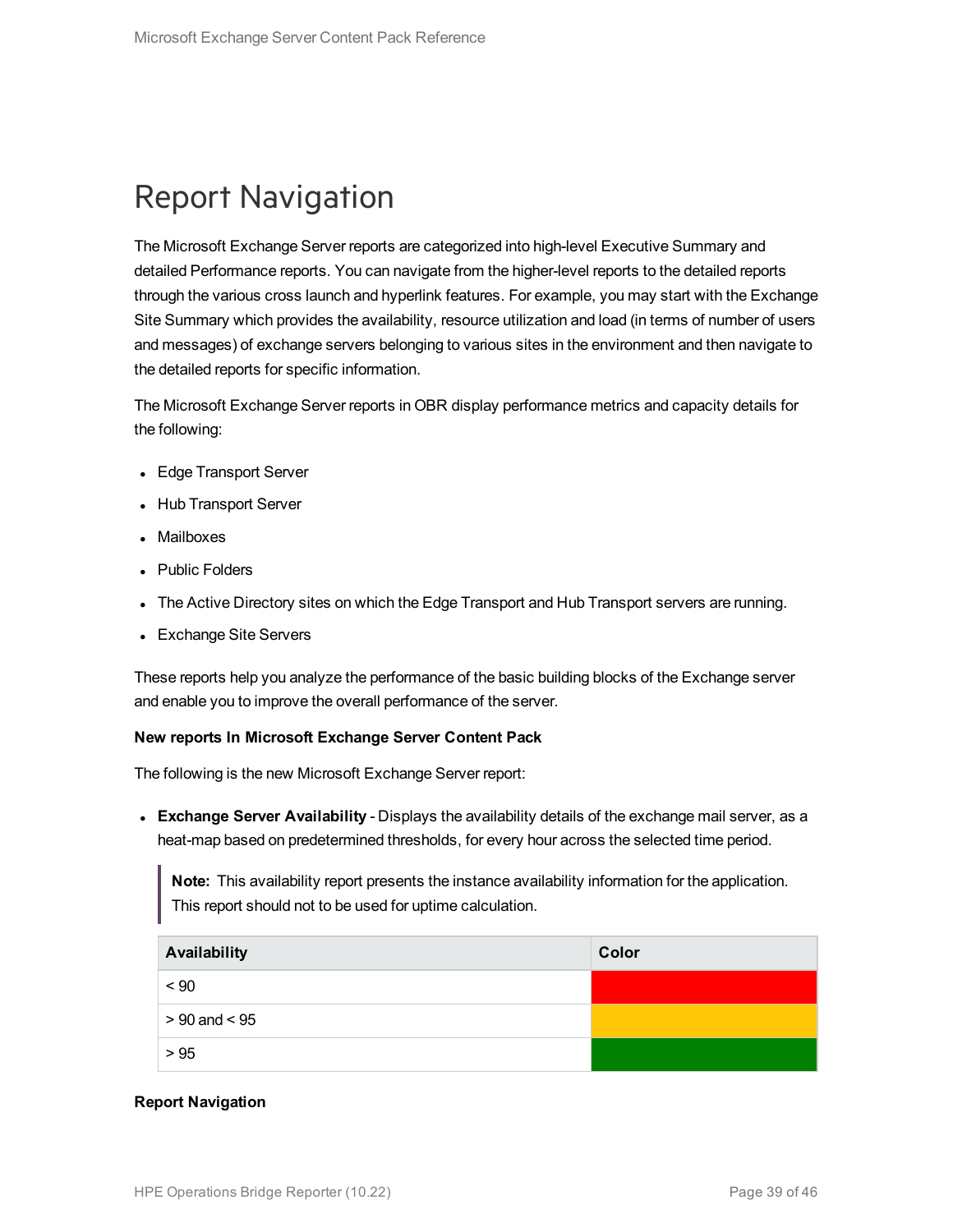Report navigation can vary depending on the use-cases around which these reports are designed. The following diagram shows one way of navigating the reports:



## <span id="page-39-0"></span>Use Cases

This section provides information on use cases for Microsoft Exchange Server reports. The following table provides description, user, and report name for the use cases:

| <b>Description</b>                                                                                                                                                         | <b>Report</b><br>Category | <b>Report Name</b>                                           |
|----------------------------------------------------------------------------------------------------------------------------------------------------------------------------|---------------------------|--------------------------------------------------------------|
| To view the availability, resource utilization, and load (in terms of<br>number of users and messages) of exchange servers belonging to<br>various sites in my environment | Executive<br>Summary      | <b>Exchange Site</b><br>Executive<br>Summary                 |
| To compare the traffic in terms of received and sent messages<br>across each of exchange servers that belong to a particular site<br>over a period of time                 | Executive<br>Summary      | Exchange<br>Source and<br>Destination<br>Mails<br>Comparison |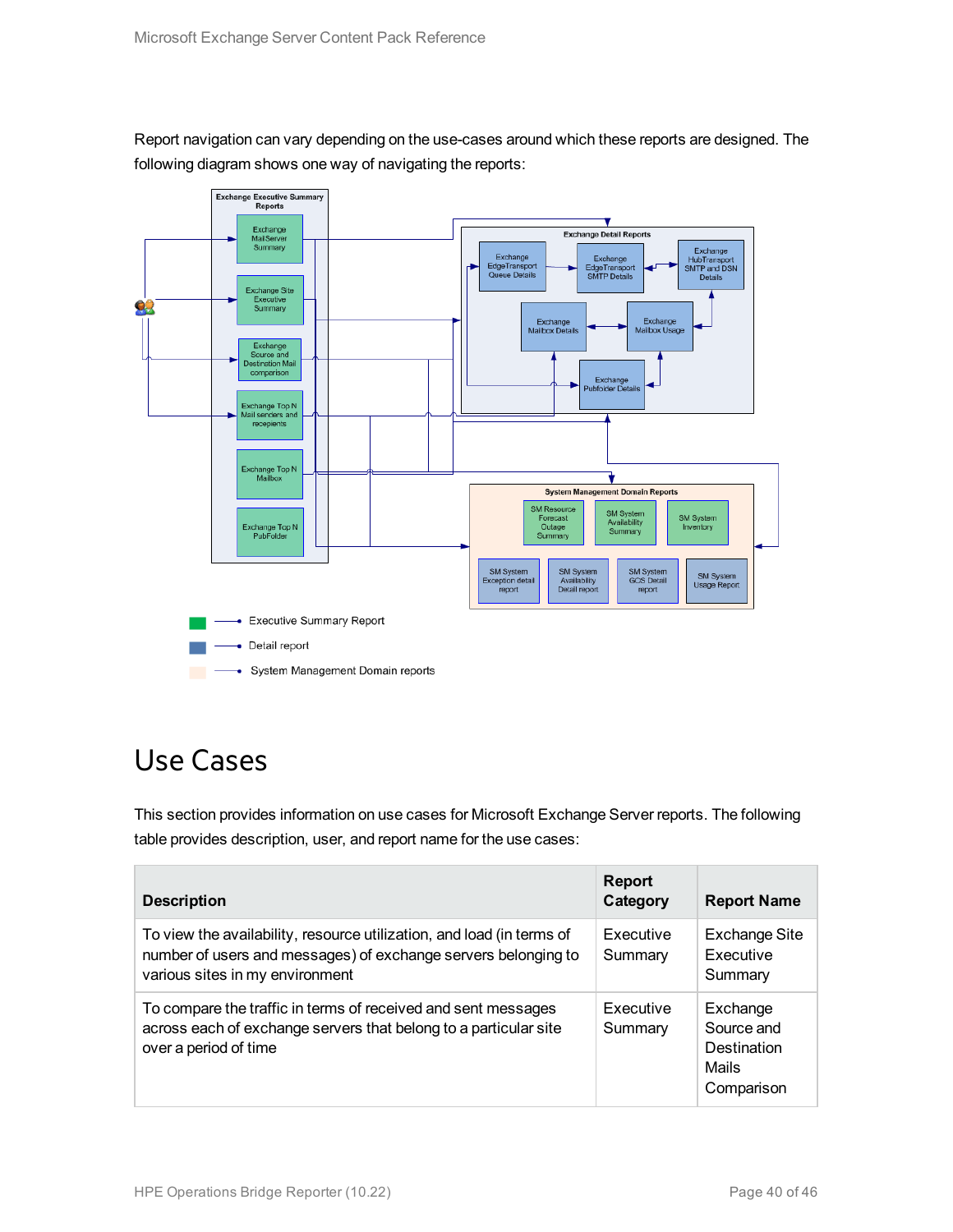| <b>Description</b>                                                                                                                                                                                                  | <b>Report</b><br>Category | <b>Report Name</b>                                         |
|---------------------------------------------------------------------------------------------------------------------------------------------------------------------------------------------------------------------|---------------------------|------------------------------------------------------------|
| To get list of top N senders and receivers of mail based on the<br>number of messages and size of messages for a selected list of<br>sites and mailbox servers                                                      | Executive<br>Summary      | <b>Exchange Top</b><br>N Mail Senders<br>and Recipients    |
| As an administrator, I want to view the top N mailboxes based on<br>their size across a list of selected sites                                                                                                      | Executive<br>Summary      | <b>Exchange Top</b><br>N Mai IBox                          |
| To view the top N public folders based on their size across a list of<br>selected sites                                                                                                                             | Executive<br>Summary      | <b>Exchange Top</b><br>N Pub Folder                        |
| To compare multiple servers based on the mailbox and public<br>folders hosted on Mail server                                                                                                                        | Executive<br>Summary      | <b>Exchange Mail</b><br>Server<br>Summary                  |
| To view the details as graph, in terms of messages sent/received,<br>bytes sent/received, size, number of users of a mail box over a<br>period of time                                                              | Performance               | <b>Exchange Mail</b><br><b>Box Details</b>                 |
| To view the usage statistics of all mail boxes and public folders for<br>a given Mail server over a period of time                                                                                                  | Performance               | <b>Exchange Mail</b><br><b>Box Usage</b>                   |
| To view the details as graph, in terms of messages sent/received,<br>performance trend of public folders over a period of time                                                                                      | Performance               | <b>Exchange Pub</b><br><b>Folder Details</b>               |
| To view the details of traffic as graph, in terms of message and<br>bytes transmitted, in my transport server, over a period of time                                                                                | Performance               | Exchange<br>HubTransport<br>SMTP and<br><b>DSN Details</b> |
| To view the details of SMTP traffic as graph, in terms of message<br>and bytes transmitted, in my transport server, over a period of time                                                                           | Performance               | Exchange<br>EdgeTransport<br><b>SMTP Details</b>           |
| To view the details of SMTP queue as graph, in terms of time taken<br>to delivery, aggregate queue length, total number of poison and<br>submission queue lengths, in my transport server, over a period of<br>time | Performance               | Exchange<br>EdgeTransport<br>Queue Details                 |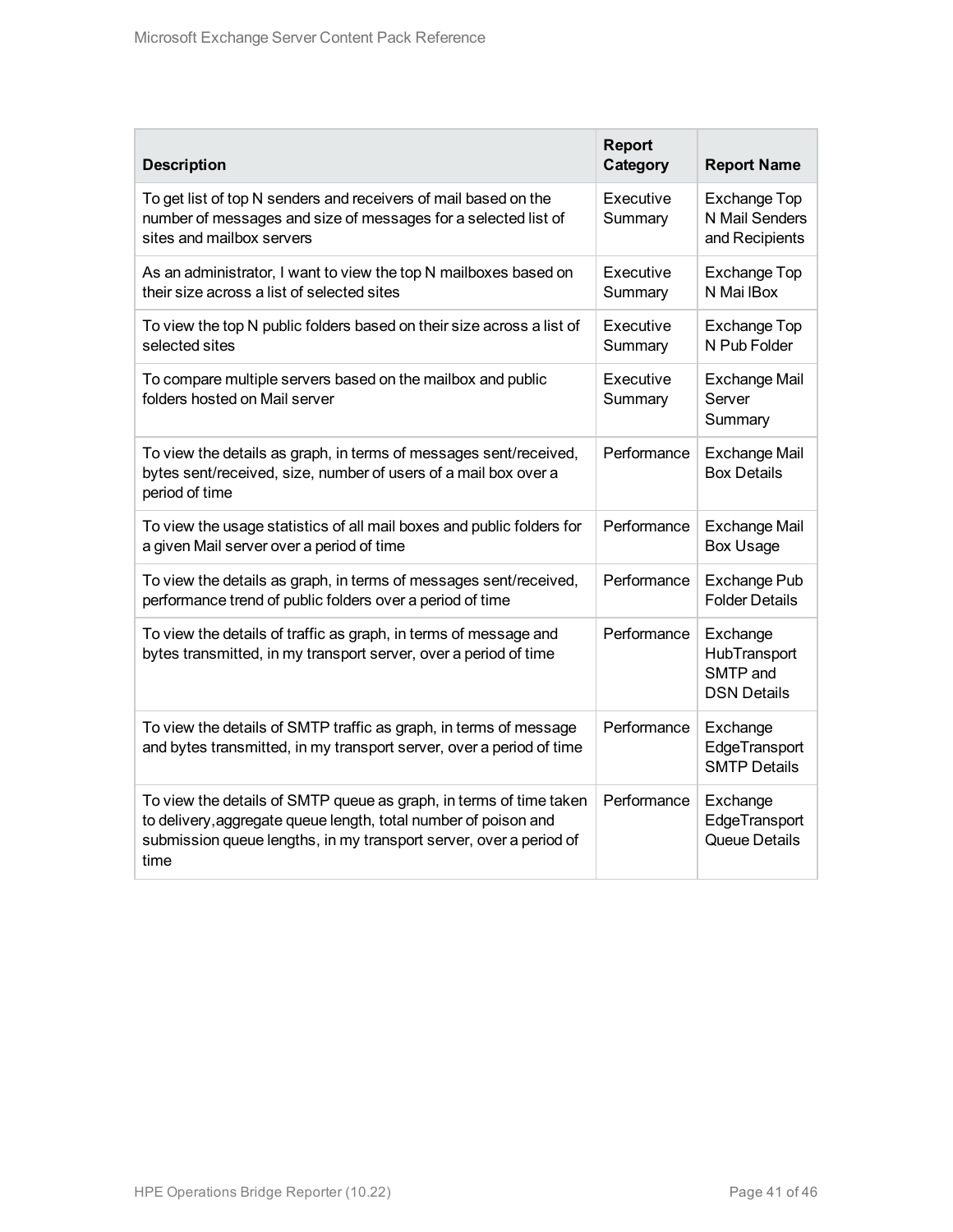# <span id="page-41-0"></span>Appendix

<span id="page-41-1"></span>This section provides information on [Terminology](#page-41-1), [Calculating](#page-42-0) Microsoft Exchange Server Availability and Metric [Mapping](#page-43-0) for Reports.

## Appendix A: Terminology

**Business Service:** Any service created in BSM Run-time Service Model (RTSM) and is part of your business, such as the online banking service or email service.

**Business View:** A view deployed on BSM RTSM that provides the topology information of the configuration items in your IT environment.

**Node Groups:** Group of managed nodes defined by users or available by default in Operations Manager (OM) to classify as specific organizations or entities within the enterprise. OBR uses the node groups from OM for its topology information.

**Role:** An Exchange Server role is the functionality that each server follows. For example, Mailbox Server role is one of the roles that an Exchange server follows. In this role, an Exchange server holds the databases in which the user mailboxes are contained. Similarly, some of the other roles that an Exchange server may follow are Edge Transport Server role, Hub Transport Server role, Client Access Server role, and so on.

**EDB File:** The Exchange Database (EDB) file acts as the main repository for mailbox data

**Poison Queue:** The poison queue contains messages that are detected as being potentially harmful to the Exchange Server.

**Submission Queue:** The submission queue contains the messages that were put in retry state, resolved, routed, and processed by the transport agent in the server.

**Retry non-SMTP delivery queue:** The retry non-SMTP delivery queue contains messages that could not be sent because of some issues and therefore, the server tries to resend them.

**Aggregate delivery queue:** The aggregate delivery queue shows the total number of items queued for delivery in all the available queues.

**Unreachable queue:** The unreachable queue contains messages that have no known route to their destination.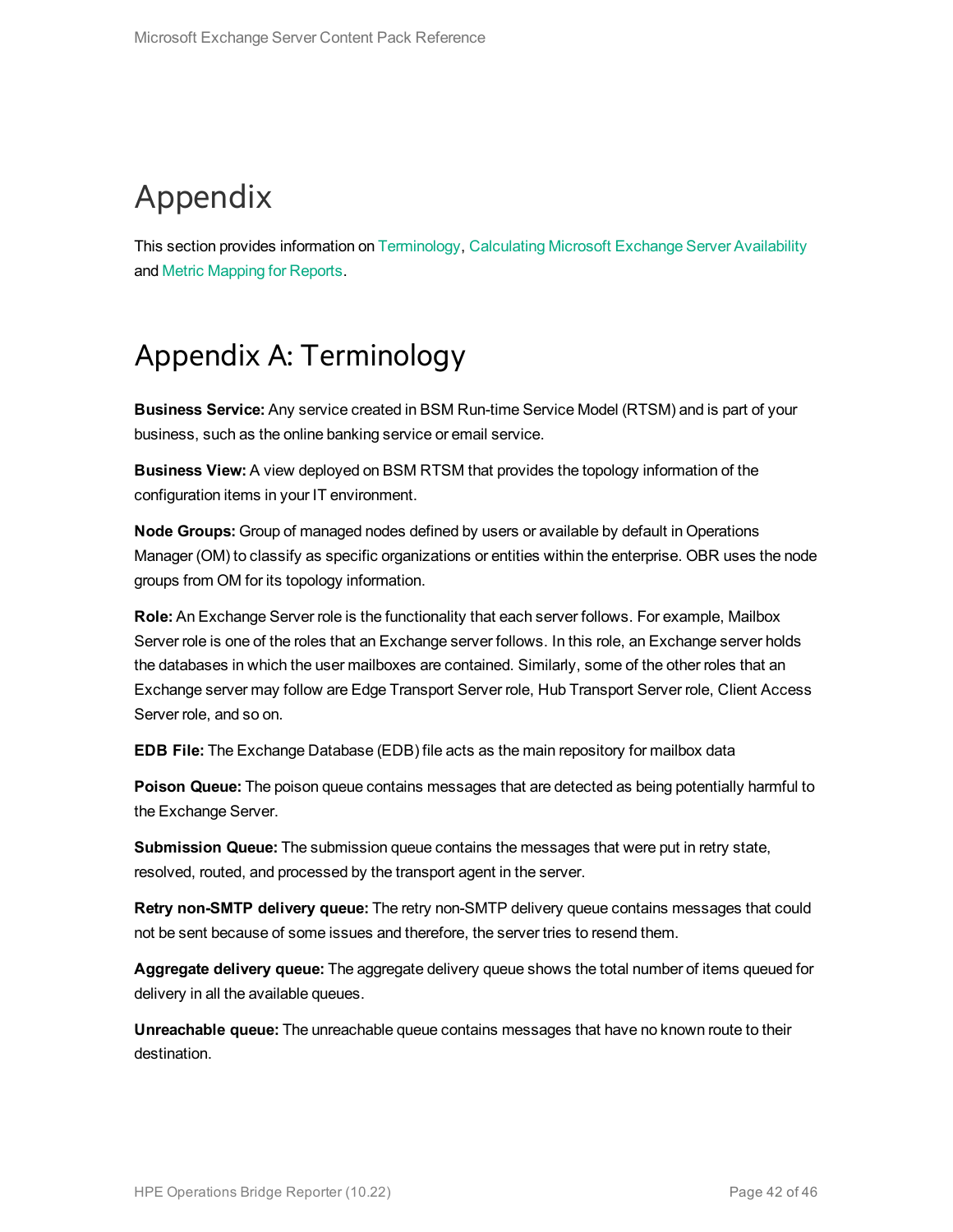**Hub Transport Server:** The Hub Transport server is deployed inside the Active Directory service forest. It handles the mail flow inside any organization, applies transport rules, applies journaling policies, and delivers messages to a recipient's mailbox.

**Edge Transport Server:** The Edge Transport server is deployed on the perimeter of any network. It acts either as a stand-alone server or as a member of a perimeter-based Active Directory domain. The Edge Transport server handles all the mail flow between the Hub Transport server and the Internet. It also contains all the message transport rules and provides protection against viruses and spam.

**Delivery Status Notification (DSN):** Delivery Status Notifications (DSN) is an automated message system informing the sender about a delivery problem in the mail that they have just sent. The server sends a sending failure mail in such a situation. A DSN may be a failed DSN, which occurs when the sent message cannot be delivered to the recipient, or it may be a delay DSN, in case there is a delay in sending the message across to the recipient. Note that there is no surety that the recipient may get the delayed message that was sent by the server to the sender.

<span id="page-42-0"></span>**Average Failed/Delay DSN Count:** This graph shows the average number of DSN messages that were received for message delivery failure and message delivery delay.

# Appendix B: Calculating Microsoft Exchange Server Instance Availability

OBR collects five-minute summary data for the Microsoft Exchange Server from the Performance Agent. This data is in the form of status values as follows:

- Downtime—0
- Uptime—1

The status values are stored in the rate table. The availability calculation procedure in OBR uses this information to calculate the actual uptime, downtime, availability and unknown time values for 5 minute interval. The possible scenarios are as follows:

- If the status value is 1, the procedure interprets it as uptime. The procedure updates the uptime value as 5, and downtime and unknown time values as 0 in the rate table.
- If the status value is 0, the procedure interprets it as downtime. The procedure updates the downtime value as 5, and uptime and unknown time value as 0 in the rate table.
- If, for some reason, OBR is unable to retrieve the status value for particular interval (12 records within an hour, that is, one record each for every five minutes), the procedure interprets it as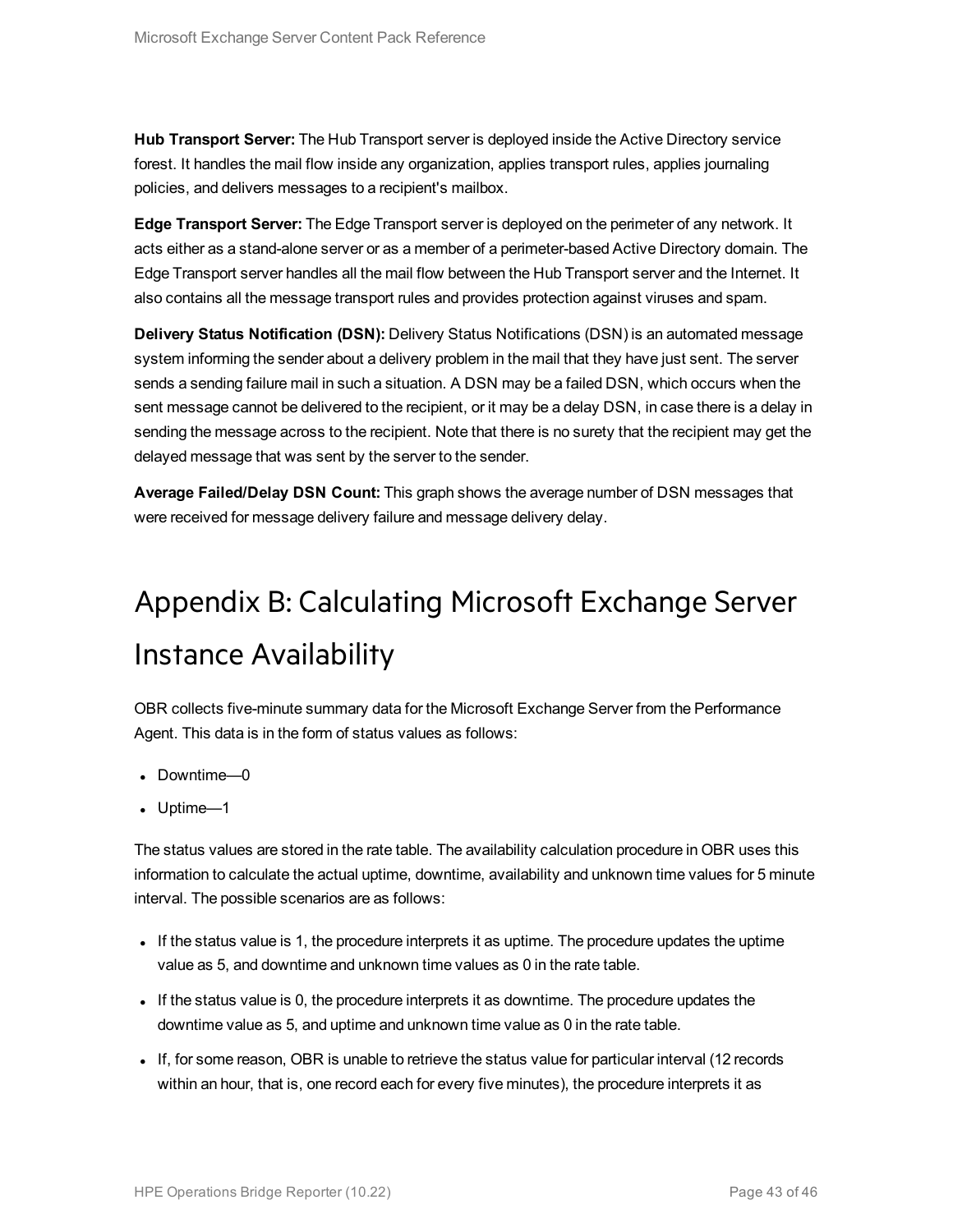unknown status. The procedure updates the uptime and downtime values as 0 and unknown time value as 5 in the rate table.

The availability calculation procedure for Microsoft Exchange Server instances ensures that 12 records are available for every hour and each record would either represent uptime, downtime, or unknown time. Using this data, the actual uptime, actual downtime, availability and unknown times are calculated as follows:

#### <sup>l</sup> **Actual Uptime Percentage**

Uptime/(Uptime + Downtime)\*100

<sup>l</sup> **Actual Downtime Percentage**

[(Downtime /(Uptime + Downtime)]\*100

#### <sup>l</sup> **Availability Computation**

[(Uptime + Planned Downtime + Excused Downtime)/(Uptime + Downtime)]\*100

<sup>l</sup> **Unknown Time Percentage**

[(Unknown Time)/(Uptime + Downtime + Unknown Time)]\*100

The availability procedure computes the planned downtime and excused downtime based on the configuration provided in the downtime XML file.

<span id="page-43-0"></span>For more information on how to configure downtime, see *Configuring downtime in reports* section in *HPE Operations Bridge Reporter Online Help for Administrators*.

## Appendix C: Metric Mapping for Reports

OBR provides a utility to generate metric flow documents. The utility has strong filtering capabilities and generates the metric flow documents in HTML format. These HTML output files can then be saved in Excel for further filtering and metric tracking.

To generate the metric flow documents, follow these steps:

1. Run the utility using the following command:

#### **On Windows:**

%PMDB HOME%\bin\shr\_utility -flow -dir %PMDB HOME%\packages\ExchangeServer

#### **On Linux:**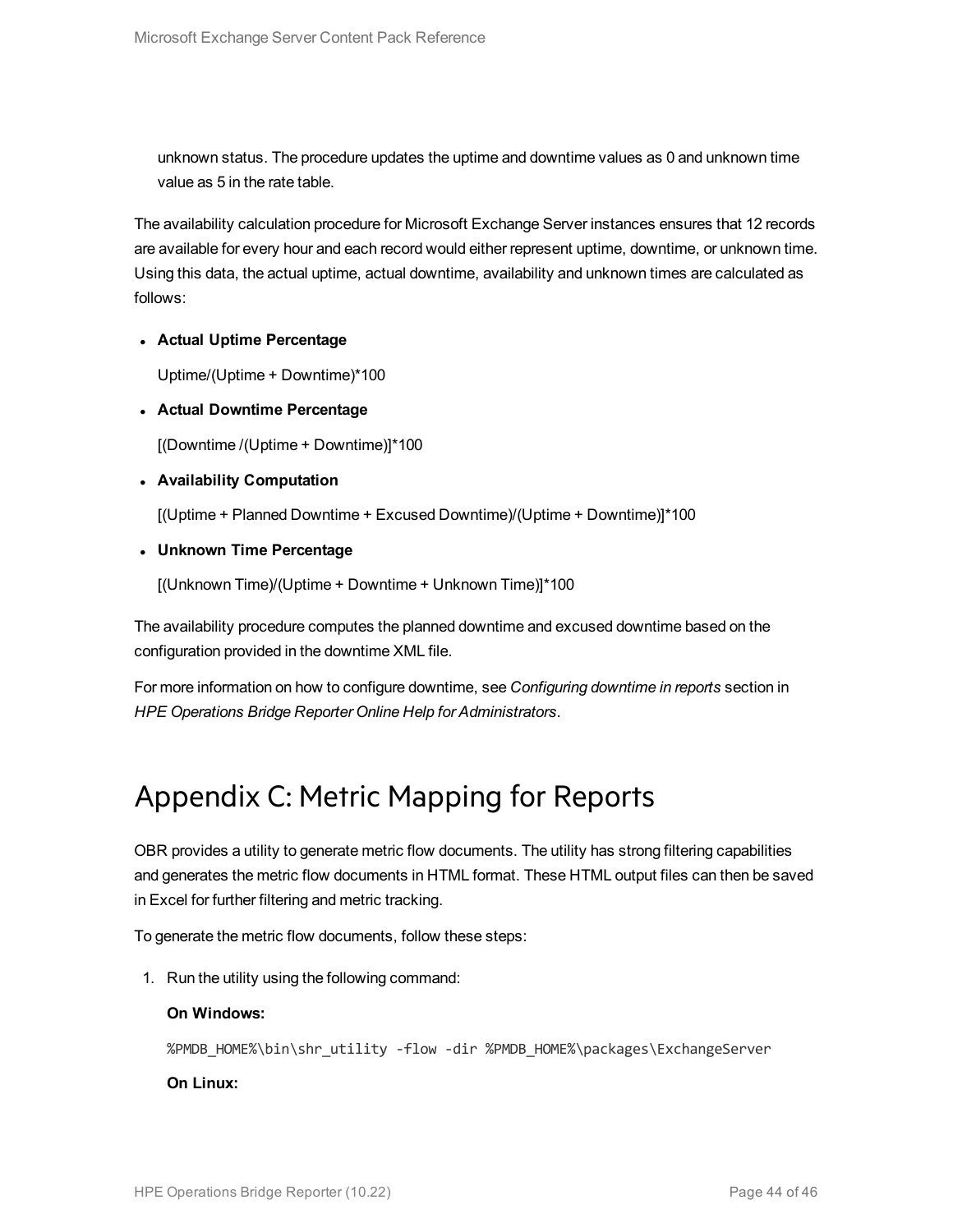\$PMDB\_HOME/bin/shr\_utility -flow -dir \$PMDB\_HOME/packages/ExchangeServer

The command generates multiple HTML output files in the current directory.

2. Open the HTML output file in Excel.

You can apply combination of filters to compare and track a particular metric(s).

**Note:** The output file in Excel format is published for some of the Content Packs. You can download the files from the [Marketplace.](https://hpln.hp.com/node/24267/attachment)